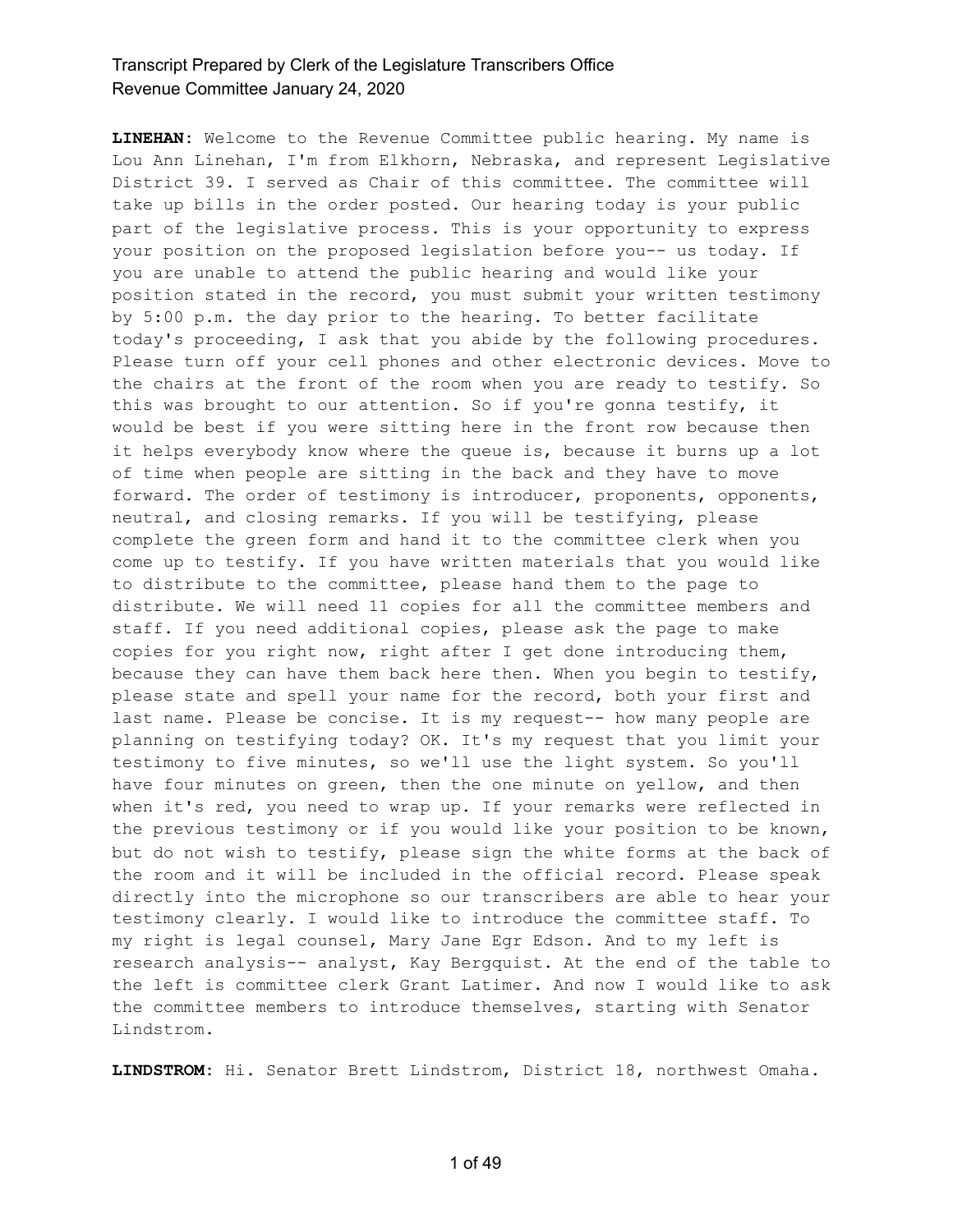**FRIESEN:** Curt Friesen, District 34, Hamilton, Merrick, Nance, part of Hall County.

**McCOLLISTER:** John McCollister, District 20, central Omaha.

**CRAWFORD:** Good afternoon, Senator Sue Crawford, District 45, which is eastern Sarpy County, Bellevue, and Offutt.

**BRIESE:** Tom Briese, District 41.

**LINEHAN:** Our pages today are-- could you stand up, please? Thank you- are Noa and Claudia. Noa is a student at Doane University and Claudia is a student at UNL. Thank you for being here. Please remember that senators may come and go during our hearing as they have other bills to introduce in other committees. I think Senator McCollister told me earlier he's going to have to leave for a little bit. Refrain from applause or other indications of support or opposition. I'd also like to remind our committee members to speak directly into the microphones. Also, for our audience, the microphones in the room are not for amplification, but for recording purposes only. Lastly, we are an electronics-equipped committee and information is provided electronically, as well as in paper form. Therefore, you may see committee members referencing information on their electronic devices. Be assured that your presence here today and your testimony are important to us and is critical to our state government. So thank you for being here today. We will start with LB841 by Senator Crawford. Good afternoon, Senator Crawford.

**CRAWFORD:** Good afternoon, Chairwoman Linehan, and members of the Revenue Committee. My name-- for the record, my name is Sue Crawford, S-u-e C-r-a-w-f-o-r-d, and I represent the 45th Legislative District of Bellevue, Offutt, and eastern Sarpy County. I'm here to present LB841, a bill about reducing unnecessary burdens on disabled veterans and other permanently disabled individuals seeking property tax relief through our homestead exemption. Under the homestead exemption, certain categories of Nebraskans are eligible for partial or total property tax relief. Those categories include disabled veterans and their spouses, widows of veterans who died in the line of duty, and individuals with a permanent physical disability or developmental disability. One of my constituents is eligible for a total property tax relief under the permanently disabled veteran with a service-connected disability category. She reached out to me, asked my help in alleviating a current requirement imposed by the Department of Revenue, which is overly burdensome for disabled veterans filing for a property tax exemption through the homestead exemption. The statute required-- requires with an initial application a certification of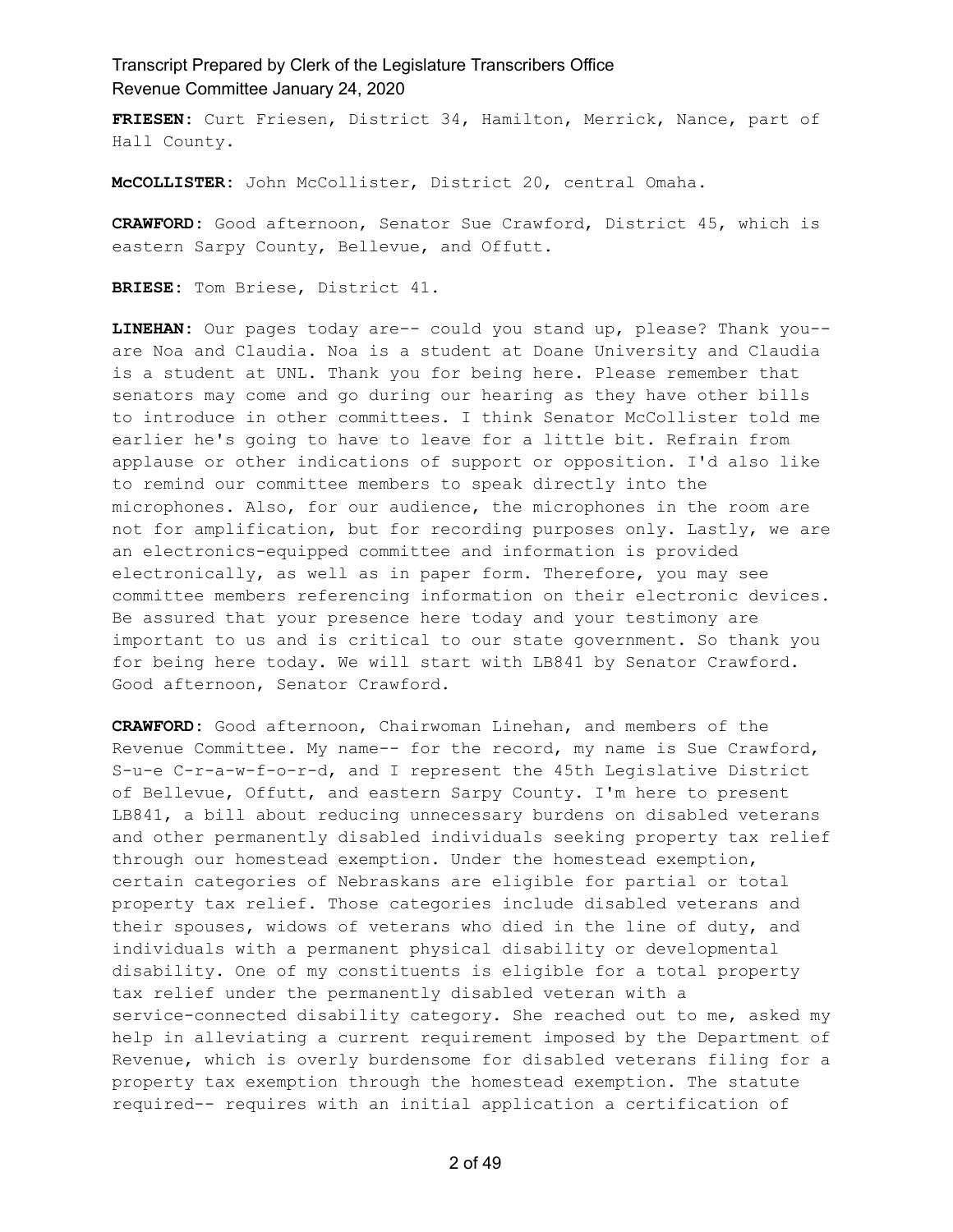disability stat-- status from the federal VA, a physician, or the Department of Health and Human Services, whichever applies. After that, the statute states that additional certification shall not be required if no change in status has occurred. However, the statute does allow the county assessor or tax commissioner can request additional certification to verify that no change in status has occurred. The Department of Revenue has made use of that provision and is currently requiring those eligible individuals to file an annual form with the county assessor recertifying their disability status. This practice seems to go against the intent of LB776, which we passed in 2016, to remove the requirement that an applicant has to provide certification each year. If the qualifying disabled individual or their spouse does not file the annual form before the June deadline, they owe the full amount of the property tax. As my constituent pointed out, the disabled individual applicant missing the filing date may be related to his or her disability, which could be cognitive. By definition, a permanent disability means it is ongoing. We should not be requiring eligible disabled veterans and individuals to jump through this unnecessary hoop year after year to receive the property tax relief they're entitled to under Nebraska statute. What LB841 accomplishes is to eliminate the provision that is allowing the current practice of requiring additional verification of permanent disability annually. Requirements above and beyond this are unnecessary, given that by definition these individuals are permanently disabled and are already required to have submitted certification for the VA, a physician, or DHHS. And as I noted earlier, again, I think our intent in LB776, when we passed it in 2016, was to allow somebody to certify once and not have to be recertifying annually. This is not a group of people who we should be trying to retain extra tax revenue from by hoping they will miss a deadline. Please advance LB841 to ensure-- ensure that disabled veterans and their spouses, veterans' widows, and personally disabled individuals can receive the property tax break they're qualified to receive under our homestead exemption law. Thank you.

**LINEHAN:** Thank you very much, Senator Crawford. Do we have any questions from the committee? Seeing none, thank you very much.

**CRAWFORD:** Thank you.

**LINEHAN:** Good afternoon.

**GREG HOLLOWAY:** Good afternoon, committee. My name is Greg Holloway, G-r-e-g H-o-l-l-o-w-a-y, and on this bill I'll be representing the Disabled American Veterans. I'm the Department of Nebraska legislative regis-- representative. And as a matter of fact, I am also a permanent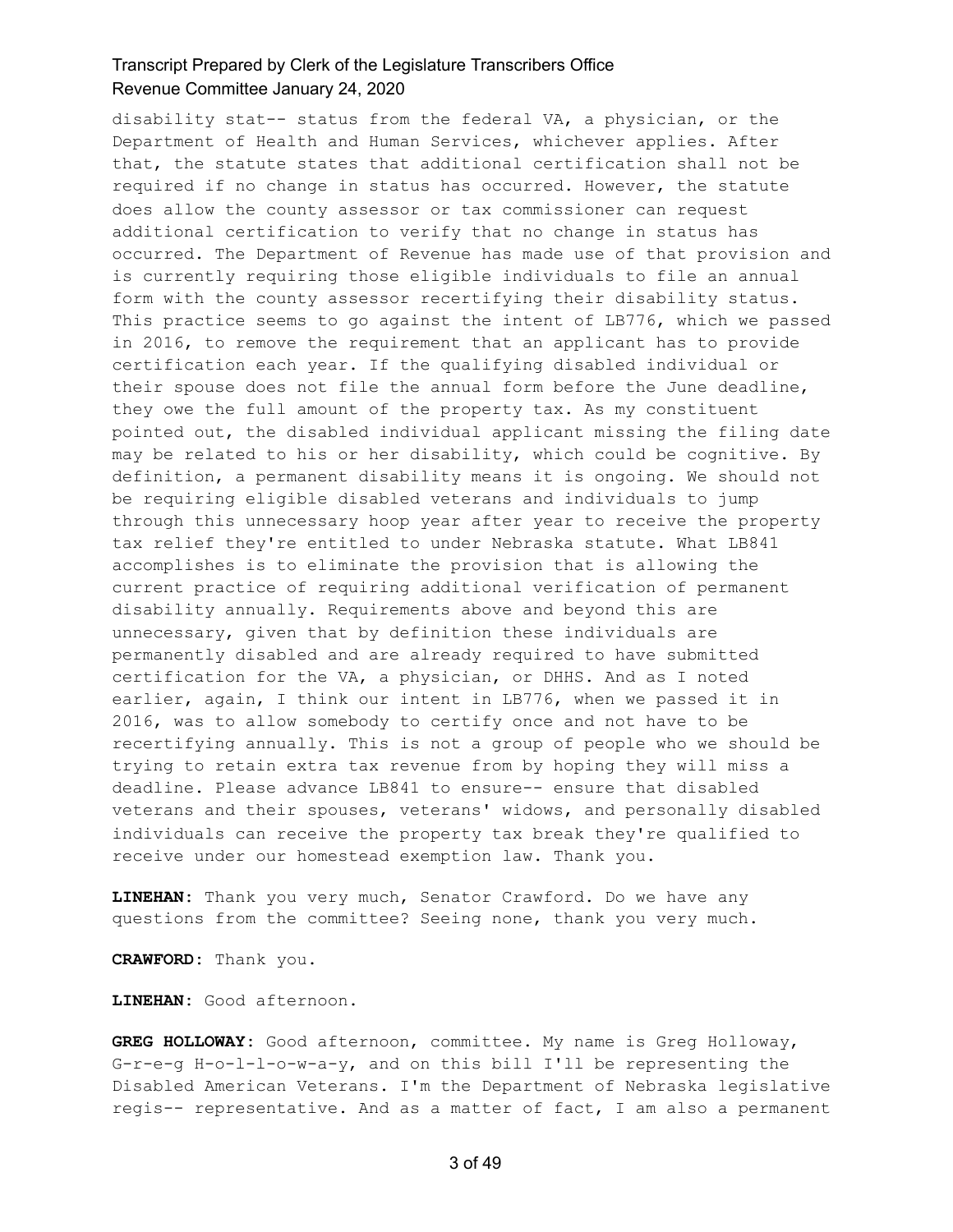and total disabled veteran, 100 percent rated from Vietnam. And when you meet the criteria of permanent and total, there's no scheduled appointment. So pretty much they're not going to take your disability rating away from you unless something miraculously happens. So a lot of the counties already do this anyway. They don't-- I don't think Senator Kolterman's county actually makes me do one every year to start with. So the Disabled American Veterans Department of Nebraska is OK with this bill and think you should just consider it. I don't think there's any fiscal note to it whatsoever, so it's kind of a gimme. Senator Kolterman assisted us in a bill similar to this to help change the medical requirements for non-service-connected veterans last year. And that was similar to this in effect because they were having to pay for a physical every year, and they could use the homestead exemption letter. So I think this would probably cover them also so they don't have to do it every year with the homestead exemption letter. I'd like to see that as part of it too, for the non-service-connected veterans also, so. But we're OK with it. All right?

**LINEHAN:** Thank you very much.

**GREG HOLLOWAY:** Thank you very much.

**LINEHAN:** Well, I need to see if anybody has questions, if you don't mind.

**GREG HOLLOWAY:** No, I don't mind.

**LINEHAN:** Yeah, Senator Briese.

**BRIESE:** Thank you, Chairman Linehan. Thank you for your testimony here today. Great to have you. But a question for you, do you know how often that happens that the county assessor asks folks to reverify, recertify their disabled status?

**GREG HOLLOWAY:** No, I don't. Because last year it was like my county assessor come to me and asked me to get that bill going. So I talked to Senator Kolterman for non-service-connected. But in a smaller county, they know everybody. So they know when you buy-- your income, that your income changes, you know? But I see where in Lancaster and Douglas and Hall County, they don't know everybody in the county. So they probably are a little more diligent on-- on that and want that probably a little bit more. But the smaller counties across Nebraska, they know everybody.

**BRIESE:** OK. Thank you.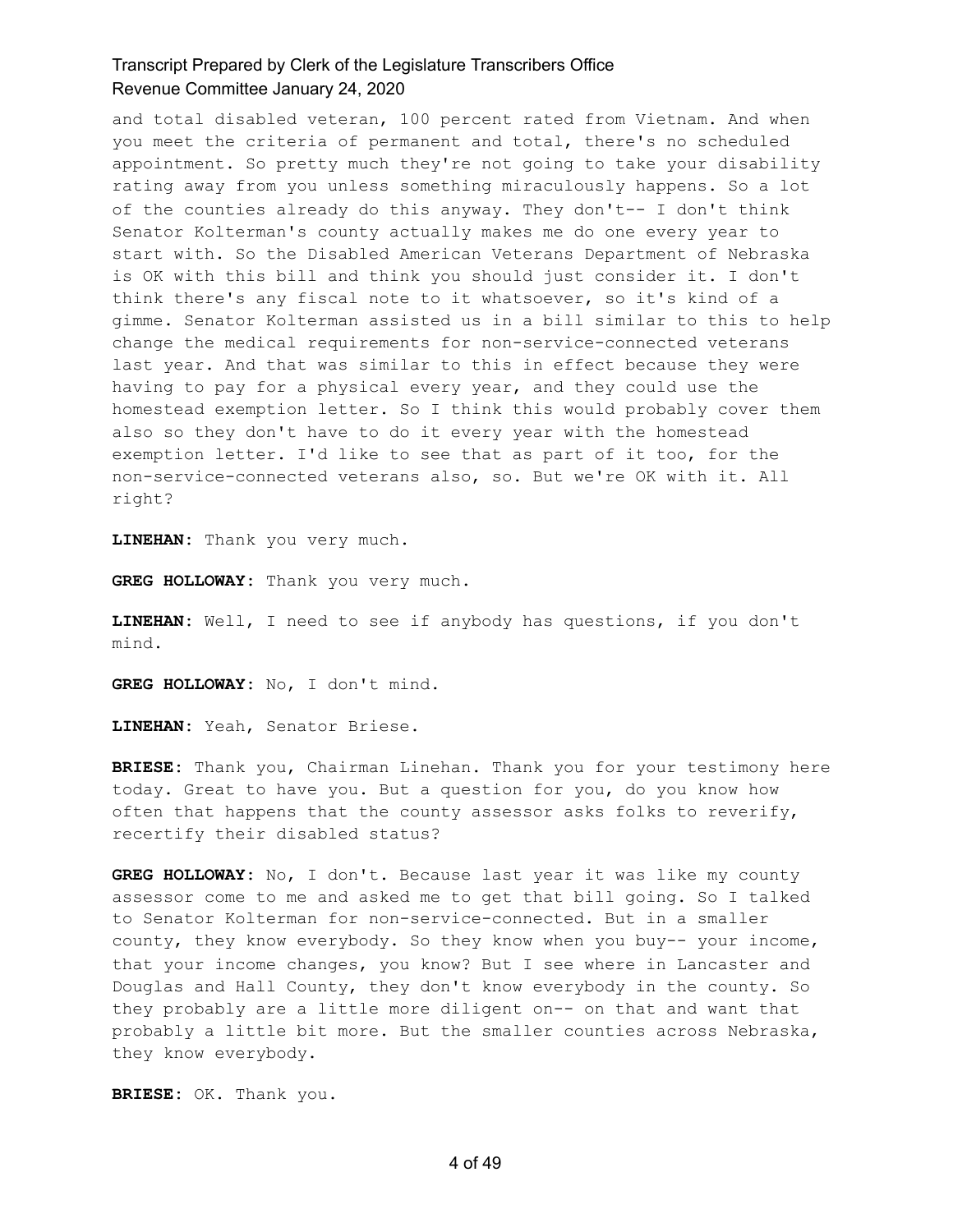**GREG HOLLOWAY:** All right.

**LINEHAN:** Thank you, Senator Briese. Other questions? Senator Friesen.

**FRIESEN:** Thank you, Chairman Linehan. I guess my question is, do they make them-- do they make you go through the whole certification, renewing the doctor certification, or are they just requesting certification that nothing has changed?

**GREG HOLLOWAY:** Well, I always-- every year we fill out the application process. Income-- incomes, because at now we don't have an income guideline for a 100 percenter, so they don't even have to do that, really. But if you're on-- if you're less than 100 percent and 65 and over, there's still those income guidelines if you're a veteran. So you still need to do that certification process through your income verification, so they know your income.

**FRIESEN:** But you don't-- you don't--

**GREG HOLLOWAY:** It's a very simple process and--

**FRIESEN:** But you don't know if they have to go to the doctor and get recertified that they're totally disabled?

**GREG HOLLOWAY:** Well, they don't have to anymore.

**FRIESEN:** OK. Yes, so it's just a--

**GREG HOLLOWAY:** They could use the-- the U.S. Department of Veterans Affairs issues what's called a homestead exemption letter. You go to your county veterans service officer. I was a county veterans service officer between '90-95 in Lancaster County here, so I did a lot of them back then. And the count-- the U.S. Department of Veterans Affairs just, boom, issues a-- this-- this veteran is service-connected and rated at such and such, you know, so.

**FRIESEN:** OK.

**GREG HOLLOWAY:** Pretty simple.

**FRIESEN:** Thank you.

**GREG HOLLOWAY:** Pretty simple, but--

**FRIESEN:** Still have to do it.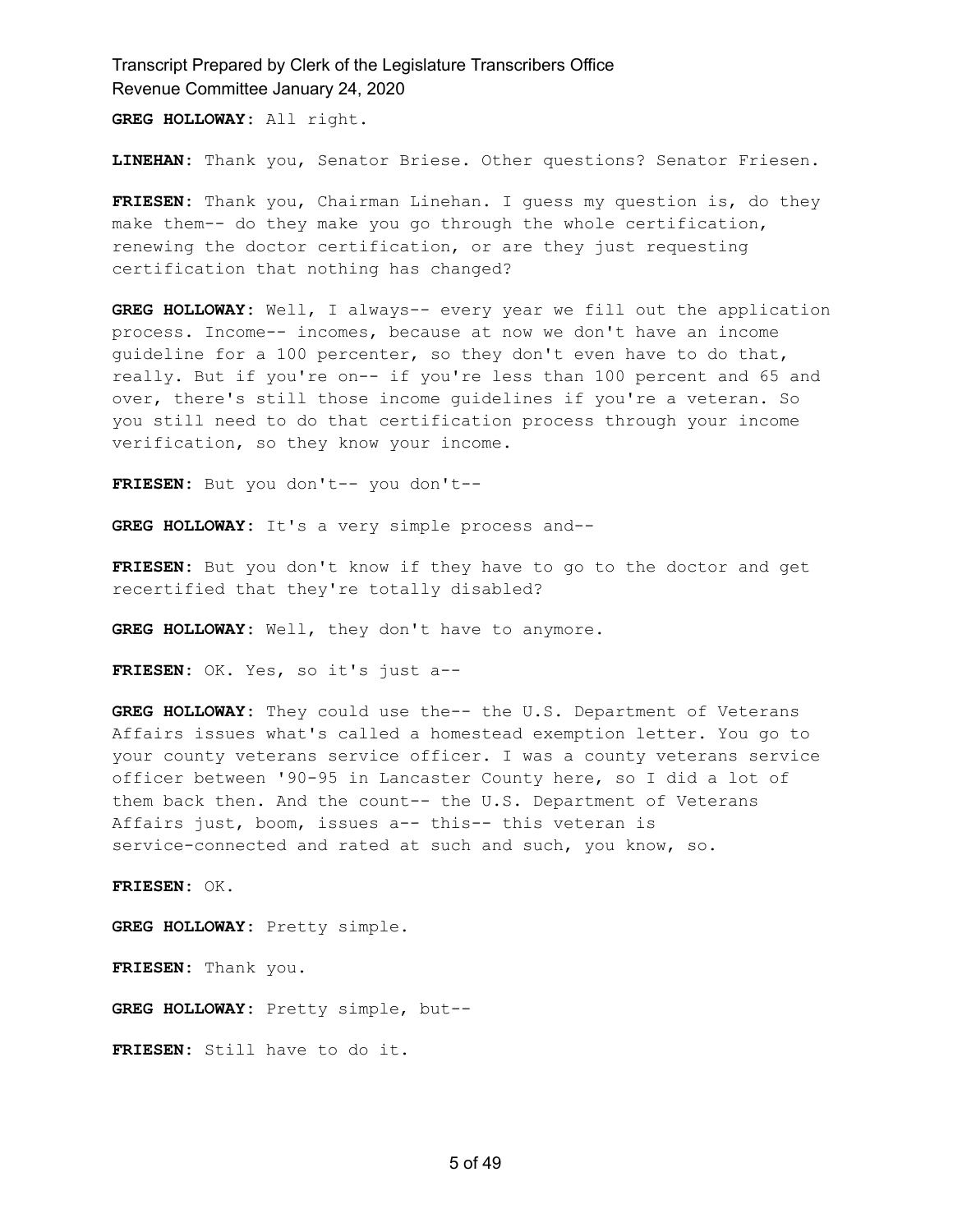**GREG HOLLOWAY:** --in my county, they call me on the phone and say, Greg, get on down here and get it done. You know, in the bigger counties, they don't do that. You know, so.

**FRIESEN:** Right. OK, thank you.

**GREG HOLLOWAY:** All right.

**LINEHAN:** Thank you, Senator Friesen. Other questions from the committee? Seeing none, thank you very much--

**GREG HOLLOWAY:** Thank you.

**LINEHAN:** --for being here. Appreciate it. Other proponents.

**BARBARA BOLTER:** I'm Barbara Bolter, B-a-r-b-a-r-a B-o-l-t-e-r from Bellevue, Nebraska. First off, I'd like to say thank you for allowing me this time to-- to speak in support of LB841. This would strike through the current verbiage that allows the county's assessors to strip away homestead tax relief from 100 percent service-connected disabled veterans. For example, Sarpy County requires these vets to file prior to June 30th annually to qualify for property tax relief or lose the benefit. And in my case, because I was granted a 100 percent service-connected disability in August, that missed the deadline by two months. I was denied the ability to file for tax relief for that year. I have to wait until the following year in order to apply. This delay was through no fault of my own, but yet I am being penalized because of the tax assessor. So moving on, I've worked closely with our veteran population for nearly five years, and I can say with conviction that burdening these 100 percent service-connected disabled veterans with having to remember a file date is grossly unfair, if not mean-spirited. Realize that a number of these vets are battling not only obvious physical disabilities, but the unseen emotional trauma and cognitive impairments that are just as crippling. In fact, it's the lack of the obvious that concerns me the most. The homestead exemption in its current form burdens our disabled vets with having to remember and file paperwork before a certain date. This assumes these vets are well-minded enough to do so. But some are disabled to mental and or emotional issues and their goal is to get through the day. And an arbit-- arbitrary date set forth by a government entity is not even on their radar. Their goal is just to survive the day. So let's say this day slips by and the date, filing date is missed. What happens now is the disabled vet is burdened with thousands of dollars of taxes that were not budgeted for, and the county is quick to recoup the revenue because of the "gotcha clause." This gets back to my statement referencing being mean-spirited. These vets are already at a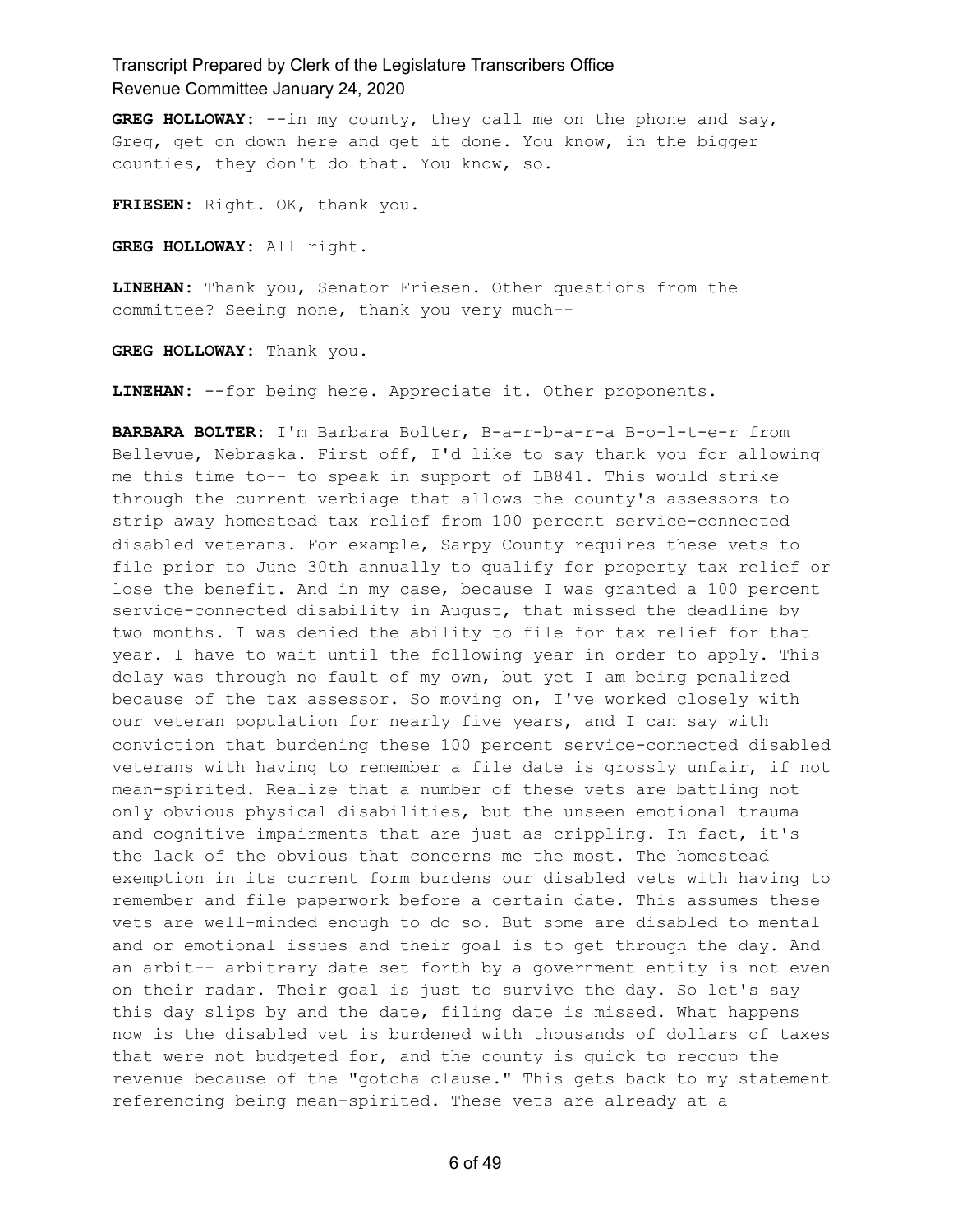disadvantage. So I'm asking you, is it morally and ethically right to penalize this vulnerable population? LB841 would protect the disabled vets. It would shield them from an unfair financial burdens that counties have been allowed to inflict due to their caveats. Passing LB841 would not only help these vets, but it would show our gratitude and recognize the sacrifice these vets have made so that our citizens, like you and me, can continue to speak openly and voice our concerns in the land of the free. I encourage you-- I ask you, join Senator Crawford and I in protecting these disadvantaged vets by passing LB841. Thank you so much for your time.

**LINEHAN:** Thank you for being here. Are there questions from the committee? Seeing none, thank you very much for being here. Are there other proponents, people supporting the bill? Are there any opponents?

**JON CANNON:** Good afternoon, Chairwoman Linehan, distinguished members of the Revenue Committee. My name is Jon Cannon, J-o-n C-a-n-n-o-n. I am the deputy director of the Nebraska Association of County Officials here to testify in opposition to LB841, a bill brought by Senator Crawford. We would like to thank the senator for bringing this bill. It highlights a lot of very important issues that confront our veteran community. And certainly one of the homestead-- the homestead program is one of the most popular programs, probably the only time that people go into the assessor's office with a smile on their face. And we don't want to upset the apple cart as far as a program that provides targeted property tax relief, particularly to some of our most vulnerable populations. However, one of the issues that we do have is that this applies equally to service-connected disability and folks that have a non-service-connected disability. And in the service-connected disability case, you're getting a letter from the Department of Veterans Affairs. We don't have any quarrel with that. In the non-service-connected disability case, you're getting letters that are being sent to you from a doctor, a physician's assistant, a PRN, etcetera, someone down the line. A lot of times it has been our experience for-- with county assessors, that there are a lot of times that those sorts of medical professionals do not quite understand exactly what we mean by a total permanent disability. And there are a lot of times that those letters are signed without really knowing what they-- what that means. In many cases, we've had assessors that have called the doctor after the fact and have said, [INAUDIBLE] here's the legal definition of a total and permanent disability. And the doctor said, if I had known that, I would never have signed the letter. All this is, is a means for the county assessor to act as a check on something that when they think that something's not right. And for what it's worth, county assessors, they're not out there looking for,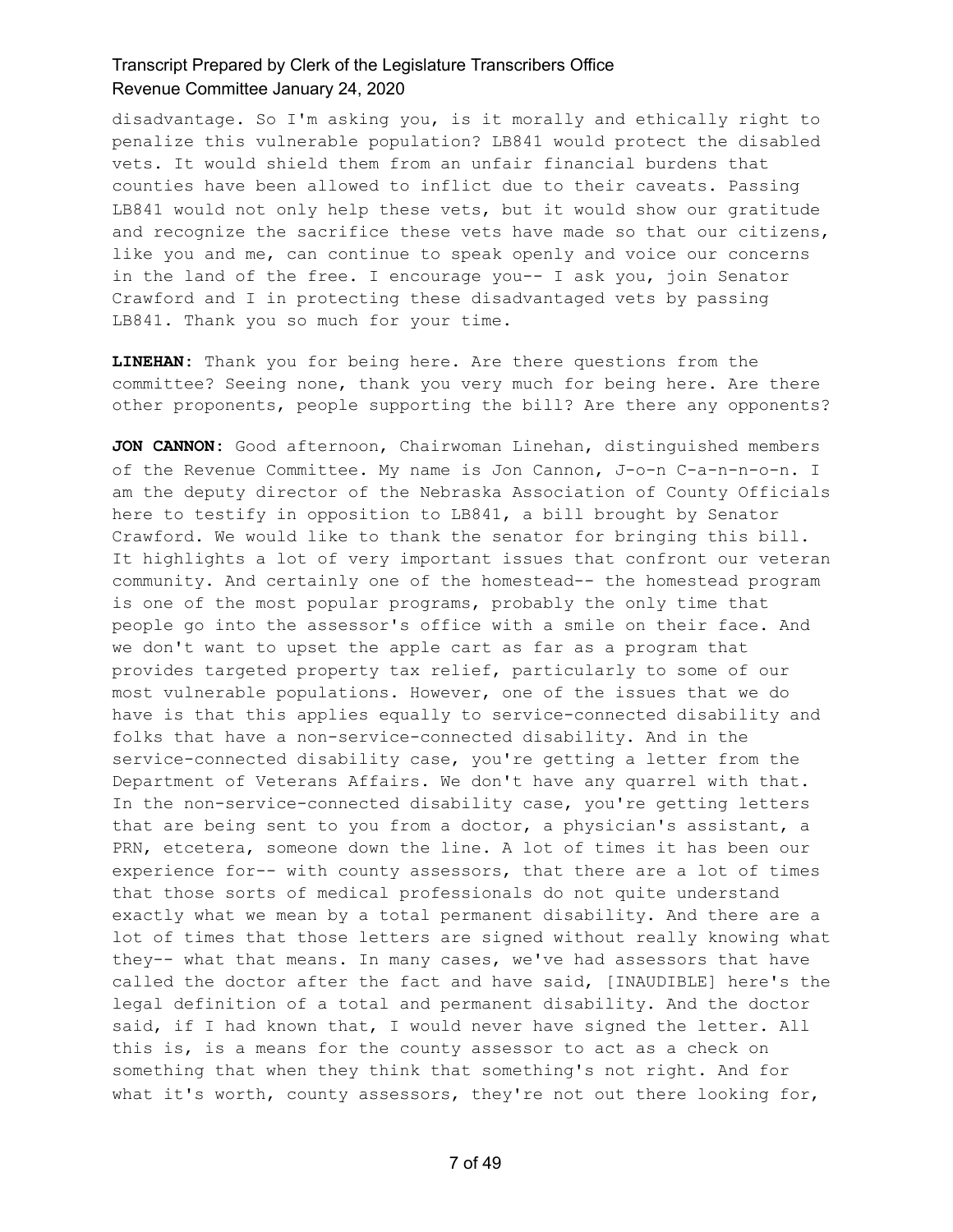you know, looking to recoup any lost revenue because, as you know, this is something that's reimbursed by the state. But by the same token, they are probably the only people, the best people that are in a position to say something isn't quite right here, we're going to investigate further. It's for that reason that we think that, at the very least, the county assessor should have a role to play as far as acting as that check with these sorts of letters. Speaking personally, both my parents are Air Force veterans. My mother has a service-connected disability in excess of 50 percent. I have a great deal of sympathy for this population. Both my grandfathers fought in World War II. You know, this isn't to take nothing away from our veterans, they've all served honorably and with distinguished service. But by the same token, we do have to have a check when we're talking about playing with the state's money. And with that, I'd be happy to take any questions you might have.

**LINEHAN:** Thank you, Mr. Cannon. Are there any questions from the committee? Senator Friesen.

**FRIESEN:** Thank you, Chairman Linehan. So what does-- what does a county usually require when they do this check? I mean, if they have to recertify every year, what's entailed for the person that you're requesting that from?

**JON CANNON:** In my experience, Senator, it's going to vary from-- from one-- one county assessor to the next. As the gentleman that testified prior to me had indicated, in smaller counties, they know all of their-- all their constituents. And if-- if Bob has a 100 percent service-connected disability, everyone knows that. And it's in those cases where you've got a-- you've got a county assessor that says, well, wait a minute, I didn't know that you had 100 percent service-connected disability or non-service-connected disability, that maybe that question is going to be raised. And it's those sorts of situations that we're-- we would like to be able to have the county assessor act as a check.

**FRIESEN:** But you're-- you're gonna do this every year?

**JON CANNON:** Not necessarily. It's--

FRIESEN: So you choose whether or not to do it.

**JON CANNON:** That would be correct, sir. Yes.

**FRIESEN:** OK. Thank you.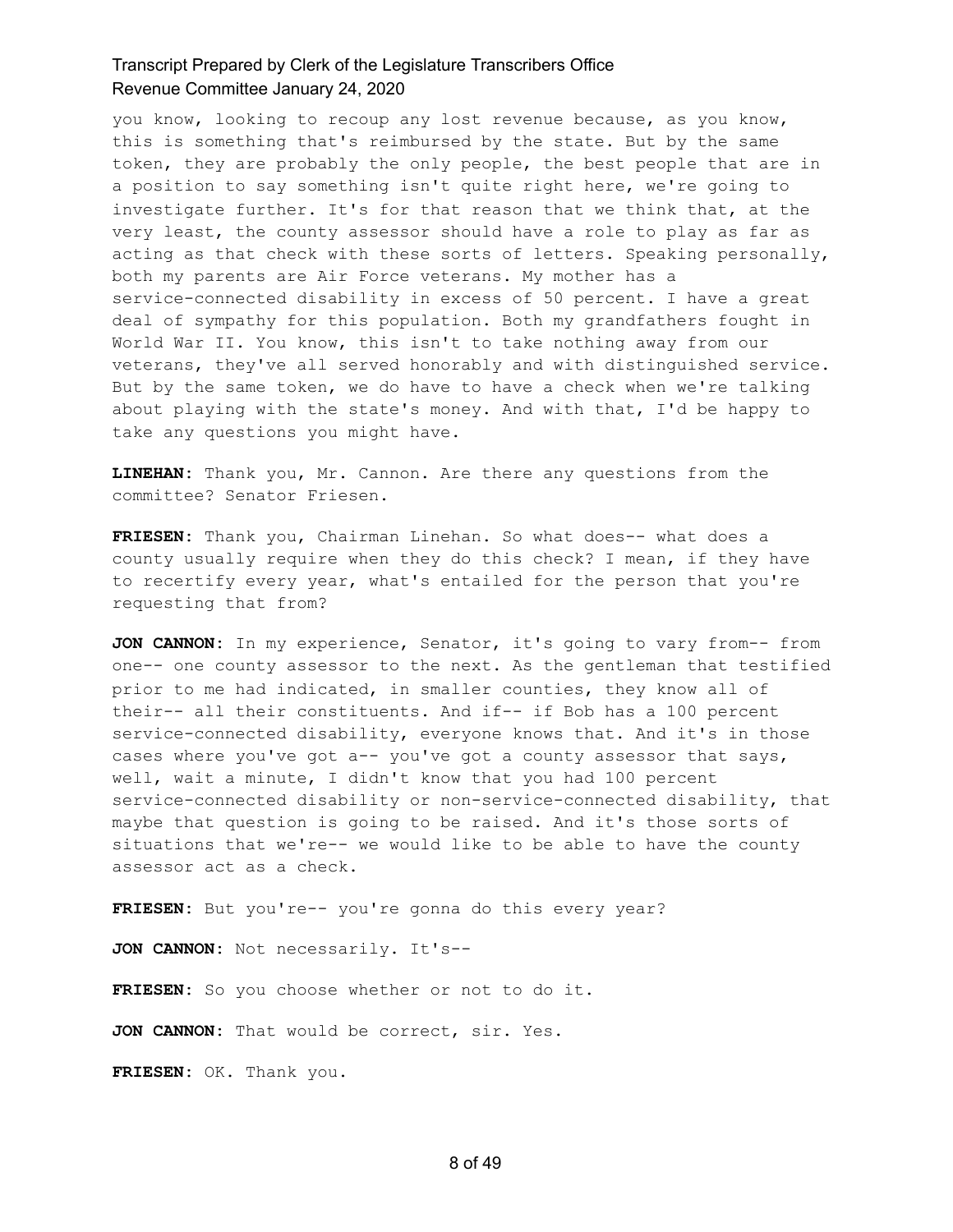**LINEHAN:** Thank you, Senator Friesen. Senator Briese.

**BRIESE:** Thank you, again. Choosing on a case-by-case basis, right?

**JON CANNON:** Yes, sir.

**BRIESE:** OK. And how often do they exercise this ability to choose? Any-- any guess?

**JON CANNON:** I couldn't guess. I do know from based on my past experience, Senator, that when-- if I had been asked the question, I would have recommended once every five years is probably adequate. If-- if you have questions or concerns, you know, and I don't know whether or not a disability rating can change for a non-service-connected disability, but that was the question that was most frequently put to me and that was how I usually would answer that. Whether or not they heeded that, I have no idea.

**BRIESE:** OK. Thank you.

**JON CANNON:** Yes, sir.

**LINEHAN:** Thank you, Senator Briese. Any other questions? So I'm kind of confused. Are you saying that the county assessor can do what? When you say they can check, what are you saying they-- how do they check?

**JON CANNON:** They could ask for a certification letter from a physician. And, you know, like I said, the typical case would be where you get a letter that's sent from a PRN or an APRN and the county assessor says, well, you know, I'm not-- I'm not quite sure that- that the physician or the physician's assistant, you know, is saying what they they think they're saying. And so in many cases, the county assessor will call that PRN, the physician, whomever, and will say, here's what we're working with as far as the Department of Revenue-- Revenue's regulations as to what this sort of disability means. You know, is that what you intended to sign? And there are many cases where the physician says, well, if I had known that, I would-- I would not have signed the letter the way I did.

**LINEHAN:** Well, that seems like a separate problem from the problem we're talking about. I mean, if you get people signing off that people are 100 percent disabled, that shouldn't be signing off, that's an issue. I understand. That's a different issue than saying, therefore the county assessor should have the right every year to check-- have somebody check that. I mean, it seems-- I mean, I understand your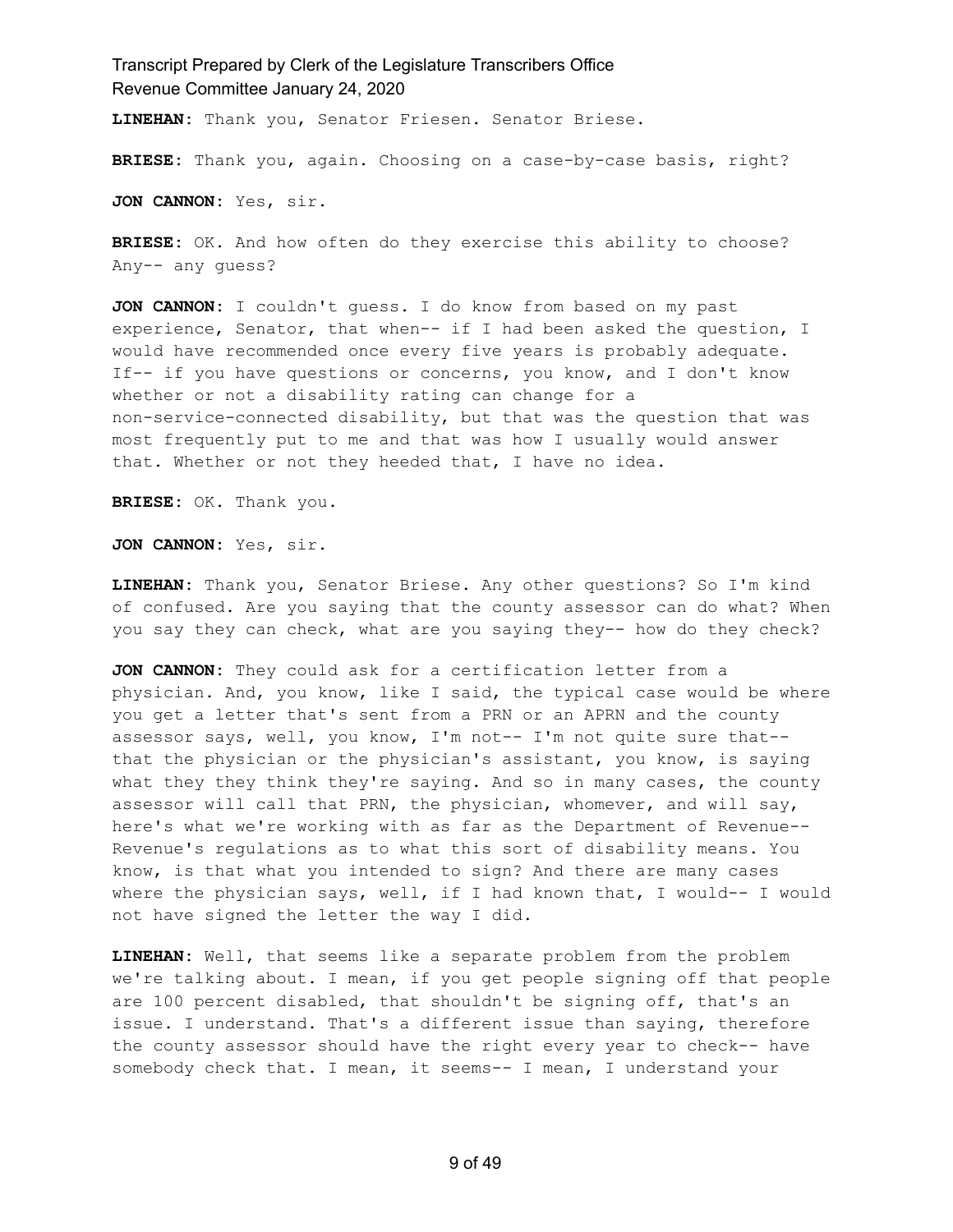concern, but that seems to be a different issue than what Senator Crawford is trying to address.

**JON CANNON:** And I-- I think that Senator Crawford is trying to-- well, in-- in her opening testimony, I don't want to speak for you, Senator, I apologize. But I believe she was talking about the folks that get the letter from the Department of Veterans Affairs. That's a 100 percent, unless by an act of God something happens that, you know, someone's miraculously healed. That's not going to change. It's in those-- those cases where we have a second category where we have non-service-connected disabilities, where someone can go to the physician or the physician's assistant or an APRN and get a letter that says, well, yeah, you're 100 percent totally disabled non-service-connected. Those sorts of situations, you're-- the Department of Veterans Affairs has the expertise. They have the standard homestead letters, as the gentleman who testified before me had indicated. They understand what the state of Nebraska is looking for as far as whether or not someone is totally and permanently disabled. If I go to, you know, my-- my family doctor, he may or may not know exactly what-- what that means from the standpoint of the state of Nebraska. And so it's-- the county assessor is going to be in a better position probably than the Department of Revenue to make that phone call to the physician and say, is this what you think you meant when you signed off on this? The Department of Revenue, I've got to imagine they're accepting about 50,000 applications per year. I wouldn't imagine they would want to act as a check on-- on all these certifications that are coming in. But the county assessor is really in the best position. And so we think that probably should be preserved in those instances.

**LINEHAN:** But again, I think what you're saying then, as I heard it now twice, you're saying that the county assessor is in a better position to judge whether they're disabled than the doctor.

**JON CANNON:** They're in a better position to contact the doctor and say, here's the definition that we have from the regulations of the Department of Revenue. Does this person, in your judgment, do you really think they're, they're totally permanently disabled? And there are some-- there are instances where the doctor will say, well, if I had known that, I wouldn't have signed the letter.

**LINEHAN:** OK. Any other questions? Thank you for being here.

**JON CANNON:** Yes, ma'am. Thank you.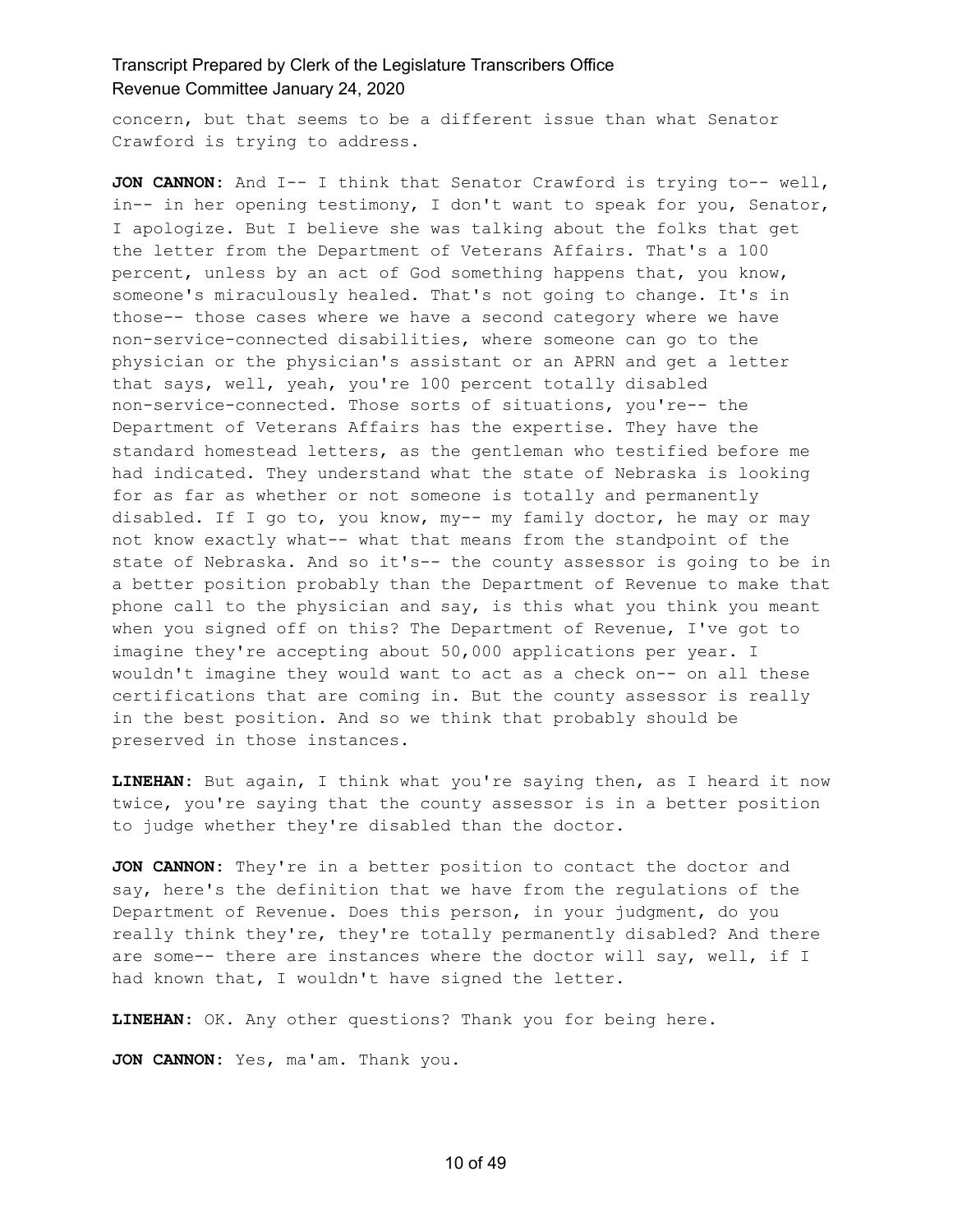**LINEHAN:** Any other opponents? Anyone in a position of neutral? Senator Crawford, would you like to close?

**CRAWFORD:** Sure.

**LINEHAN:** Oh, excuse me. We have letters, I'm sorry. Let me do this first. So we have-- I'm sorry. Get the right sheet in front of me. We have a proponent: none. Opponent: Tom Placzek, Nebraska Association of County Assessors. And neutral, and I can look at the letter, Diane Battiato from the Douglas County Assessor's Office. So with that, Senator Crawford, would you like to close?

**CRAWFORD:** Yes, I appreciate that. Thank you. And thank you to everyone who showed up to testify today. I appreciate your attention to this important bill. I just want to clarify from what information that we have. We have information from the Department of Revenue that says that individuals who qualify for this homestead extension-- exemption must file a Form 45-- 458 each year. So what we have is information saying that the Department of Revenue is telling people they must file this recertification form each year. And again, some counties may be better at calling and reminding people to get that form in. But this is-- it is being used now currently to require a form being filled out each year. And-- and the-- we talked a bit about the other categories that aren't permanently disabled veteran category, and those categories are individuals who have a permanent disability that have lost-- and have lost all mobility as to preclude locomotion without the use of mechanical aid, individuals who have undergone amputation of both arms above the elbow or who have a permanent partial disability of both arms in excess of 75 percent, and developmental disability-- people with a developmental disability. So these also are people who are not expected to change their medical status. And I would agree that the assessors have an important role to play in checking applications. But I think that certification question about whether it's an appropriate medical disability is what would happen on that first round. And that's not something that, again, once they're certified as having a permanent disability. And if that's done correctly the first time then we shouldn't need to be rechecking that each year. And that's the purpose of the bill to try eliminate a recertification for people who are in these permanent disability categories each year.

**LINEHAN:** OK. Thank you. Are there questions from the committee? Senator Groene.

**GROENE:** Question. Maybe the reason they're doing that is to make sure the person hasn't passed away or something. How else do they know if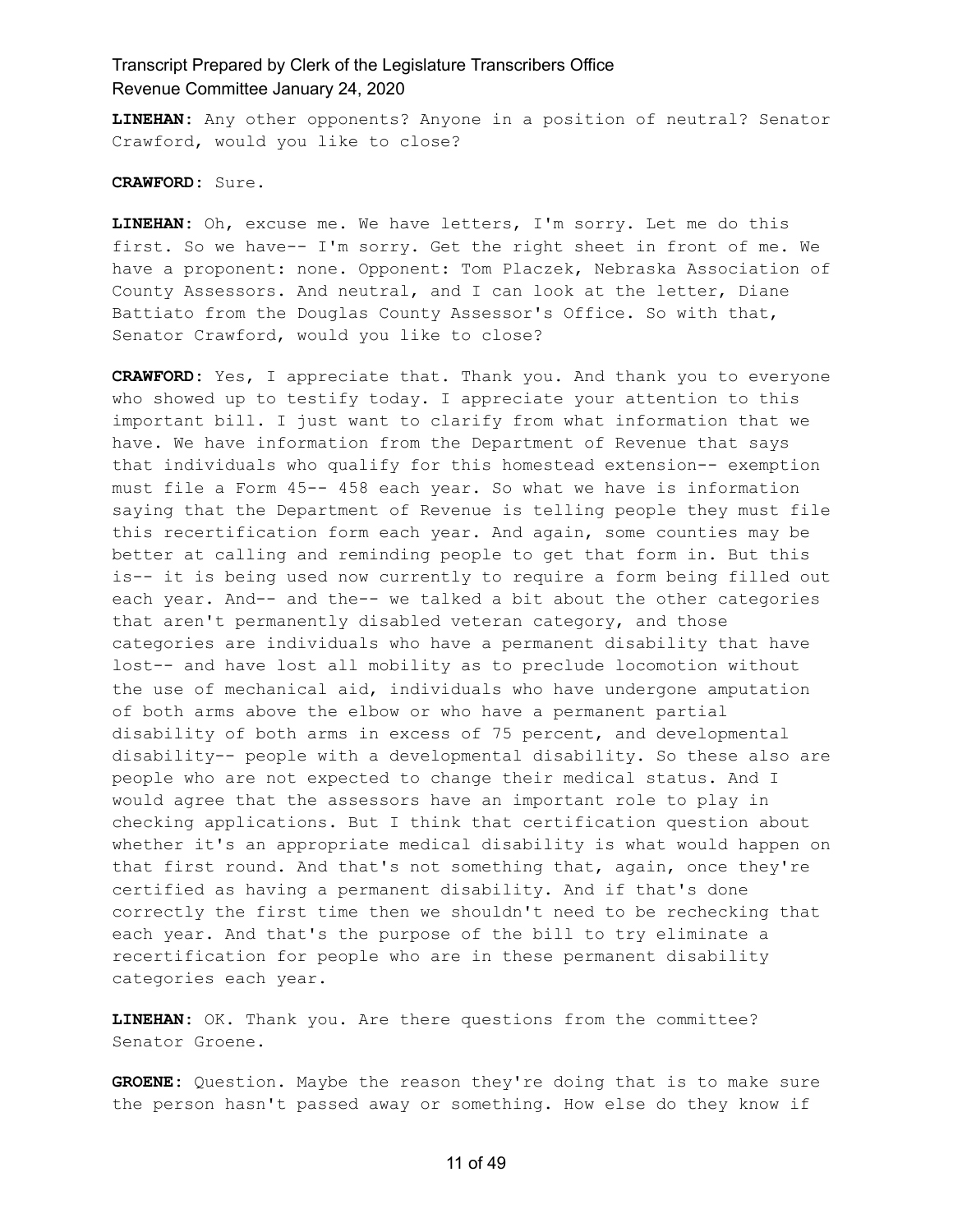somebody is living there and then they pass away and their spouse or somebody else now who's living there is not continuing to get the benefit that the-- that the veteran got?

**CRAWFORD:** So you're--

**GROENE:** I mean, I don't know how they-- how they--

**CRAWFORD:** Yeah.

**GROENE:** --handle that at the county, or that that person didn't move out and living somewhere else, but the homestead exemption stayed with the property.

**CRAWFORD:** If that kind of certification is necessary, that would seem to be a much simpler certification than a medical certification.

**GROENE:** Yeah, because you get the medical certification--

**CRAWFORD:** Yeah.

GROENE: --doesn't mean you're living there, does it?

**CRAWFORD:** Yeah.

**GROENE:** You just send that.

**CRAWFORD:** Yeah.

**GROENE:** Anyway, thank you.

**LINEHAN:** Thank you, Senator Groene. Other questions from the committee? Seeing none.

**CRAWFORD:** All right, thank you.

**LINEHAN:** Thank you. That brings the hearing on LB841 to a close and we will open the hearing on LB952. Senator Wishart will open.

**WISHART:** Well, good afternoon, Chairwoman Linehan, and members of the Revenue Committee. My name is Anna Wishart, A-n-n-a W-i-s-h-a-r-t, and I represent the 27th District in west Lincoln. I think this is the first time I've been in front of your committee in my four years of service here, so it's exciting. We'll see how this goes. So I'm here today to introduce LB952, a bill that seeks to expand the current homestead exemption for disabled veterans. Currently, we provide a homestead exemption for veterans who are 100 percent disabled due to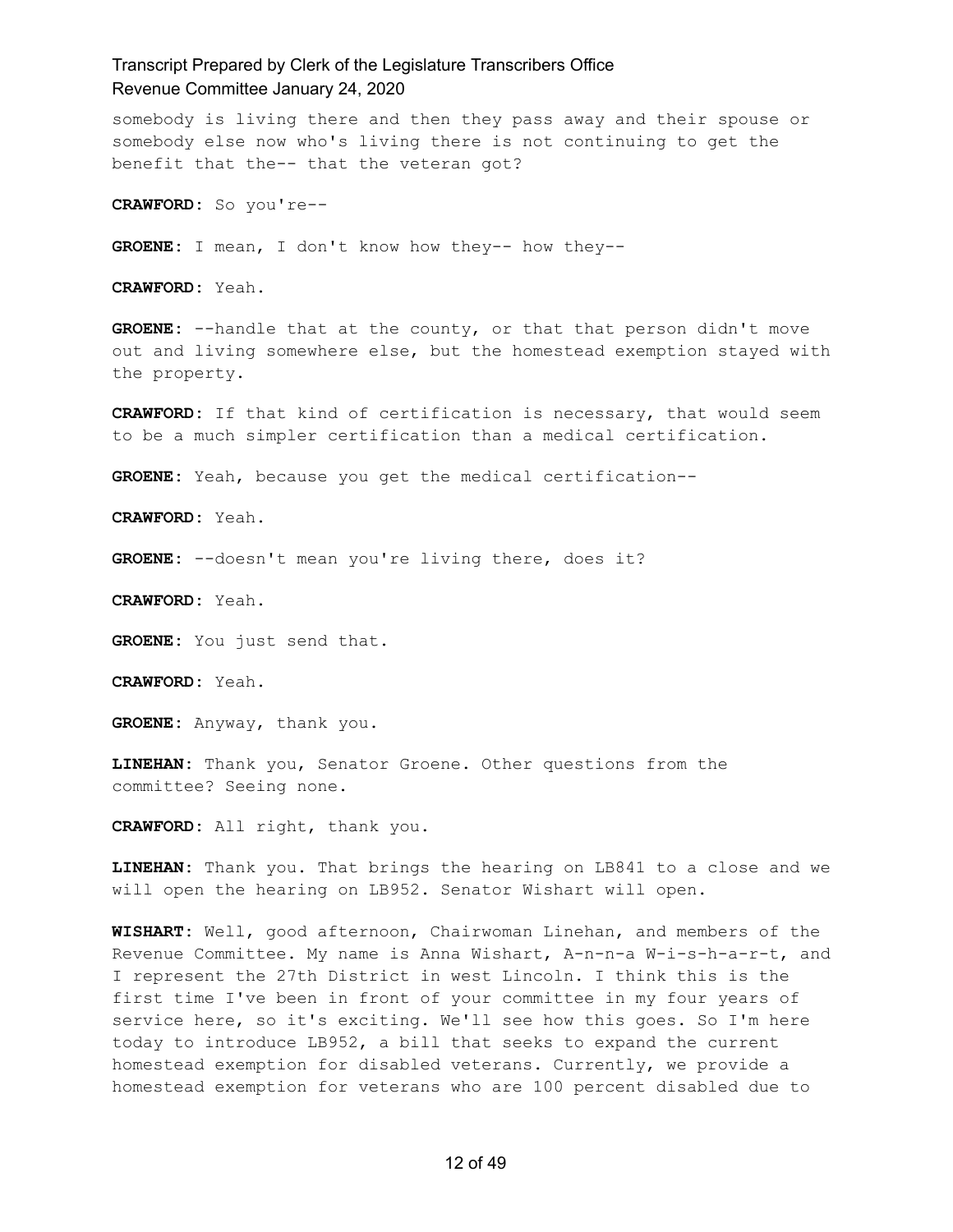service and non-service-related injuries. The goal of LB952 is to expand that exemption to veterans who are between 50 percent and 100 percent disabled, as determined by the United States Department of Veterans Affairs. The percentage of homestead exemption that a disabled veteran would qualify to receive would be equal to the percentage of their disability. We had a drafting error with LB952 that was completely my fault. I am not used to these-- this area of statute. And so I didn't realize that we had to change two separate areas of statute to expand the homestead exemption to impact both disabled veterans with service-related and non-service-related injuries. So LB952 only expands a program for non-service-related- related injuries, and it's always been my intention that service-related injuries would be included in this expansion. I've passed out AM2148 that addresses the issue. We were able to get that done from Bill Drafters very quickly. I want to thank them and thank Micah for that. Unfortunately, though, the fiscal note does not reflect my intentions with this bill. We can anticipate a higher increased fiscal note with this amendment. My staff and I did reach out to Department of Revenue and Department of Veteran Affairs to estimate the true cost of expanding this program. It's difficult to get an exact cost. And to be honest with you, the fiscal note that you have in front of you just for the bill, even without it being amended, is an approximation. According to the United States Department of Veterans Affairs, in 2018 there were 17,629 disabled veterans in Nebraska that were at least 50 percent disabled. And so this is the population that I'm truly looking to impact. And if this committee is really serious about working on this bill and advancing it this year, my staff and I will work pretty hard to get you an accurate fiscal note of what the fiscal impact would be using those statistics. This issue was brought to me by a constituent. He's very passionate about providing relief for disabled veterans in our state. And I'm really honored to have brought this bill on his behalf and on behalf of the many men and women who have bravely served our great country. I intend to work on this bill for the long-term with this committee because I believe it is the responsibility for us to support the men and women who serve our country and are injured in service. So thank you so much for your time. I'm happy to answer any questions.

**LINEHAN:** Thank you, Senator Wishart. Are there any questions from the committee? Senator Friesen.

**FRIESEN:** Thank you, Chairwoman Linehan. So just in our previous bill, we talked about service-related or non-service-related disabilities. And obviously the physicians that are out there that are signing some of these letters probably don't know the qualifications for being 75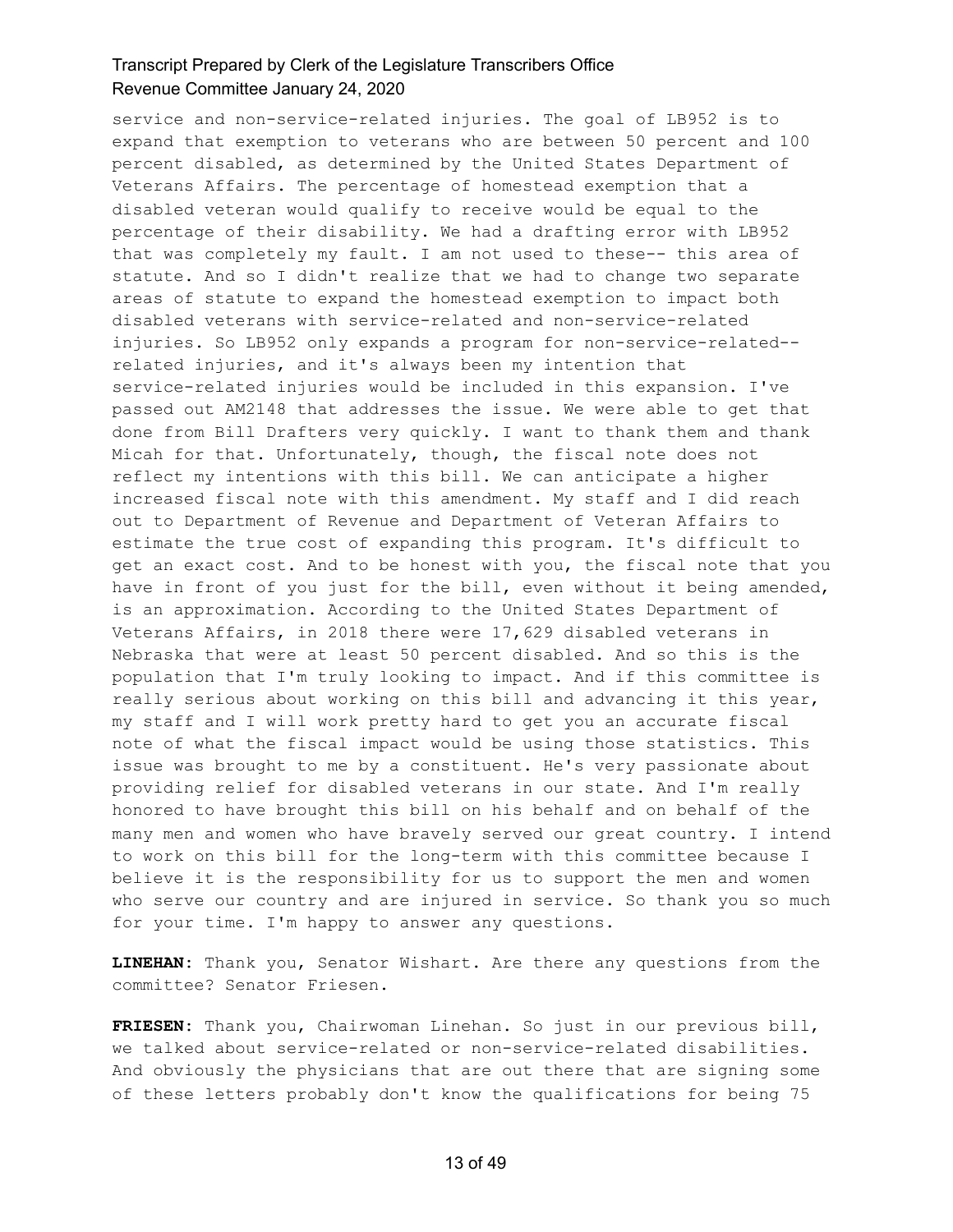or 80 or 100. Is that going to be a problem down the road if we're already seeing it a little bit? And so you're starting to really break it down into 70, 80, different percentages. And if-- if there's not guidelines for them to follow and they're not understanding what they're doing, are we going to open up a door we don't want to open?

**WISHART:** That's a good question, Senator. I wasn't aware until sitting and hearing this, the previous bill, that this-- that would be an issue. I-- I do believe that at least with the service-related injuries, those are all qualified for by the-- by Veterans Affairs and the VA. And so I think there really is a litmus test to ensure accountability with that. But I'm happy to work with the committee if-- if that's an issue and a hurdle that we need to overcome.

**FRIESEN:** I'm sure the-- the service-related ones I have no question about.

**WISHART:** Yeah.

**FRIESEN:** It's-- it's the non-service-related that will be the difficulty.

**WISHART:** Yeah.

**FRIESEN:** So thank you.

**LINEHAN:** Thank you, Senator Friesen. Senator Groene.

**GROENE:** This isn't related to the person's ability to make an income?

**WISHART:** No. This is expanding both of the current programs that exist for veterans who are 100 percent disabled. And so it doesn't-- for veterans who are 100 percent disabled with a service-related injury, it is not--

GROENE: Well, somebody with 100-- excuse me, but wouldn't somebody with a 100 percent disability would-- one would expect they probably don't have the ability to make an income. Somebody with 50 percent could be an accountant in a wheelchair and make \$300,000.

**WISHART:** Potentially.

**GROENE:** And you're going to-- is this a reward for being a veteran, or is this a practical thing for an economic situation they're under?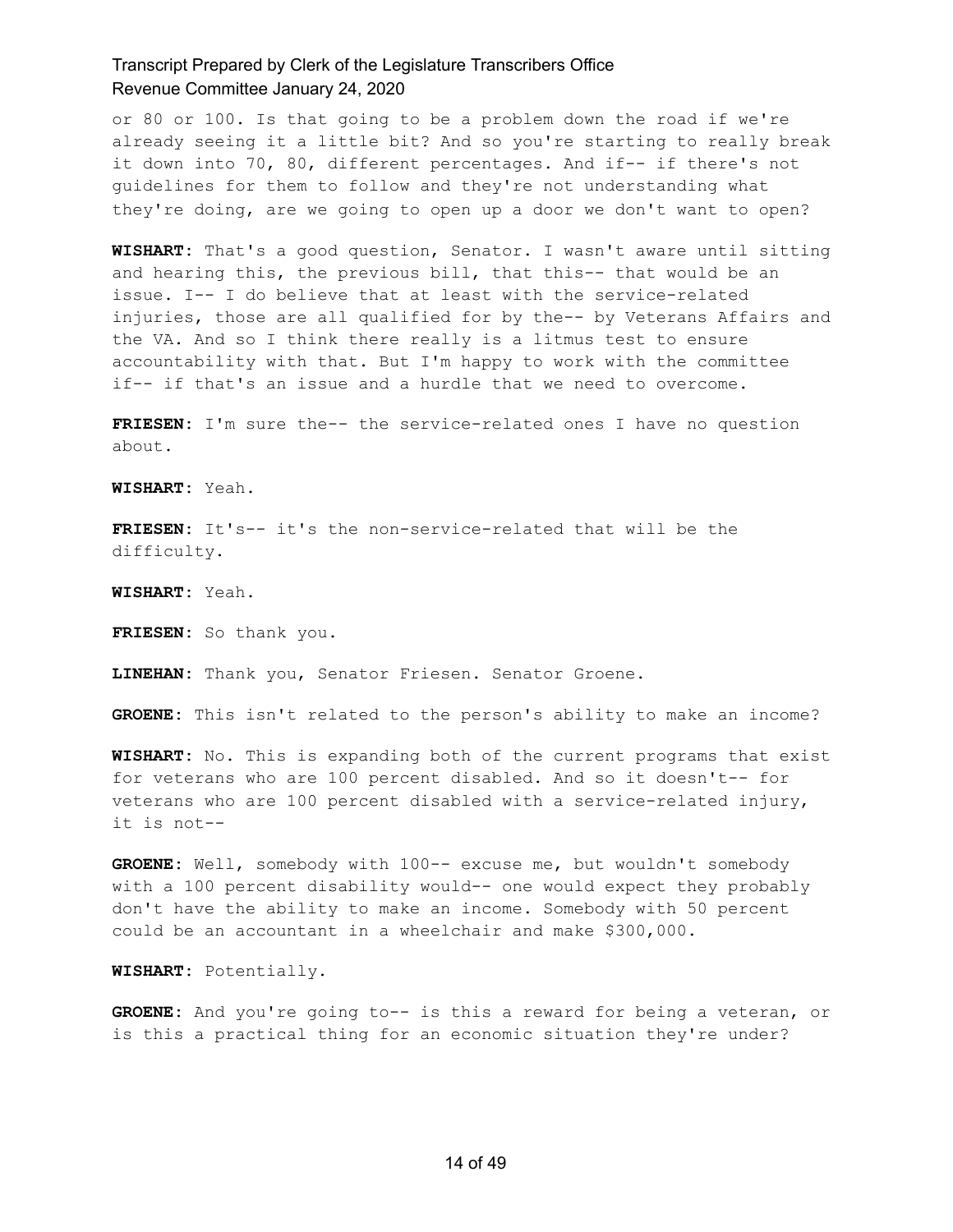**WISHART:** Both. I think there are obviously cases where people are 50 percent disabled and are able to hold a job. I think that there are cases where that's not true. And this would be helping them out.

**GROENE:** There's no income limits then?

**WISHART:** I'd be willing to look at the income limits. When we first introduced this bill, we mainly just wanted to expand the programs as they are and bring that before you. I'm willing to work with this committee if that's something you want to address.

**GROENE:** Question.

**WISHART:** Yeah.

**LINEHAN:** Thank you, Senator Groene. Other questions from the committee? Seeing none, thank you. So first we'll have proponents.

**DENNIS LOOSE:** Good afternoon, Senator Linehan, and members of the Revenue Committee. I'm Dennis Loose, D-e-n-n-i-s L-o-o-s-e, and I'm here in support of LB952. I and other Nebraska veterans very much appreciate Senator Wishart and for introducing this bill, and Senator Brewer for cosigning. LB952 is for Nebraska veterans who served our nation honorably, have done our best to be good citizens and have a significant service-connected VA disability, but not a rating of 100 percent. I'm a lifelong Nebraskan and served in Vietnam in 1967-68 in the 9th Infantry Division. During that tour, I received a Purple Heart for wounds received in combat. As a result of my military service, I developed tinnitus, [INAUDIBLE] sustained significant hearing loss. I've been diagnosed with post-traumatic stress disorder and most recently was diagnosed with lung cancer. When I was in Vietnam, the area I was in was heavily sprayed with Agent Orange and the VA determined those of us who were in the country during that period are presumed eligible for disability compensation with the development of certain types of cancer, lung cancer being one. I had to have my upper lobe of my right lung and all the lymph nodes around it surgically removed. Each CT scan I have since then is an adventure to see where and if the lung cancer will show up again. I have been repeatedly told there is no cure for lung cancer. Due to these service-connected conditions, the VA determined I have a service-connected disability rating of 80 percent. I tell you this not to get your sympathies, but to point out for those of us who don't have a 100 percent rating, it doesn't mean we suffer any less with our physical, and in many cases psychological conditions associated with our service. And the differences between rating percentage is sometimes a fine line. LB683 in 2016 gave veterans with 100 percent service-connected disability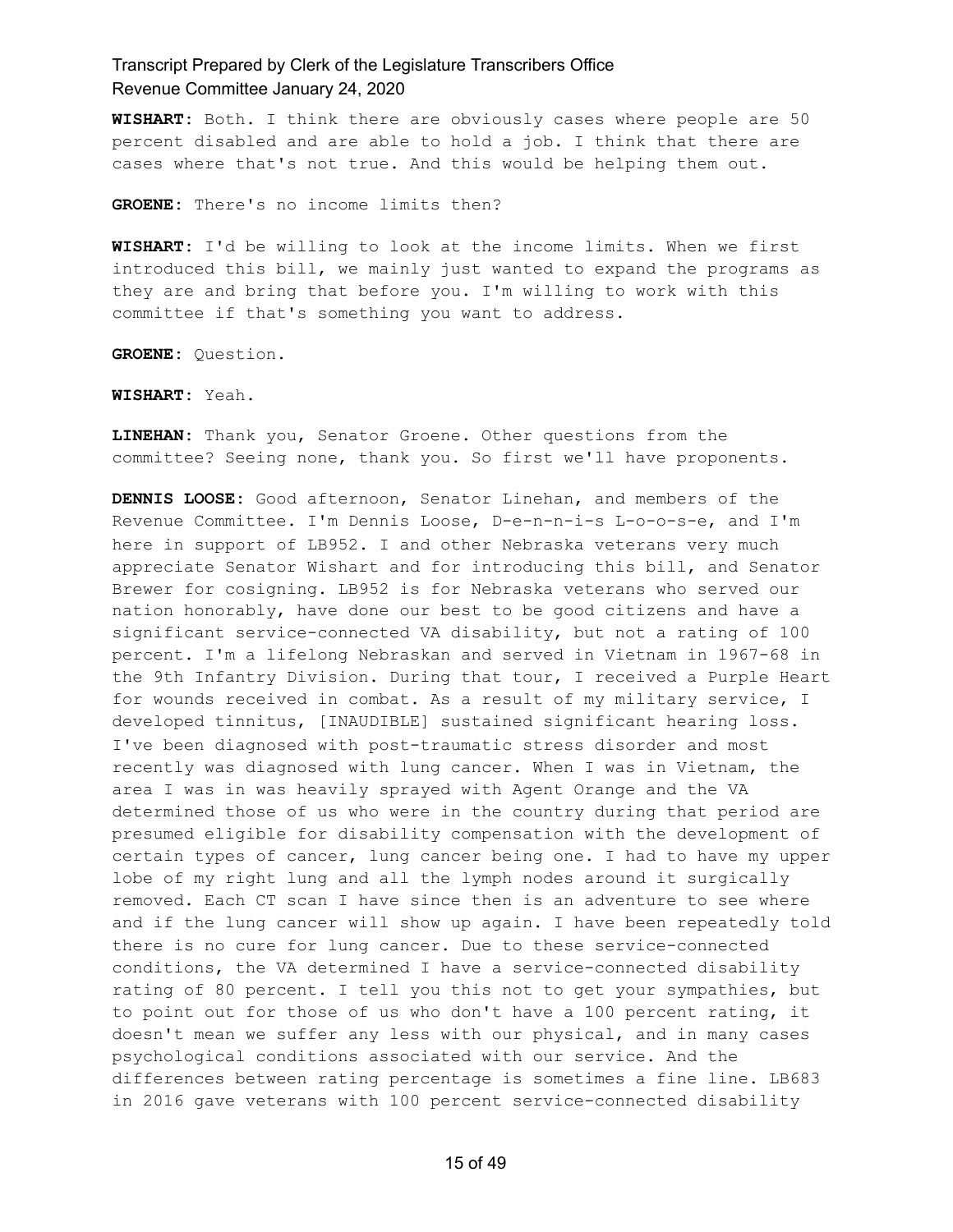rating a total exemption from property tax. While we applaud this, I feel the rest of us veterans that have a significant service-connected disability deserve consideration too. I hope you will agree. Last year and again this year the Governor, in his address to Legislature, listed among his priorities that in addition to income tax reduction for retired military personnel, a desire to do more for veterans to retain in trust into Nebraska and his desire for efforts to reduce property taxes. LB952 addresses both of those priorities. I assume that most Nebraska veterans who would benefit from LB952 are not retired from the military, but we served our time, came home to Nebraska and tried to live our lives the best we could. We would not benefit from an income tax reduction for military retirement pay. It is also important to point out that veteran's disability compensation ends when we die. Our spouses no longer have that income to help with their living expenses. We have been in our home 21 years, and passage of this bill would certainly help my wife and others in similar situations maintain their homes when we are gone. I urge the committee to advance LB952 to the floor for consideration this year. I know there is a fiscal impact, but Nebraska veterans that have significant service-connected disabilities that would benefit from the passage of LB952 deserve to have our service valued too. Thank you for your time and consideration, and I'd be glad to answer any questions.

**LINEHAN:** Thank you very much for being here, sir. Are there any questions from the committee? Senator McCollister.

**McCOLLISTER:** Yeah, thank you, Chairwoman. So you-- you currently receive benefits from a veteran's administration--

**DENNIS LOOSE:** Correct.

**McCOLLISTER:** --for the disability, correct?

**DENNIS LOOSE:** Correct.

**McCOLLISTER:** And you also have a homestead exemption from the state of Nebraska, correct?

**DENNIS LOOSE:** No, I do not.

**McCOLLISTER:** You do not have an exemption currently?

**DENNIS LOOSE:** No.

**McCOLLISTER:** Because you're less than 100 percent disabled?

**DENNIS LOOSE:** Yeah, I don't-- I don't have a homestead exemption.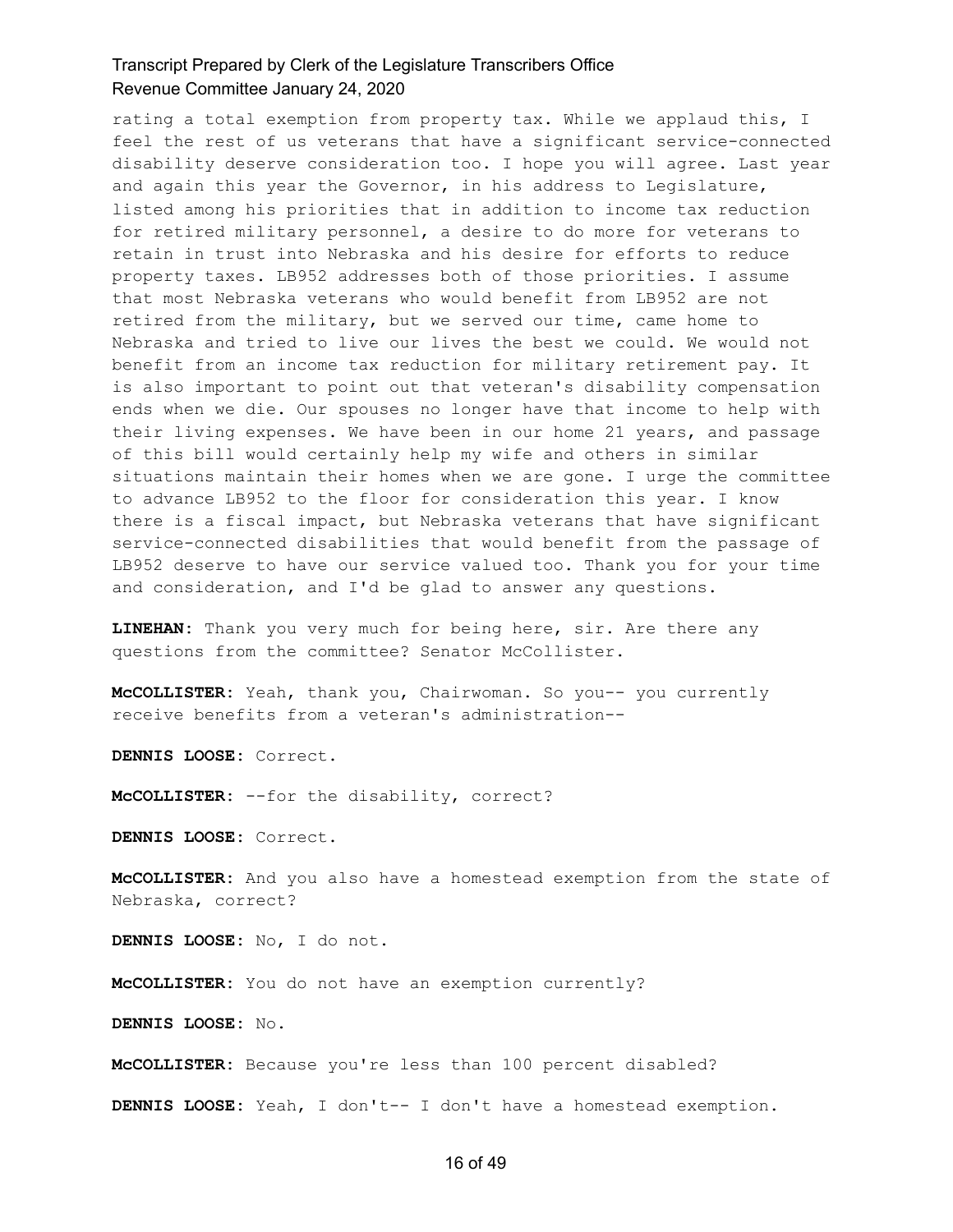**McCOLLISTER:** But those people that have an exemption, once the veteran dies, does that benefit transfer to the spouse?

**DENNIS LOOSE:** I believe under the previous-- the current legislation, yes. If I read it correctly.

**McCOLLISTER:** OK. Thank you.

**DENNIS LOOSE:** Yeah.

**McCOLLISTER:** Thank you for your service.

**LINEHAN:** Thank you. Senator McCollister. Other questions from the committee? Senator Groene.

**GROENE:** I'm not going to guess your age, but you're old enough to apply for homestead exemption like anybody else.

**DENNIS LOOSE:** Correct.

**GROENE:** But you have-- make too much income?

**DENNIS LOOSE:** Yes.

**GROENE:** Thank you.

**LINEHAN:** Thank you, Senator Groene. Other questions from the committee? Thank you very much for being here, sir. And thank you for your service.

**DENNIS LOOSE:** Yeah. Thank you.

**LINEHAN:** Other proponents. Are there any opponents? Go ahead. Thanks.

**JON CANNON:** Chairwoman Linehan, distinguished members of the Revenue Committee, good afternoon. My name is Jon Cannon, J-o-n C-a-n-n-o-n, I am the deputy director of the Nebraska Association of County Officials, here in opposition to LB952. As I have stated in my previous testimony, the Nebraska Association of County Officials values the service of our men and women in uniform. We don't want to take away from that. Our only means-- reason for being here in opposition is this represents a further erosion of the tax base. I know that total reimbursement for the homestead exemption program is not guaranteed from one year to the next because it's an appropriation that has to be taken out. And because of that, a potential erosion of the tax base, and with the fact that counties have nowhere else to go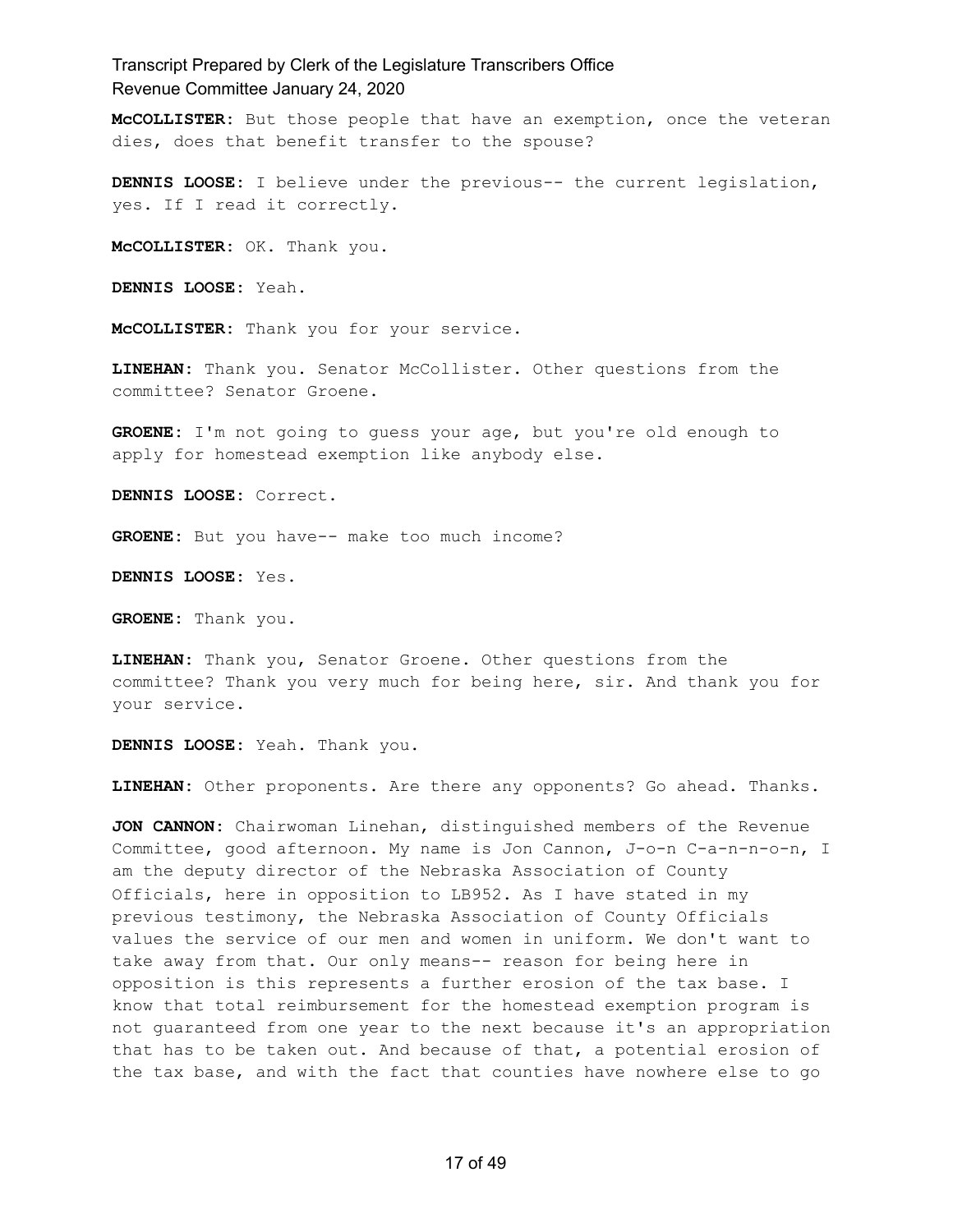as far as making up their levy, that is the reason for our opposition today. Be happy to take any questions.

**LINEHAN:** Thank you. Are there any questions from the committee? Senator Crawford.

**CRAWFORD:** Thank you, Chairwoman Linehan. And thank you for being here today.

**JON CANNON:** Yes, ma'am.

**CRAWFORD:** So just to clarify, aren't you re-- reimbursed from the state for homestead exemption?

**JON CANNON:** We are re-- the counties are reimbursed from the state for homestead exemption. However, that's not guaranteed. They're, in any given year, for whatever reason, the Appropriations Committee could decide not to appropriate the full amount for homestead exemption.

**CRAWFORD:** Has that ever happened in your experience that you know of?

**JON CANNON:** I-- I don't know of-- of that having happened in my tenure working with property taxes. I know that it's been discussed, but I don't have any personal experience with it actually having been withheld.

**CRAWFORD:** Thank you.

**JON CANNON:** Yes, ma'am.

**LINEHAN:** Thank you, Senator Crawford. Other questions? Could you find out if we've ever not fully funded the homestead exemption?

**JON CANNON:** Yes, ma'am. I'd be happy to.

**LINEHAN:** Thank you.

**JON CANNON:** Yes, ma'am.

**LINEHAN:** I don't see any other questions. So thank you for being here.

**JON CANNON:** Thank you.

**LINEHAN:** Other opponents? Senator Wishart, do you want to close?

**WISHART:** I think we have to do neutral.

**LINEHAN:** Oh, I'm sorry, neutral. I'm so sorry. Neutral.

#### 18 of 49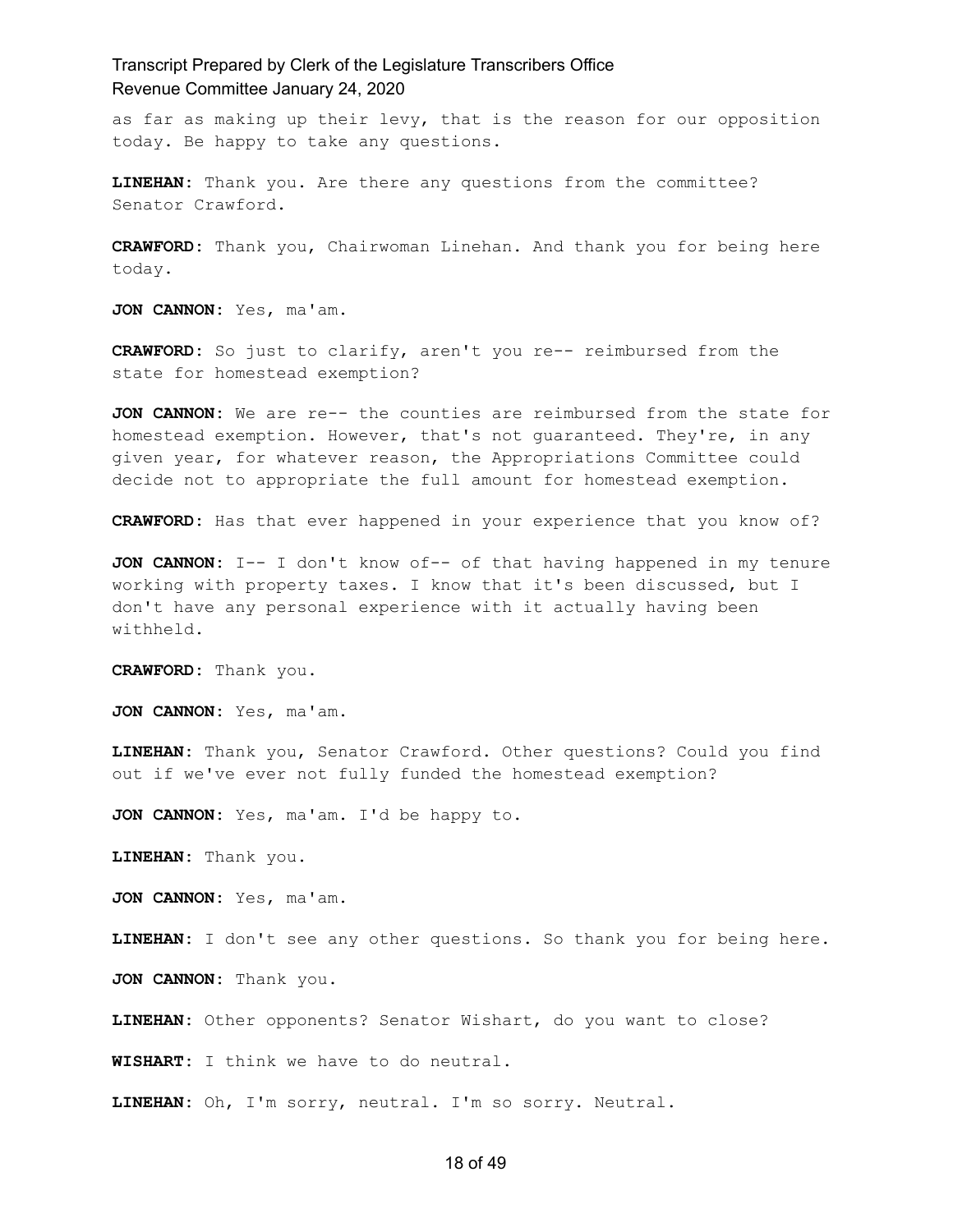**GREG HOLLOWAY:** Can't get rid of me that easy. Again, my name is Greg Holloway, G-r-e-g H-o-l-l-o-w-a-y. And in this case, I am representing the Nebraska Veterans Council, which is made up of eight recognized veterans organization and one county veterans service-- services association. And I am the legislative advocate for the Nebraska Veterans Council. We discussed this in our regular meeting about legislative issues last Tuesday, and we decided to test-- asked me to testify in a neutral capacity on this bill because we would like to see it expanded a little more, to be honest with you. And we do have some-- some questions about the bill and my-- it's my job to be the watchdog to make sure it doesn't affect any existing legislated- legislation on a homestead exemption. I think some of those questions were answered today for me already, but we would like to see a little different bill to come out of it. And we'll be working with the senator and-- and see if we could figure something out that would be a little more [INAUDIBLE]. As far as I'm concerned, and our organization is concerned, a little more palatable. And if I could answer a question that Senator McCollister asked, if homestead exemption from when the veteran is deceased, does it pass to the surviving spouse? This passes to the surviving-- surviving spouse only if that surviving spouse is eligible for DIC. So to be eligible for DIC, you have to either die of a service-connected disability, or die as a result of conflict or military service, or have at least 10 years service-connected disability at a rate of 100 percent. And then it will transfer to what's called DIC, which is a benefit for the surviving spouse. So it does transfer that way. So if you have any questions, I am pretty knowledgeable on a lot of that, as being county veterans service officer. And I still keep my hand in it as much as I possibly can, so I'm up on what is going on around the state of Nebraska because I'm kind of the mouth so. And most of you know that already in here. So thank you.

**LINEHAN:** Thank you, Greg. Did I-- did he say his name and spell it? OK. Do we have any questions from the committee? Yes, Senator Crawford.

**CRAWFORD:** Thank you, Chairwoman Linehan. And thank you for being here, Mr. Holloway. Just to clarify your-- would you be in support of the expansion of the homestead exemption to categories less than 100 percent and--

**GREG HOLLOWAY:** By all means.

**CRAWFORD:** So that part of the bill you're supportive of?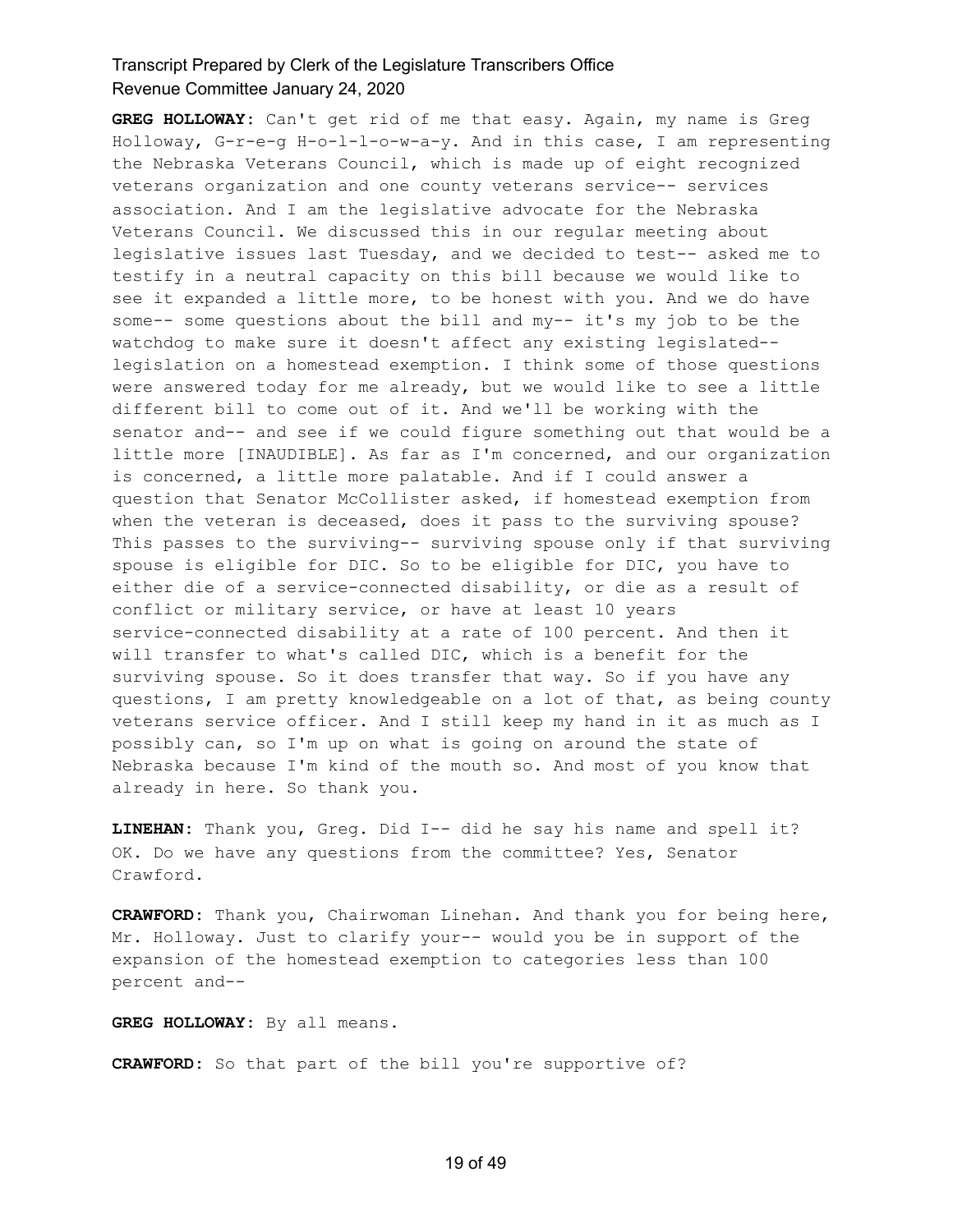**GREG HOLLOWAY:** Oh, that, we support that. We'd just like to maybe see there's no income guidelines to start with.

**CRAWFORD:** OK, so that's your concern.

**GREG HOLLOWAY:** Which is gonna cost a lot of money. But household-- the definition of-- of household income, I'm not 100 percent sure of, as we discussed that earlier. So household income sometimes in the cases of 50 percent service-connected and more, your spouse's income is going to just knock you out to start with. And then if you're 65 and over as a veteran, you can still apply, but the rules are the same. But it is you have to be 100 percent at 65 and over, deemed 100 percent so. But that's by a medical doctor, not the VA.

**LINEHAN:** Thank you.

**GREG HOLLOWAY:** All right.

**LINEHAN:** I'm sorry, were you done?

**CRAWFORD:** That's fine.

**LINEHAN:** OK. Thank you, Senator Crawford. Other questions from the committee? Not seeing any, thank you.

**GREG HOLLOWAY:** Thank you.

**LINEHAN:** Other neutral testimony? OK. Looks like you can-- you're waiving. Excuse me, letters for-- there were no-- there was one. There was no proponents, no opponents, and one in neutral, and it was Diane Battiato, Douglas County Assessor. So with that, we'll close the hearing on LB952. We'll open the hearing on LB818, and Senator Brewer will open.

**BREWER:** I kind of felt like I should have been in on that last one--

**LINEHAN:** You weren't gonna testify.

**BREWER:** --but it wasn't my bill. All right, thank you, Chairman Linehan. And good afternoon, fellow senators of the Revenue Committee. I'm Senator Tom Brewer. For the record, that's T-o-m B-r-e-w-e-r. I represent 13 counties of the 43rd Legislative District in western Nebraska. I'd like to start with just a little bit of history on the topic of LB818, which has to go back with LB-- with LB1048 and when it was passed 10 years ago. The bill created the nameplate capacity tax for wind energy in Nebraska. This tax was created to be used in lieu of property tax. Like a lot of the bills we pass, it was a good idea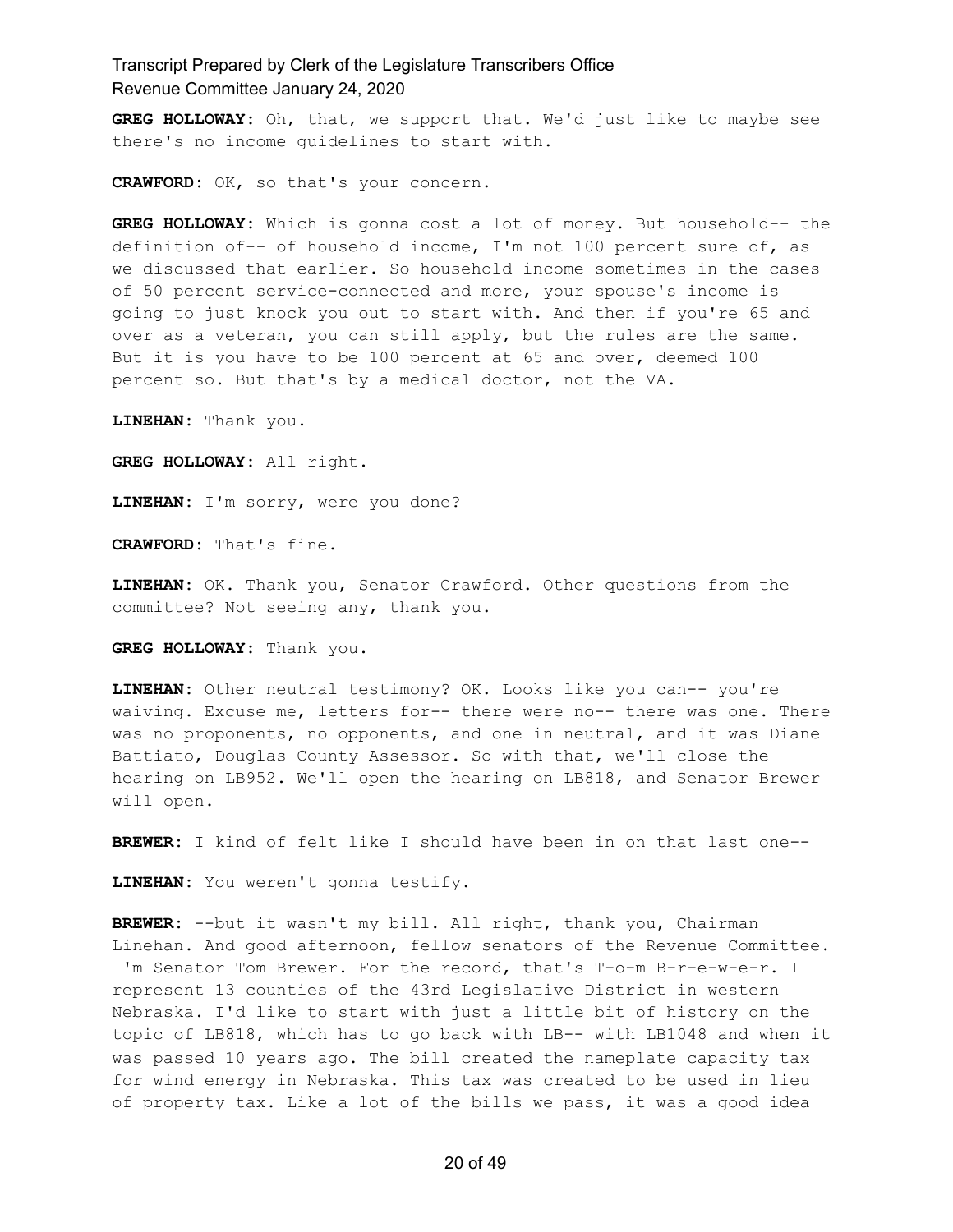at that time. This is a Natural-- was a Natural Resources bill introduced by the Chair at that time of the Natural Resources Committee, a Senator Langemeier. My-- my staff researched the origins of the number 3,815. They went directly to the senator and talked to him. He's still alive and well and very knowledgeable of this topic. He said the committee took the typical construction cost of an industrial wind turbine and then based on that value, they calculated how much property tax would have been paid over a 20-year lifespan of that wind turbine. The end of that equation resulted in multiplying how much electrical capacity the turbine could produce, this being its nameplate capacity, and that's how they came up with the 3,815. So just for an example, a common type of industrial wind turbine found today would be in that 2.5 megawatts range. If you take the 2.5 times the  $3,815$ , it comes out to  $9,537$ . This is the amount of tax paid by the owner of the wind turbine in lieu of paying ordinary, real property state property tax. I support this method. It is still a good method. Unfortunately, Senator Langemeier did not calculate a way for this tax to adjust to inflation; 3,815 remains frozen in time, while property tax on ag land has skyrocketed in-- to over 300 percent in many places in Nebraska. I'm introducing a bill to include what Senator Langemeier left out. It is a question of basic fairness. Everyone in Nebraska pay tax-- pays taxes, and that tax has gone up over the last 10 years. It is not fair to single out industrial wind energy for special treatment with a fixed tax amount that never changes. I used the consumer index-- consumer price index, the CPI, as a way to index the tax for inflation. I spoke with the tax commissioner, Tony Fulton, and he subjected-- suggested the CPI. I'm not married to this idea. If the committee thinks that they have a better way of accomplishing this tax so that it is fair and is calculated over time and not fixed, then I would be open to those suggestions. But the bottom line is that the tax on wind energy-- that wind-- that wind energy pays instead of property tax cannot remain chiseled in stone for eternity while everyone else's taxes continue to increase. It's not fair, it's not right. With that, I would be happy to answer any questions.

**LINEHAN:** Thank you, Senator Brewer. Are there questions from the committee? Senator Groene.

**GROENE:** Senator Brewer, did you-- did you calculate if this would have been in place since Langemeier, what the tax would be today?

**BREWER:** I did not. I didn't think there was any way to do retroactive on it, but--

**GROENE:** No, I mean, just for--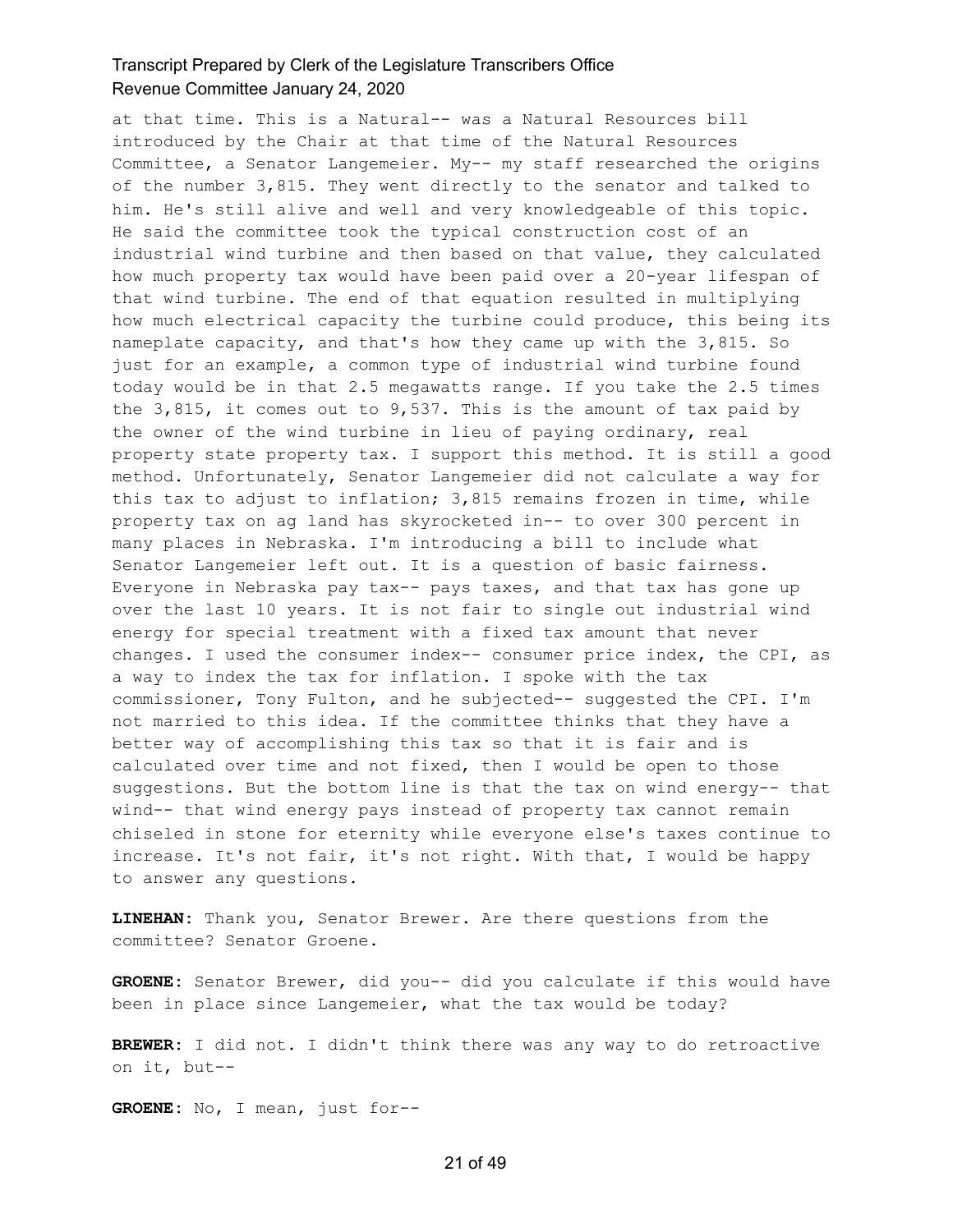**BREWER:** No, I probably should have. That number would be relatively high, obviously, because just-- you know, just the math when you look at what the CPI has been for the last 10 years. But what I'm trying to do now is at least start the clock now, and at least we'll have some stairstep of a way to make sure that it's fair in the amount that they pay.

**GROENE:** Ag land, though, didn't go up CPI. It went up multiples, double digits, 10, 15 that the windmill sits on.

**BREWER:** The problem is the formula that you would use if-- if you were to try and keep it-- so say it did parallel ag land. Which I understand there's some logic to that in that that-- that that footprint, that amount of ground that that turbine, the roads into the turbine, all that cover up is ag ground. But they're just-- it would be hard to figure out a formula to do that, so hence the CPI.

**LINEHAN:** Thank you, Senator. Thank you, Senator Groene. Are there other questions from the committee? Is that the fiscal note that the-- Senator Brewer, if you have a copy of it from the Nebraska Association of County Officials. I'm assuming what they're saying here, if this is what-- so it's-- did you find it? In our books, it's like the second page in from the--

**BREWER:** Right.

**LINEHAN:** OK. It says in the middle of the sheet here, Adams County, I'm assuming it's \$5,981. It's the 2018 receipts. And I assume the 102 is what, if it was adjusted by CPI.

**BREWER:** Correct. I think that's the--

**LINEHAN:** Would be the additional tax revenue.

**BREWER:** Correct.

**LINEHAN:** OK. Well, that's helpful. Pretty significant in some cases.

**BREWER:** In some places.

**LINEHAN:** Other questions from the committee? Seeing none, are you gonna stick around to close?

**BREWER:** I have finished in Government. I'm here and available.

**LINEHAN:** Thank you. Proponents. Go ahead.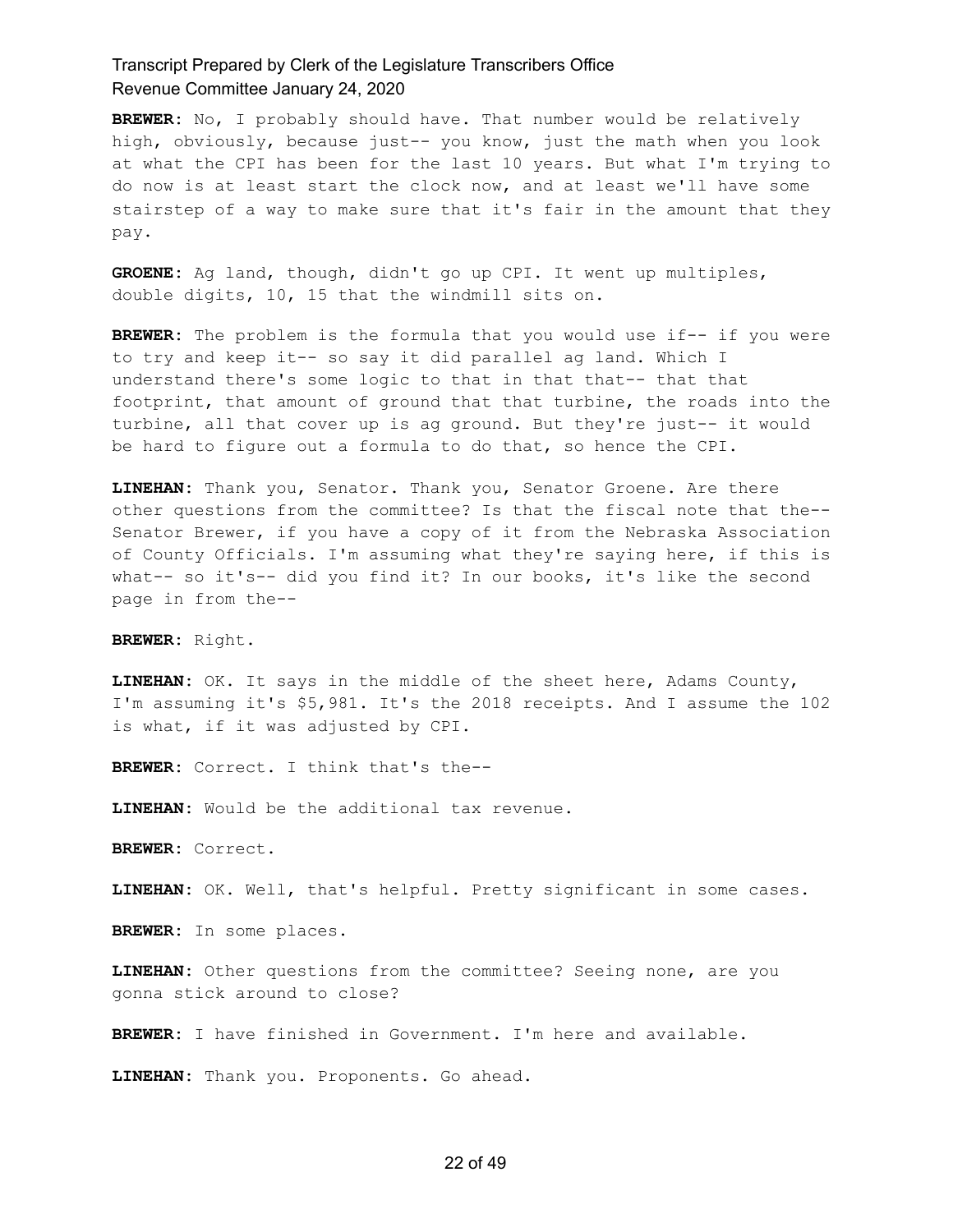**JON CANNON:** Thank you. Chairwoman Linehan, distinguished members of the Revenue Committee, my name is Jon Cannon, J-o-n C-a-n-n-o-n, here to testify in-- pardon me. I'm the deputy director of the Nebraska Association of County Officials here to testify in support of LB818. Thanks very much to Senator Brewer for having brought this bill. He highlights an important distinction. When this formula was first calculated back in 2009, it failed to account for the fact that original costs are going to go up and the taxes are going to go up. To the extent that Senator Brewer has indicated that he's not necessarily married to CPI-U, I did some back-of-the-envelope calculations the other day. I used the Department of Revenue's information as to the growth of personal property tax in the state. It actually kind of fairly roughly tracks the CPI, I think it was about 1.69 percent or something like that, which is pretty close to 1.7 percent in the last year and on an annualized basis. And so that-- that could be a surrogate. I think you might end up at about the same place. But to the extent that this was the deal that was struck for the folks that had original cost back in 2009, certainly that probably shouldn't be disturbed, because essentially what we did is we said what's the total amount of property taxes that you're going to take in over a five-year period? Because that's what a wind turbine has, is a five-year life. And we--what's the expected life for that wind turbine? It's about 27.5 years. You divide that number by this number, and that's how we came up with \$3,518. To the extent that the original cost for currently-produced wind turbines or wind turbines that are produced five years from now could go up or down or whatever, certainly it seems like that would be a good starting point. But with that, I'd be happy-- oh, and I'm sorry, I wanted to address the question that you had, Senator Linehan, about the numbers that were put together from NACO. And you're act-- absolutely right. Those numbers represent what it would be over and above the current amount of excise tax taken in. Thank you, and I'd be happy to take any questions.

**LINEHAN:** Thank you, Mr. Cannon. Are there any questions from the committee? Senator Groene.

**GROENE:** Five years, huh?

**JON CANNON:** Yes, sir.

**GROENE:** So it's the sixth year and it's standing there. It's not running because the bearings are out in the generator. They still pay the tax too, as long as it stands there?

**JON CANNON:** Yes, sir. The excise tax, yes, sir.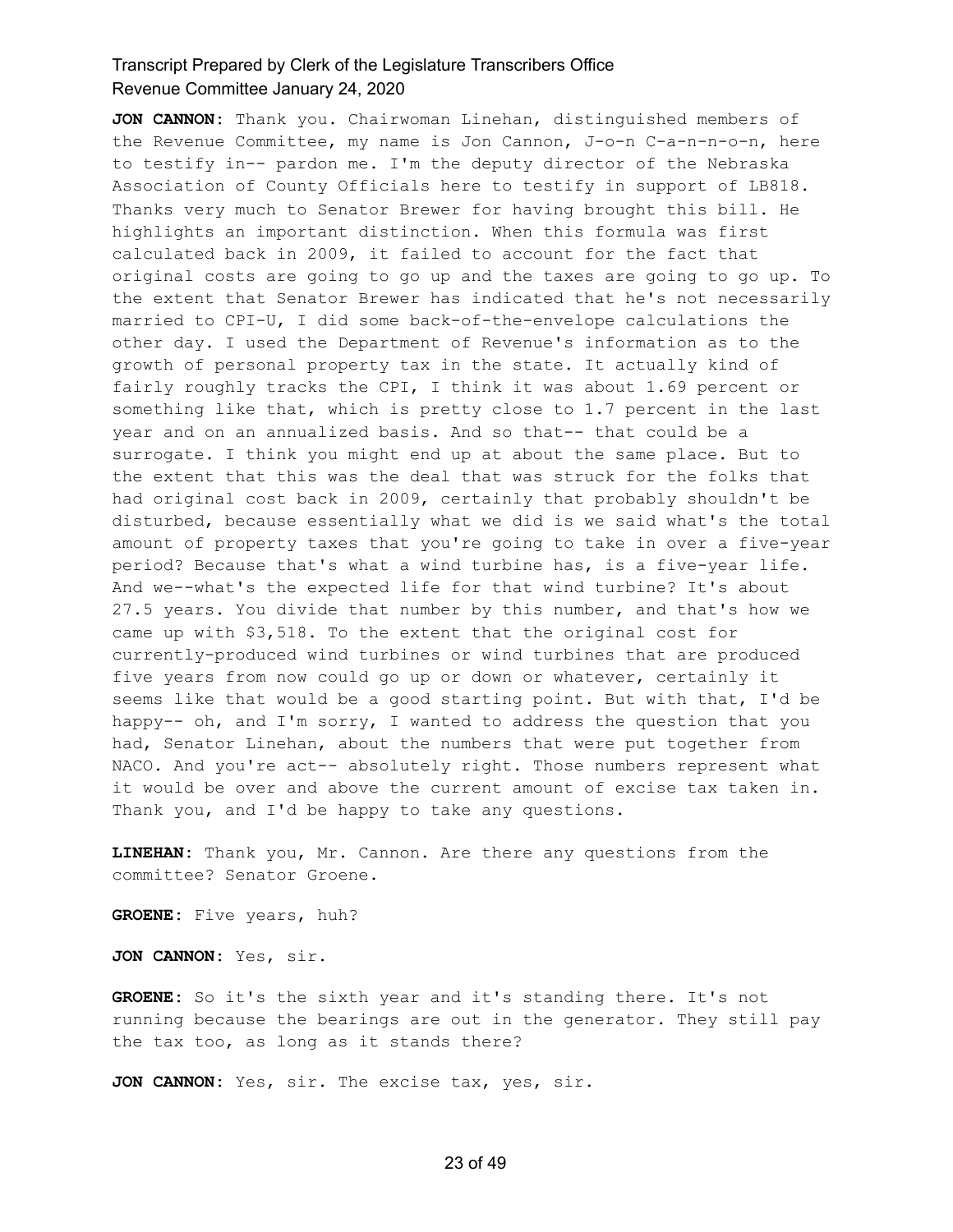**GROENE:** The 3,000?

**JON CANNON:** Yes, sir, \$3,518 per kilowatt-- per megawatt, pardon me.

**GROENE:** How would-- have you ever had any-- any county had any come off the tax rolls because they claimed it was torn down?

**JON CANNON:** Not as far as I know, sir.

**GROENE:** Appreciate it

**JON CANNON:** Yes, sir.

**LINEHAN:** Thank you, Senator Groene. Other questions from that committee? Seeing none, thank you very much, Mr. Cannon.

**JON CANNON:** Thank you.

**LINEHAN:** Other proponents? OK, opponents?

**DAVID LEVY:** Chair Linehan, members of the committee, good afternoon. David Levy, D-a-v-i-d L-e-v-y, Baird Holm law firm, here in opposition to LB818 on behalf of BHE Renewables and Kimball Wind, LLC. I'm going to respectfully disagree with some of Senator Brewer's history of the nameplate capacity tax. I was part of the process that created that tax at the time. If Senator Langemeier is watching and he disagrees with my recollection of it, he and I should get together and talk about that. But a couple of really important things, rather than just going through the history, which I had planned to do. The nameplate capacity tax only replaced personal property tax. It did not replace real property tax. Real property tends to appreciate in value for tax purposes. Personal property depreciates in value for tax purposes. Wind energy property, personal property, and solar energy personal property are five-year class life property. So they depreciate actually over a period of six years and they depreciate very quickly. After three years, 71 percent of the value of that property is depreciated. And after the first wind farm was built and operating in Nebraska, actually the county, the host county, Knox County, recognized the problem and brought the problem to the Legislature and to the developer, to the industry, and said, hey, we're gonna get a huge amount of tax upfront here and it's gonna go down and we're gonna get very little. Because much of the value of a wind farm is personal property, everything above the ground, essentially. So that wind turbine is personal property. And so we worked together, the industry did at the time with Senator Langemeier and the Association of County Officials, to come up with a replacement for the personal property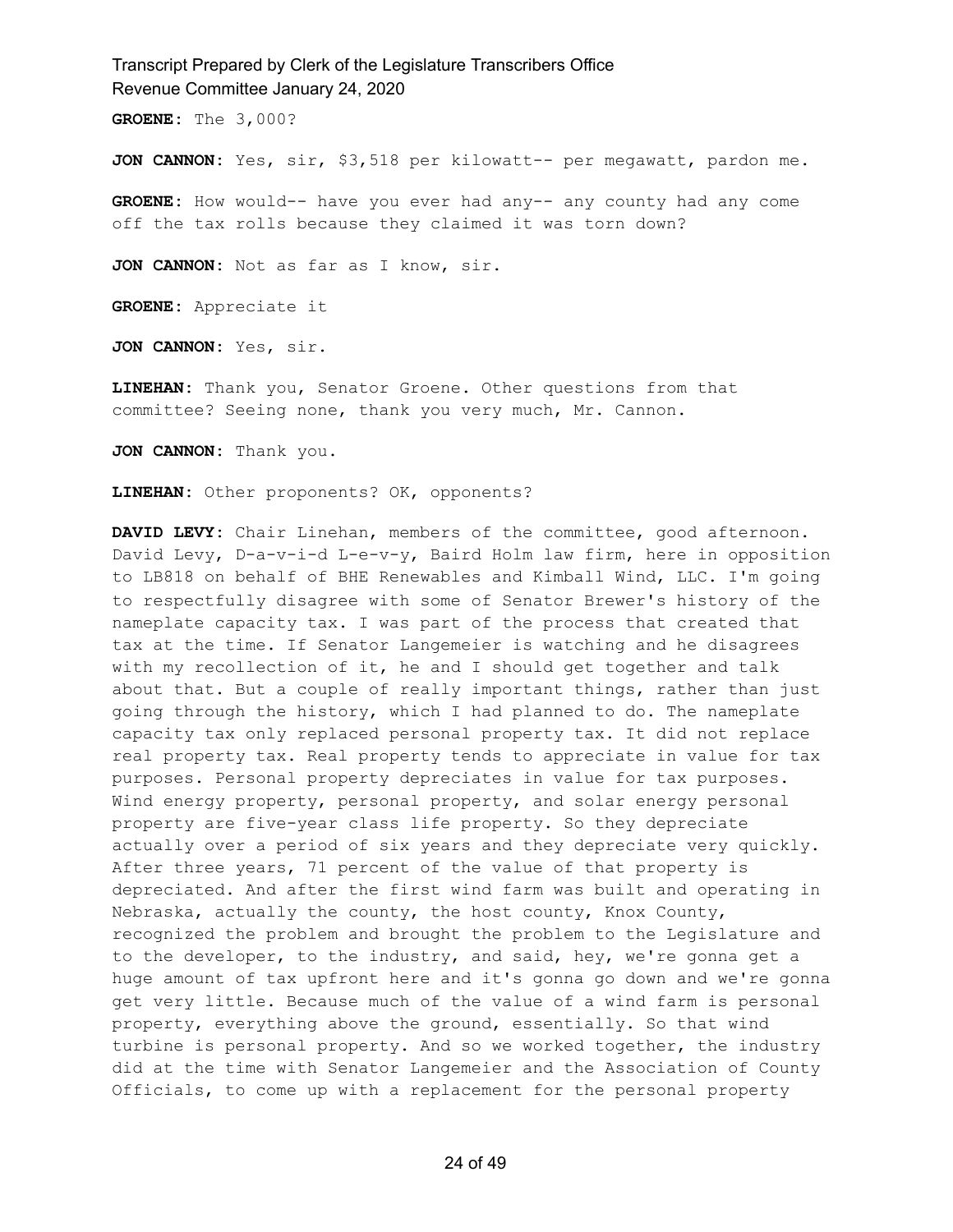part of the tax. Wind farms also pay real property component, typically about \$2,000-2,500 per megawatt. Not calculated that way, of course. It's locally assessed real property tax like anything else, but that's kind of what it comes out to be. The Legislature hired an economist from the university. I believe it was Dr. Eric Thompson, and he calculated on that operating wind farm in Knox County under-- under the valuation of it for personal property, what it would pay over its life. And it would only pay out over those six years because that value would have depreciated to zero. He found information that the average life of a wind turbine was 27.5 years. He took that total, divided it by 27.5 and got \$3,518 per megawatt per year as the replacement for that personal property tax. The idea absolutely and- and the mandate fairly from the Association of County Officials was that the amount of tax paid over the life of this project has to remain the same. If that wind turbine is there or that wind farm is there beyond 27.5 years, it keeps paying, which is already sort of an inflationary factor in the existing tax. The existing tax also by being level, as opposed to a tax that depreciates to zero very quickly, has a time value of money accommodation in it because that tax is paid every year, year after year, whereas the personal property taxes is really only paid at the beginning. I want to be very clear here. My clients in the wind and solar energy industries absolutely want to pay their fair share of taxes. I go to county boards, it feels like almost every week, for conditional use permits and other things for wind and solar facilities, and property taxes are absolutely one of the biggest things that we talk about. It's a big benefit that these projects can bring to these rural counties. Sometimes they will add 20, 30, 40 percent to a county's tax revenue in one project. But this bill is apples and oranges. It's applying-- and it would imply an inflation factor to something that actually depreciates. That's the most important thing I hope I can leave you with. I know that the orange light is on here. The one other thing I would like to say is this tax is actually really been an incentive for this industry in our state. It doesn't cost the state anything, it doesn't cost the counties anything. But because it's so simple and it's so understandable and it's so predictable, as developers do their pro formas and figure out what they have to sell the power for and what they can promise investors in terms of a return, it's really turned out to be a benefit to the industry and the state and an incentive to developers. If you take away that certainty and that simplicity by an inflationary adjustment or something like that, that would take away from that incentive. And as the-- as one of the testifiers, I think, mentioned, I know the red light is on, you would also again penalize those projects for being personal property. We don't inflate other personal property. Thank you.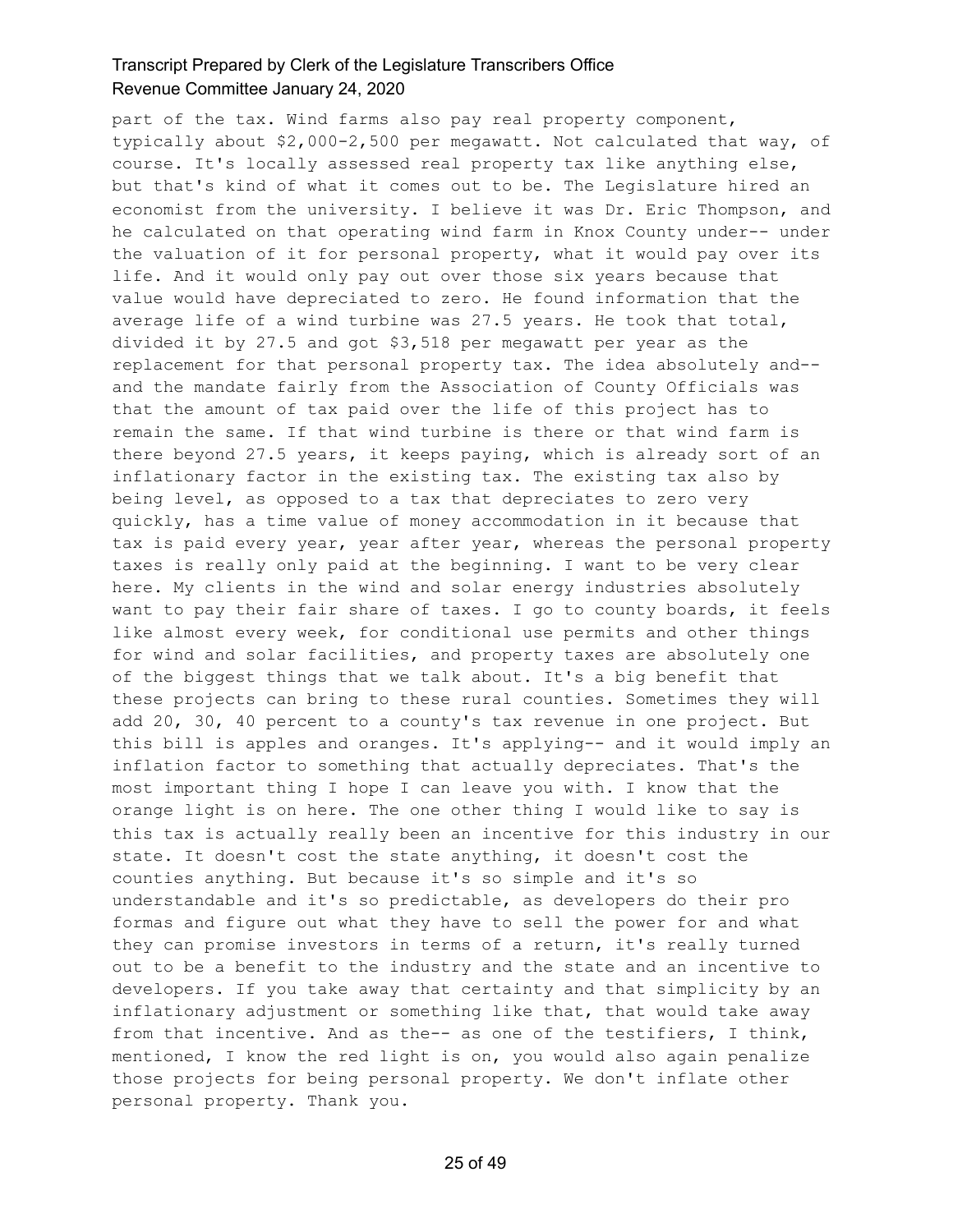**LINEHAN:** Thank you very much.

**DAVID LEVY:** I'll be happy to answer any questions.

**LINEHAN:** Thank you. Are there questions from the committee? Senator Briese.

**BRIESE:** Thank you, Chair Linehan. And thank you for your testimony, Mr. Levy.

**DAVID LEVY:** Sure.

**BRIESE:** You talked about Mr. Thompson's analysis or calculation of what the value of the personal property tax would be and then extending it over 27.5 years. Did he account for inflationary factors or he did-- did he account for the time value of money when he made that calculation?

**DAVID LEVY:** Well, yes and no. I mean, what he did is he took the- that project was already paying the personal property tax in that first year. So it had been valued for personal property. The personal property had been valued for tax purposes. So my understanding is he took that amount, those six years of what it would pay as it depreciated to zero, and added those up exactly as that project would have paid that tax had the current-- the then current system continued. So it really was the system as it is. I don't know. It sort of accounts for time, value of money, but I don't think he did anything more to his calculation than I described.

**BRIESE:** But he determined a lump sum that the six years-- would have been paid out over the six years and extended it out over 27.5 years so.

**DAVID LEVY:** That's right.

**BRIESE:** I'm thinking that the time value of money wasn't accounted for there and should have been.

**DAVID LEVY:** I understand what you're saying, but that still wouldn't lead you to LB818 and an inflationary adjustment. Maybe the \$3,518 should have been adjusted at the time. The flip side of that is in year 28, the developer still pays the \$3,518 per megawatt, 29, year 30, etcetera. So there's some catch up potentially there at the end. But you raise a fair point, Senator.

**BRIESE:** Assuming it extends beyond 27.5 years.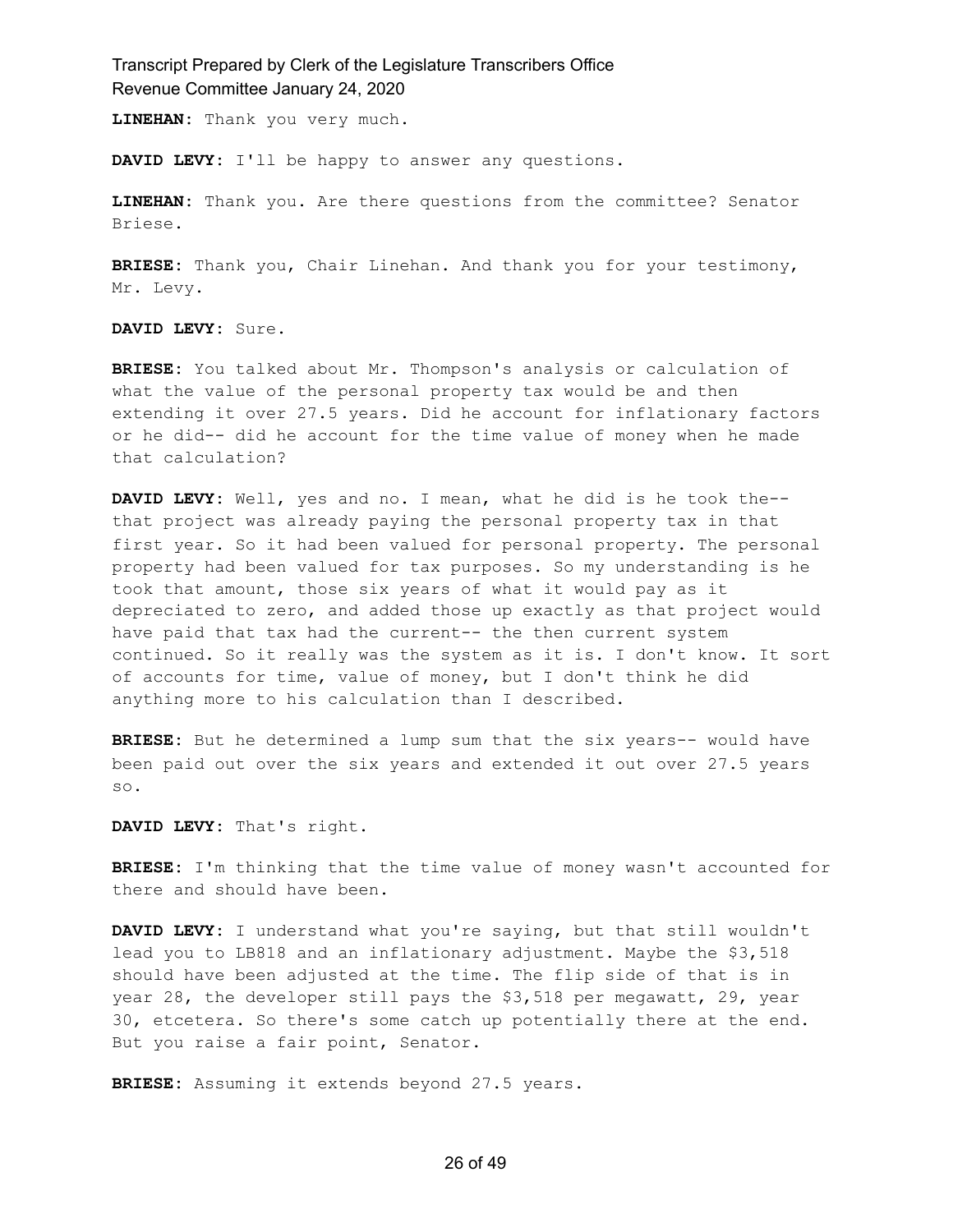**DAVID LEVY:** Right.

**BRIESE:** Second question, what levy rate did he use in trying to determine the personal property tax?

**DAVID LEVY:** That's a good question. I thought about that. I assume he used the levy rate that was applicable in that county to that project at that time, because that was the one actual project that he had to work from. Then again, it had already paid under the then system for one year. So there was a tax rate and evaluation that he used.

**BRIESE:** And we don't know that levy rate.

**DAVID LEVY:** I don't know what that is.

**BRIESE:** OK. OK, thank you.

**DAVID LEVY:** Sure.

**LINEHAN:** Thank you, Senator Briese. Senator Lindstrom.

**LINDSTROM:** Thank you, Chairwoman Linehan. I'm looking at the calculation going back to the \$3,518, and with the megawatts generated off that, the 2.5 megawatts, is that a pretty average or standard turbine that produces?

**DAVID LEVY:** Yeah, 2.5 to 3 is currently kind of the-- the average.

**LINDSTROM:** So any new projects, I'd imagine there's more efficiency, maybe more energy that can be created through that process. So over time, would it be plausible that the new turbines that are put in could generate more megawatts? Is that-- is that even a part of--

**DAVID LEVY:** Well--

**LINDSTROM:** I'm not familiar with this particular--

**DAVID LEVY:** Yes and no.

**LINDSTROM:** --what they produce.

**DAVID LEVY:** I mean, this, the tax is based on the nameplate capacity.

**LINDSTROM:** Right.

**DAVID LEVY:** So if that turbine is more efficient, it's-- it may have a higher nameplate capacity--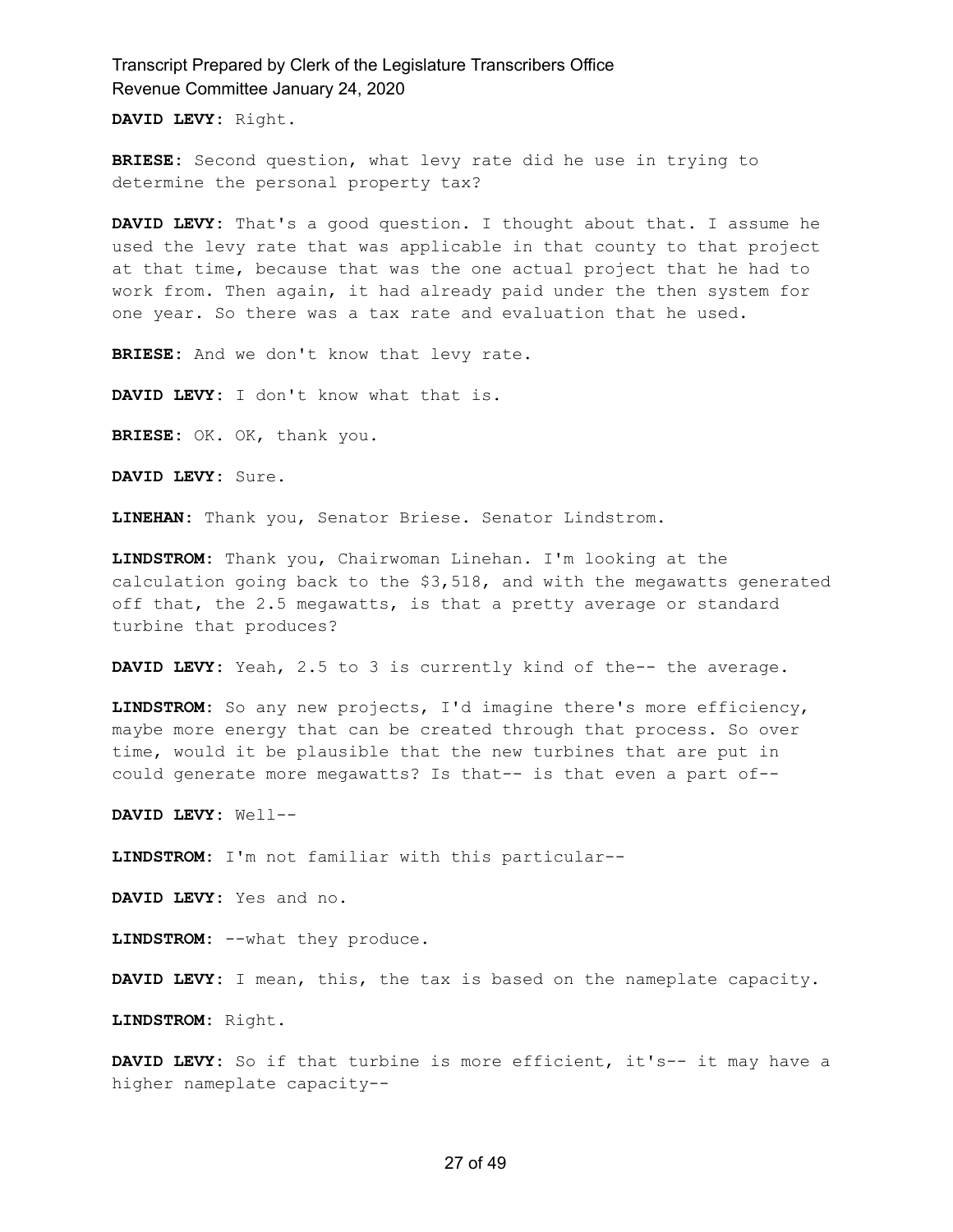**LINDSTROM:** OK.

**DAVID LEVY:** --in which case it would pay more tax.

**LINDSTROM:** Right.

**DAVID LEVY:** Now, in fairness, though, to your question, would that make that turbine more valuable from a personal property standpoint if somebody were to come in and value it, if it were more expensive? That-- that I don't know.

**LINDSTROM:** OK. I just was doing the 2.5 times the 3,000, and based on that amount, I wasn't sure. Thank you.

**DAVID LEVY:** Sure.

**LINEHAN:** Thank you, Senator Lindstrom. Senator Groene.

**GROENE:** I'm trying to figure out why this is completely personal property. If you had an ethanol plant, you got the structure that's anchored to the ground and then the equipment inside is personal property. That tower is real property. It's anchored to the ground. I can understand generators mounted on top being the personal property because of wear and maintenance. But why isn't the tower, like any other factory, the plant that holds the-- the infrastructure that creates the manufactured product?

**DAVID LEVY:** Fair question. The-- the determination in this of what's personal property and what's real property comes from the Internal Revenue Service. So it wasn't the decision or a determination of the Legislature or the state. And my understanding is that the theory is that you could take that down, you could take it apart, and you could move it and put it up somewhere else. But that wasn't-- that wasn't a state decision or legislative decision to my knowledge.

**GROENE:** Thank you.

**LINEHAN:** Thank you, Senator Groene. Other questions from the committee? I'm going to embarrass myself for my lack of knowledge here. So are you say-- when was this-- when was this all decided, what year?

**DAVID LEVY:** 2010.

**LINEHAN:** 2010. So has-- I assume the cost of those towers has gone up since 2010?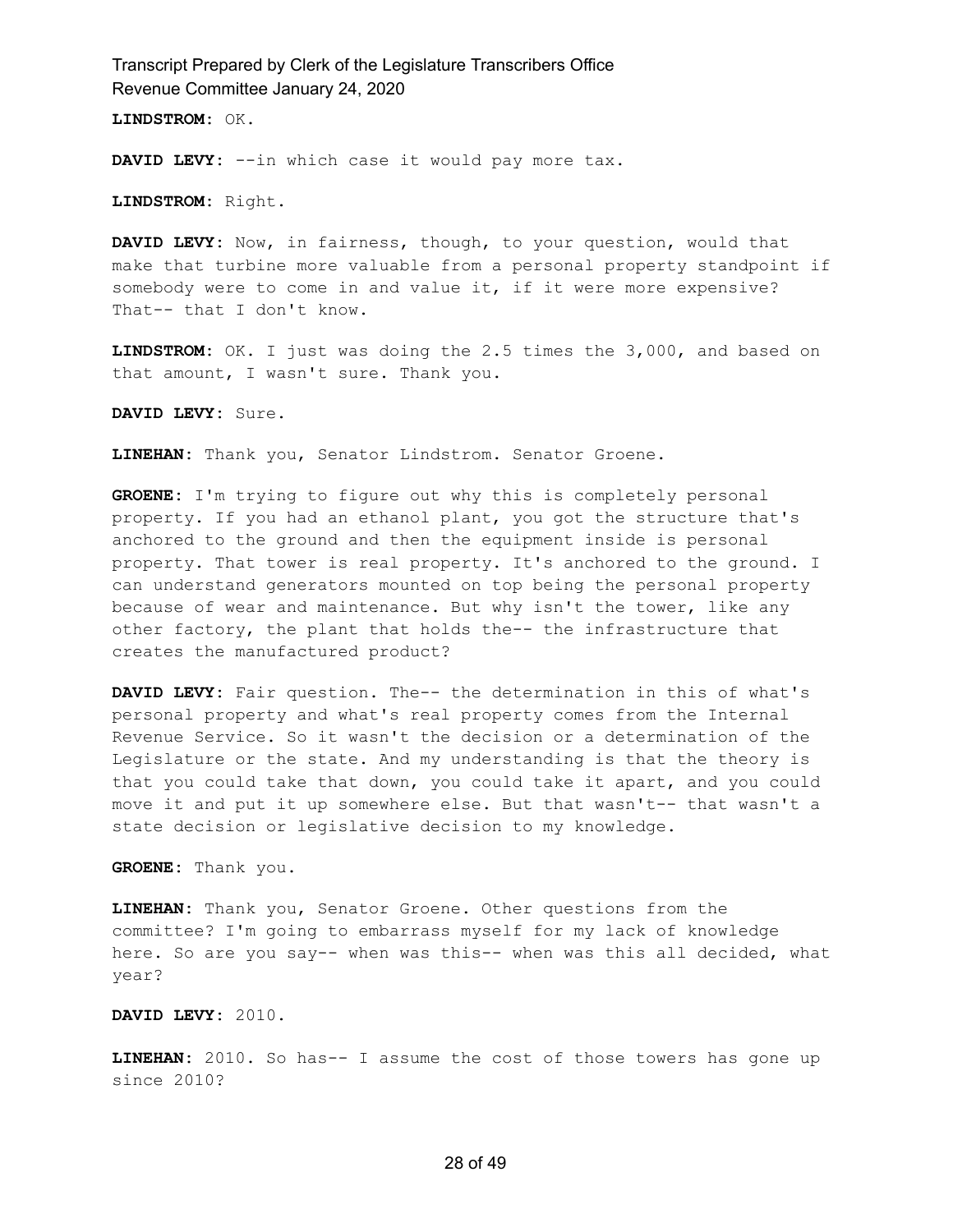**DAVID LEVY:** Not necessarily, because as the industry has developed, there's been more competition and there's a-- there's pressure on the manufacturers to compete with each other, which-- which can keep prices down. So turbine prices actually have either held steady or gone down. Depends. But they haven't inflated like you would think without knowing that history.

**LINEHAN:** So we're still basing the name capacity tax on a formula that was put together in 2010?

**DAVID LEVY:** That's correct.

**LINEHAN:** OK. That's what I was trying to figure out. Thanks. Senator Briese.

**BRIESE:** Thank you, Chair Linehan. Thank you again. One other question. Can you speak to the profitability of your industry or return on investment or do you have any benchmarks or standards there?

**DAVID LEVY:** What I can tell you about that is that wind farms are- what do I want to compare them to? The-- the return is-- is steady but not large. So they're like if you were comparing it to an investment, it might be like bonds or a-- you know, something that a pension fund would invest in. A lot of pension funds invest in wind farms because the return is steady. It's fairly predictable, but it's not necessarily large in terms of other investments that one might make. These are very expensive projects to build. They then stand there and operate for decades, and that's really where the returns. So it's- it's modest, but it's steady.

**BRIESE:** A number doesn't come to mind?

**DAVID LEVY:** I would hesitate to guess. And it varies, but it's, yeah.

**BRIESE:** Thank you.

**LINEHAN:** Thank you, Senator Briese. Other questions? Senator Friesen, then Senator Groene.

**FRIESEN:** Thank you, Chairwoman Linehan. So when we talk of long-term contracts with electricity that they sell, is there any inflationary factor built into that or is it a solid locked-in 20-year price?

**DAVID LEVY:** There is often an inflator-- inflationary aspect in those, usually around 2 percent.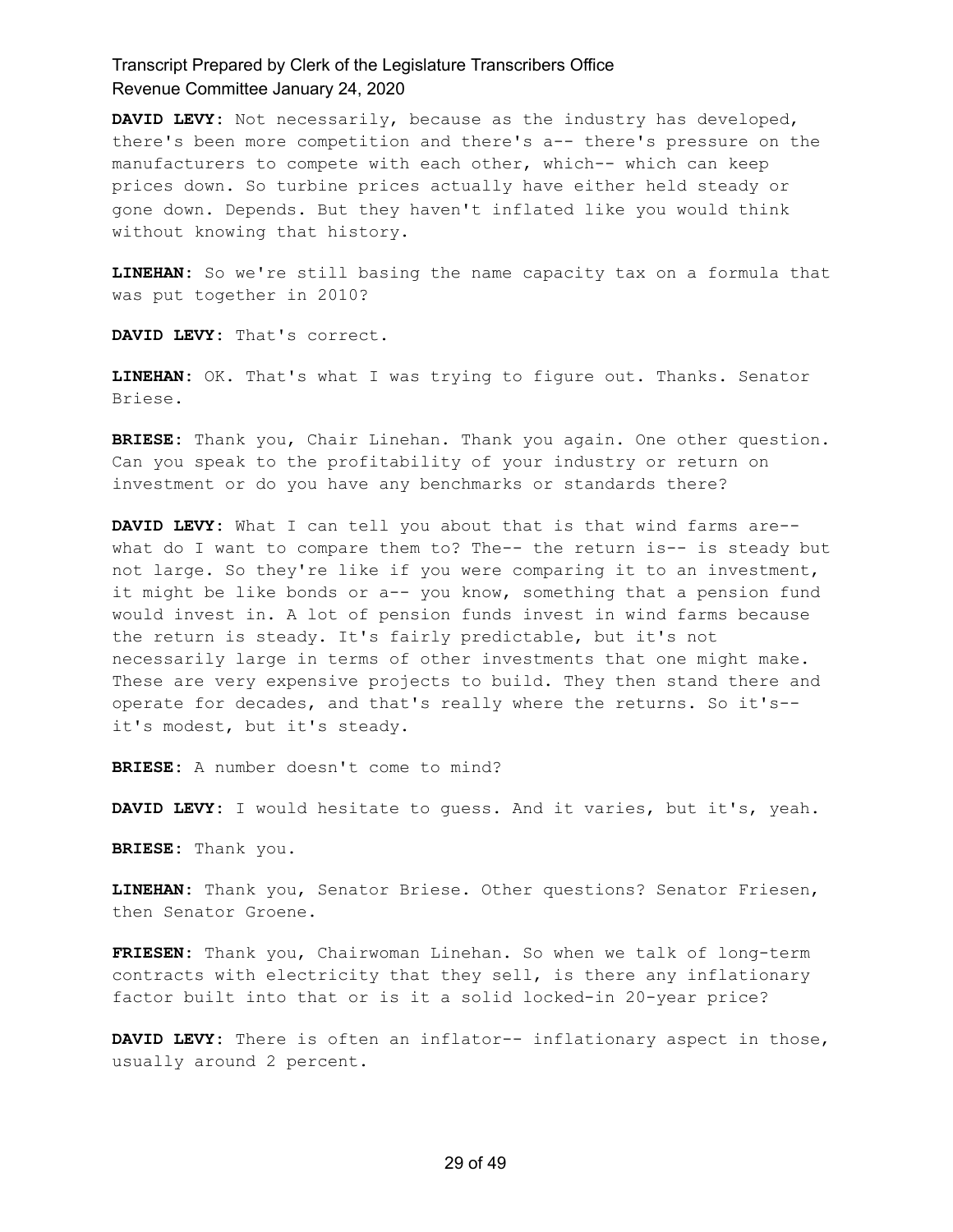**FRIESEN:** Is it based on just perception or is it based on what happens in the current economic conditions as we go forward?

**DAVID LEVY:** It is set in the contract. In some contracts, the-- the base price will start low and then you'll have the inflationary factor. Some projects, the base price starts a little bit higher, there's-- and there's no inflation factor or small inflation factor. But some of them do have that in it.

**FRIESEN:** OK. So the real property is just the concrete in the ground. Is that what you're--

**DAVID LEVY:** Concrete, roads, buildings, fences, all of those kind of things.

**FRIESEN:** OK, thank you.

**LINEHAN:** Thank you, Senator Friesen. Senator Groene.

**GROENE:** You said you go to a lot of county meetings. Do you just handle Nebraska?

**DAVID LEVY:** Primarily.

**GROENE:** Iowa, Kansas, too, or-- ?

**DAVID LEVY:** I've done a project in Iowa, worked on one in Kansas, one in Missouri.

**GROENE:** Thank you.

**DAVID LEVY:** OK.

**LINEHAN:** Thank you, Senator Groene. Any other questions? Seeing none, thank you very much for being here, sir.

**DAVID LEVY:** Thank you.

**DAVID BRACHT:** Good afternoon, Chairman Linehan, and members of the committee. Thank you for allowing me to speak today. My name is David Bracht, that's spelled for the record, D-a-v-i-d B-r-a-c-h-t. Testifying here today for Catalyst Public Affairs on behalf of NextEra Energy Resources, which is a wind developer that has projects here in the state. I appear before you today to testify in opposition of LB818. And rather than go through some of the things, I might catch them later, but I thought I might address a couple of the things that-- that have already come up. One of the things, and I respect and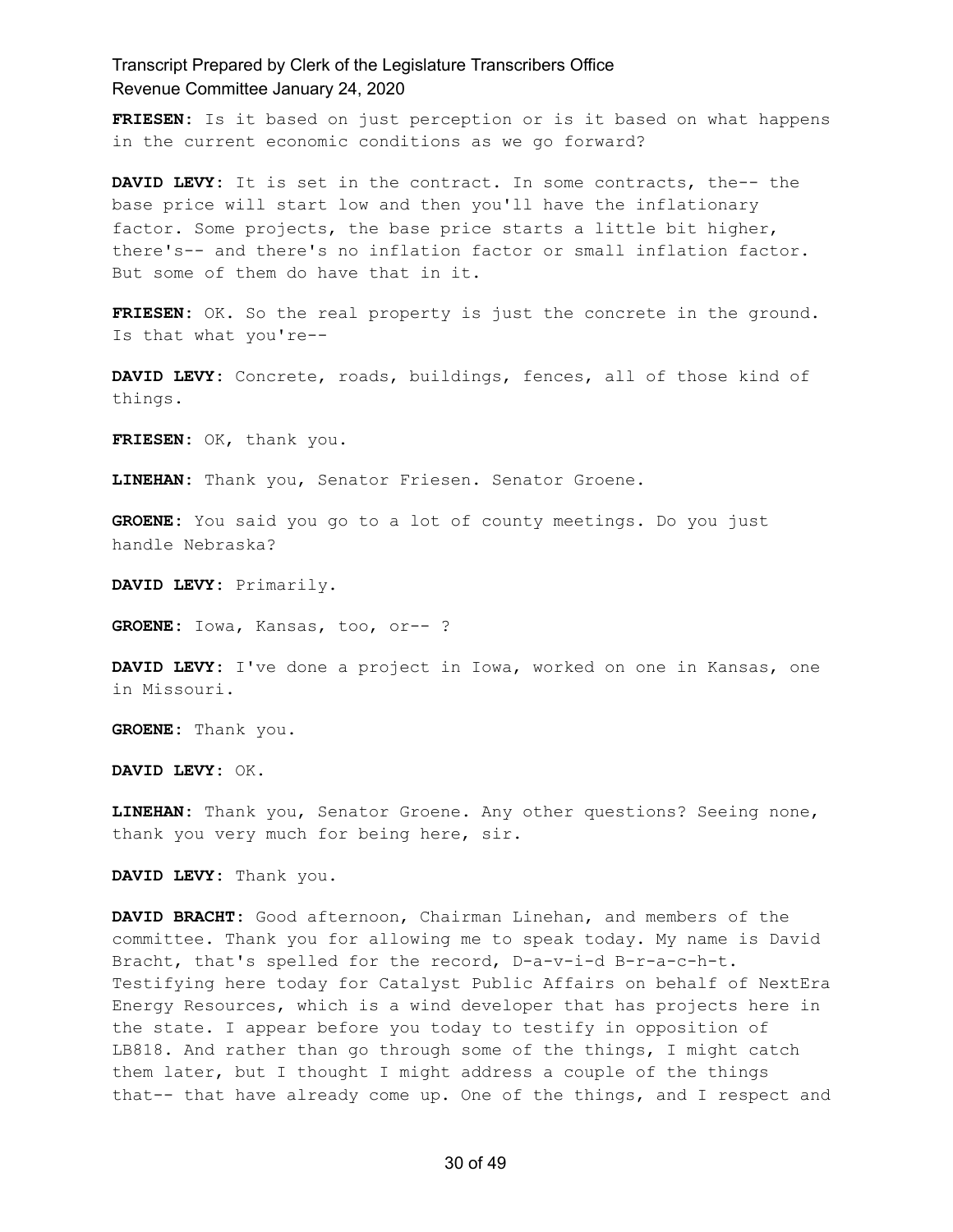understand Senator Brewer's position and the view that this nameplate capacity tax is remaining fixed and the concern that you're having inflation. But to your question, Madam Chairman, in fact, this has been something that's been tracked as far as what's going-- what's happened to the cost of the equipment and projects to produce a wind farm. And in fact, there's a company that I follow a lot, it's called Lazard, L-a-z-a-r-d, dot com, if you want to go to their website. They produce an annual report, I think the most recent one was number 12. And what's significant about that, in the last nine years, the cost of wind projects has declined by about 69 percent on a per megawatt basis. And so what they're doing there, there is the level and they have calculated a levelized cost of wind. Because I don't have any fuel, of course all of my costs, except for maintenance, is right there at the beginning of the construction. And just as Mr. Levy had said, improvements in technology, improvements of the software has made those projects more effective. So they're able to essentially get more megawatts out of a turbine, just as Senator Lindstrom had-- had mentioned. And again, so the cost on a per megawatt basis has declined by 69 percent just for the sake of it. If you're interested, solar costs have declined by about 90 percent over that same period of time. So we've seen a lot of technological improvements. I've not done the math because I hadn't really anticipated it from that standpoint. But my guess is, in fact, because of that decline, they're paying a lot more on a-- for that property tax now than they had been before. Senator Briese, you had-- had asked the question and about the time value of money. And I did go through the math and sort of calculate it out. And it was really based on a letter to the editor that tried to compare current property tax again on equipment, reflecting the fact that you're going to have it decline over that five-year period versus that-- and I just used a 20-year, actually I wasn't aware of the 27 years. And what you saw is that over that period of time, that flat payment, that 8,750, this was a pretty widely distributed letter to the editor comparing a building with paying \$54,000 in taxes in year one versus that one turbine paying \$8,750 for-- if you did that for 20 years that that declining over five years with the nameplate capacity tax would have added up to over 200 and-- and my recollection is \$270,000 and-- or excuse me, that's wrong, \$175,000, whereas a \$54,000 equipment that's depreciating over on a five years straight would pay just barely over \$100,000. So I think that would-- I don't know for sure about the time value of money, but that-- you would take that into account there. And so I'm pretty sure the nameplate would still probably catch up to that. You had also-- also asked about profitability. One of the real challenging parts in the wind industry, and particularly I think you would, because of this declining price when those projects are set up, and this is something that some of you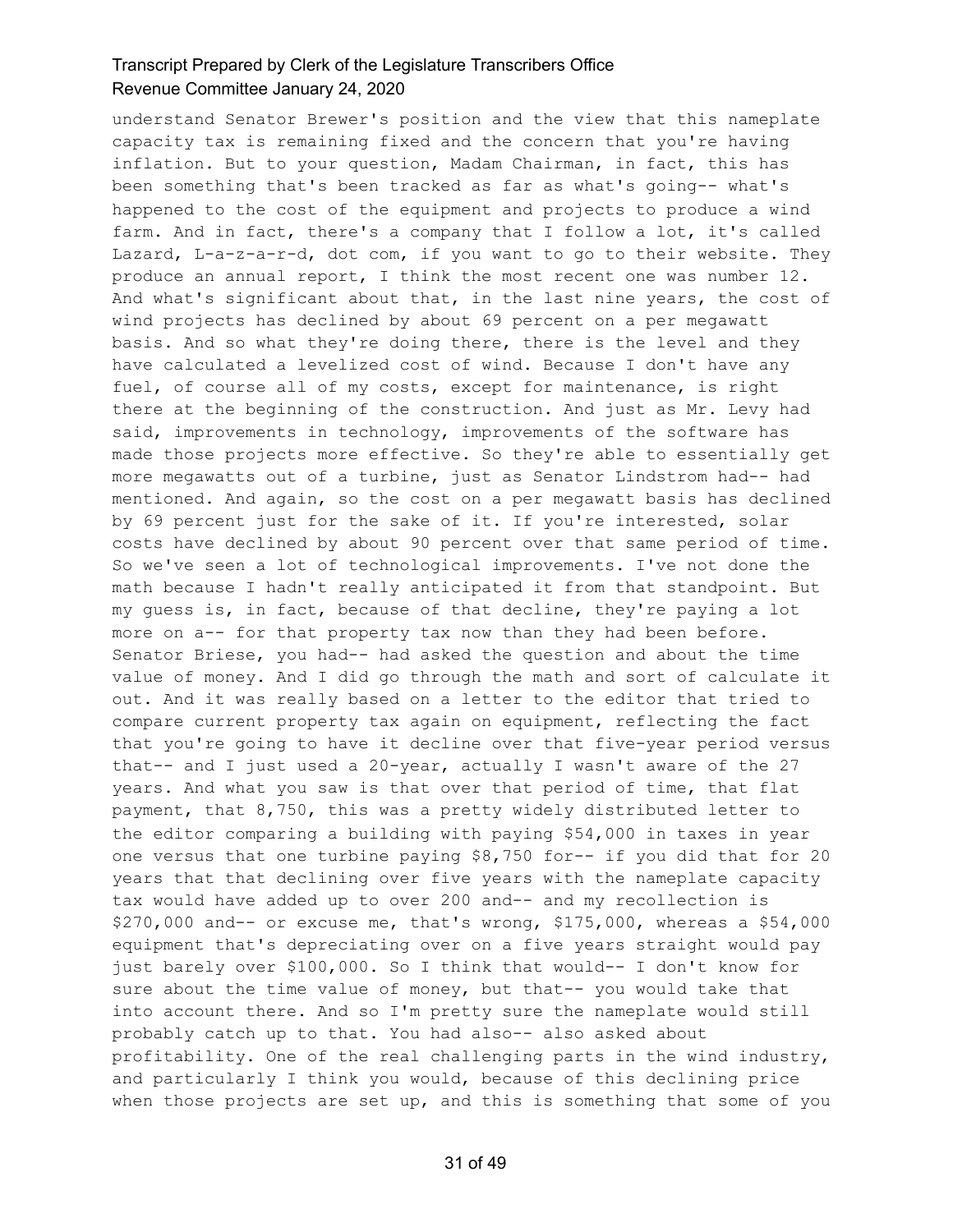may be aware. I spent four years during Governor Ricketts' first term as the Nebraska Energy Office director. So we spent a lot of time talking with the companies that are doing these, which Yahoo, Google, Facebook, and more recently even Hormel and Smithfield Foods. Some of the companies that put in those early projects, because though the- the benefit or the price on a wind project is fixed, typically maybe some inflater, the price of wind has actually declined. And so some of those projects haven't really turned out very well for those folks. So it is a very challenging. So the profitability can really vary. That's the last point I'd like to make here given-- considering it's-- the amber light is on. One of the things that I think Nebraska's been known for in the wind industry, because you've seen a lot of states trying to do different things, is our really sure and stable approach. And one of the things that I hope the committee considers, and I hope we don't go down the path of, is making these changes because there's a lot of opportunities--

**LINEHAN:** OK.

**DAVID BRACHT:** --and we benefit today because of our stable approach.

**LINEHAN:** Thank you very much for being here. Are there questions from the committee? Senator Groene.

**GROENE:** The last testifier said there's not a lot of profit in it. But isn't there-- then why do you guys consistently underbid on the grid, fossil fuels and nuclear? Why don't you raise-- I've heard bids as low as zero that you can still make a pretty good profit just on the federal payments.

**DAVID BRACHT:** So I'm not quite--

**GROENE:** Well, just selling it on the grid.

**DAVID BRACHT:** Sure.

**GROENE:** The law says they have to take the lowest cost first. It shuts down like Sutherland's power plant. If you-- if your profitability isn't that low, why are you bidding so low?

**DAVID BRACHT:** So without getting too far into the details, I think what you're referring to, and stop me if I'm-- if I'm headed-misunderstanding you. Today, Nebraska is part of the Southwest Power Pool. There's a-- call it an integrated marketplace. And every five minutes the electricity is priced. The day ahead price is set. All the utilities are putting in, here's how much power we're going to need,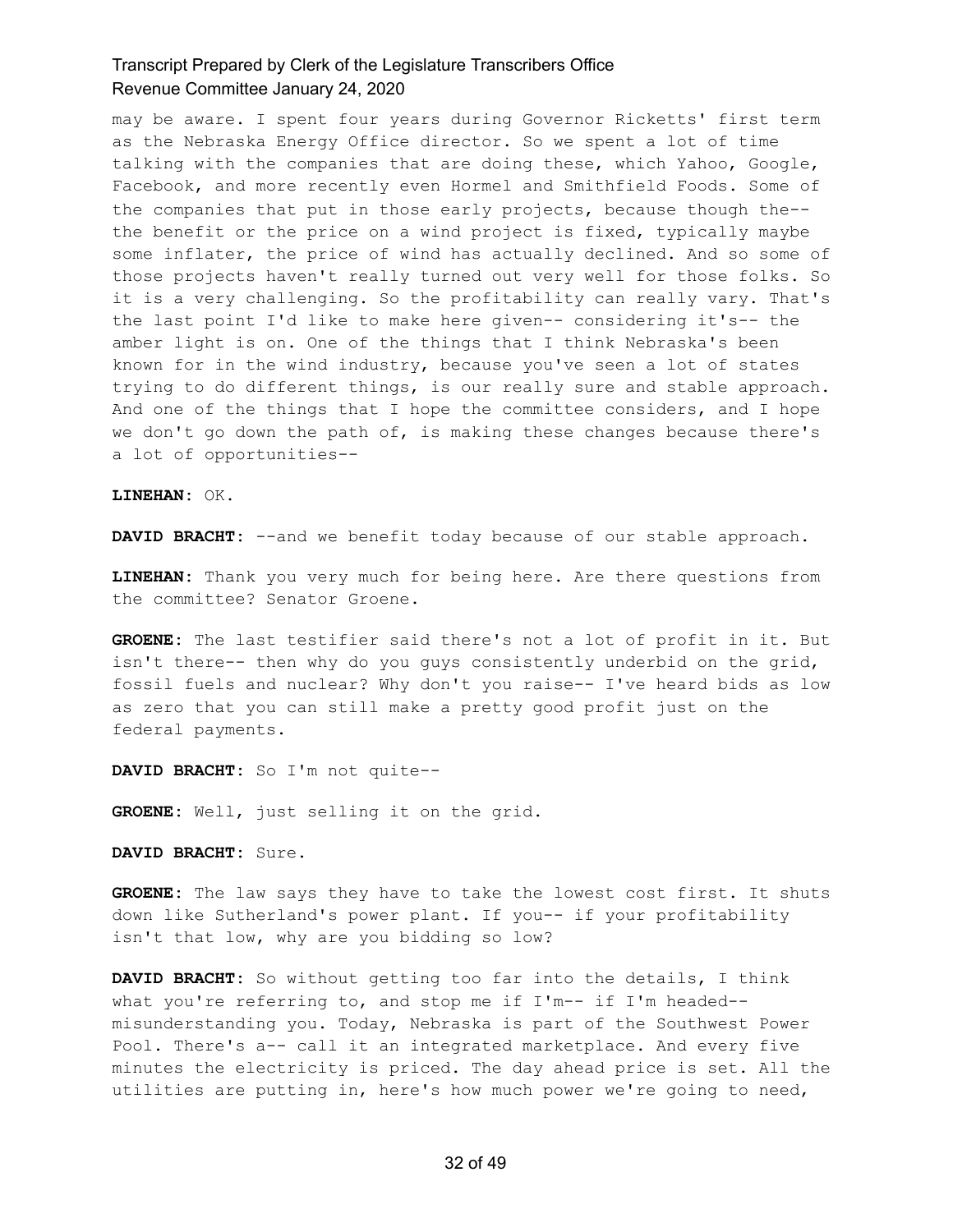here's how much power we can produce. And then SPP sort of stacks that up. That price isn't the all-in price, it's just the fuel price. Which is why, in fact, wind and solar for that matter is-- is basically bid in at zero because there is no fuel price. Now what ends up happening is, is that gets stacked up to the point where the last megawatt that's needed and the first megawatt that isn't needed establishes the price that everyone gets for that-- that amount. And so just to go back to what I'm saying, that price, that bid that you're talking about, that's the fuel cost, which is effectively zero in a wind project, and that's why it gets bid in right away. Did that address your question?

**GROENE:** You're first at the trough?

**DAVID BRACHT:** Pardon?

**GROENE:** Wind gets the first shot at the trough, or all production gets paid.

**DAVID BRACHT:** Again-- again, wind is following the rules that SPP sets for--

**GROENE:** All right, thank you.

**DAVID BRACHT:** --which is what's your fuel price? Now, a wind project, if their cost of construction was way too high and they were still only getting this much and it didn't cover that cost of production, then they would end up not-- not-- they would end up losing money.

**GROENE:** That's a federal.

**DAVID BRACHT:** No.

**GROENE:** Not at the Southwest Power Pool.

**DAVID BRACHT:** No, that's-- that's the price that ultimately gets built into all of our electric bills.

**GROENE:** But it's a federal policy. Cheapest goes in first?

**DAVID BRACHT:** No, I think it's-- I wouldn't say it's a federal policy, but it is the pricing mechanism that almost all of the regional transmission organizations have adopted. And that makes sense is because we want to use the cheapest electricity first.

**GROENE:** Thank you.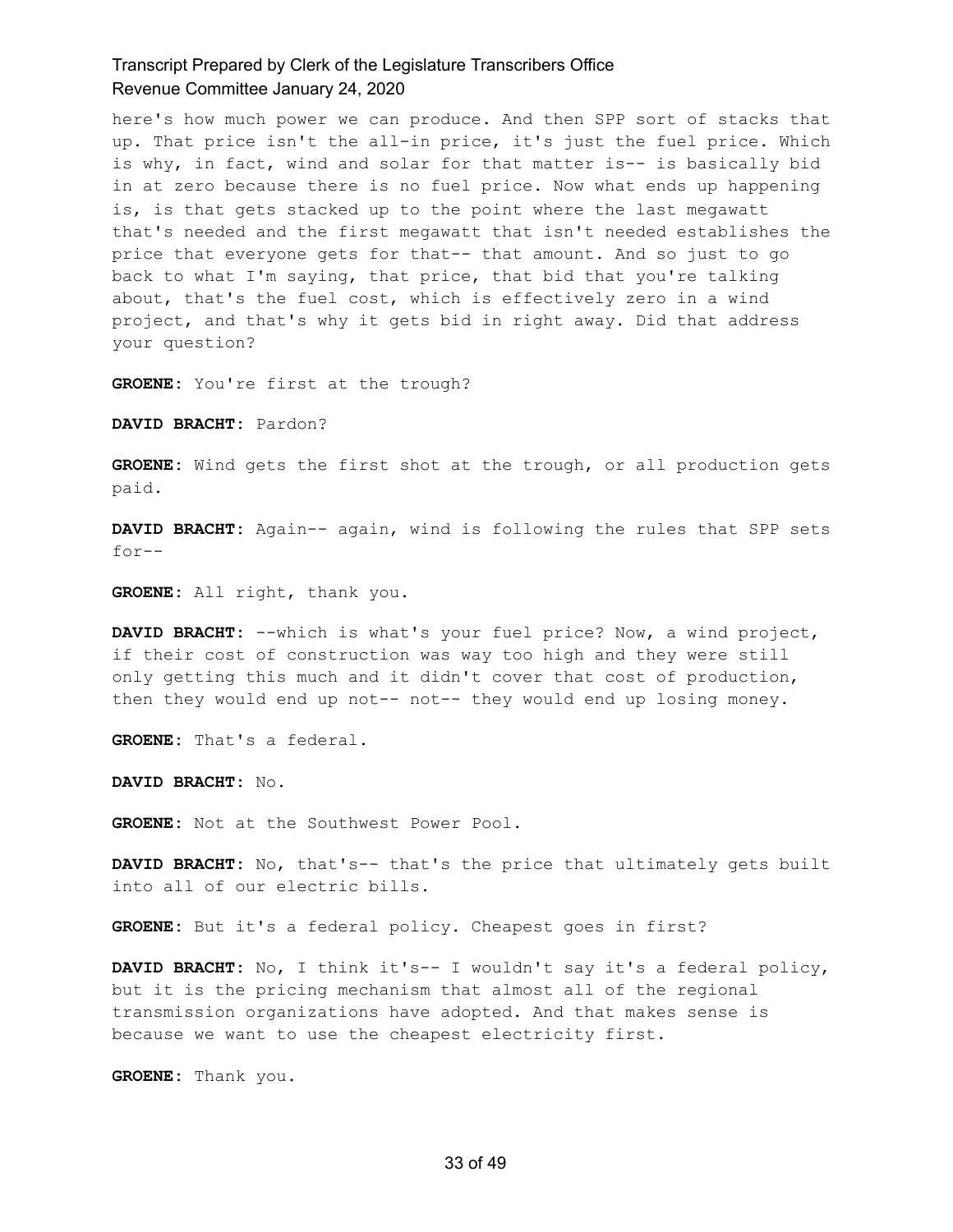**LINEHAN:** Thank you, Senator Groene. Other questions from the committee? Senator Briese.

**BRIESE:** Thank you, Chairman. Thank you for your testimony.

**DAVID BRACHT:** Yeah.

**BRIESE:** But just so I'm clear on how this \$3,500 was arrived at, they calculated what the personal property tax would have been during that first six years, correct?

**DAVID BRACHT:** Yes. And to a certain degree, it's like any piece of equipment. Yes.

**BRIESE:** And then divided that over 27.5 and there's our number.

**DAVID BRACHT:** Yeah.

**BRIESE:** OK.

**DAVID BRACHT:** I wasn't directly involved, but that's my understanding.

**BRIESE:** OK, great. Thank you.

**LINEHAN:** Other questions from the committee? Seeing none, thank you very much for being here, sir. Other opponents.

**RICHARD LOMBARDI:** Good afternoon, members of the committee. My name is Richard Lombardi, R-i-c-h-a-r-d L-o-m-b-a-r-d-i. I'll be here- appearing today on behalf of the Advanced Power Alliance, formerly known as the Wind Coalition. For the past 9 or 10 years, we've been working with the Nebraska Legislature in developing policy to grow the renewable electric industry in the state. Our organization represents some of the leading investors, manufacturers, builders of solar, wind, and battery storage projects and a utility scale. And the organization I represent works in the states amidst the Great Plains. I have circulated to you a one-pager on a recent report we published with regard to the economic impact of investments in the state in Nebraska, actually since the Legislature embarked upon looking at our statutes and updating them and such. And clearly this is a particular point and place where statutes matter. And the work that this Legislature did is almost in a senior partner of how we got to this level of investments. This is only reflecting the wind development. Hopefully within the next year, we'll do a parallel project on the incredible amount of solar development going on. Our members are looking forward to paying more nameplate capacity tax, because if we're paying more nameplate capacity tax, we're building more projects. This was a-- this was a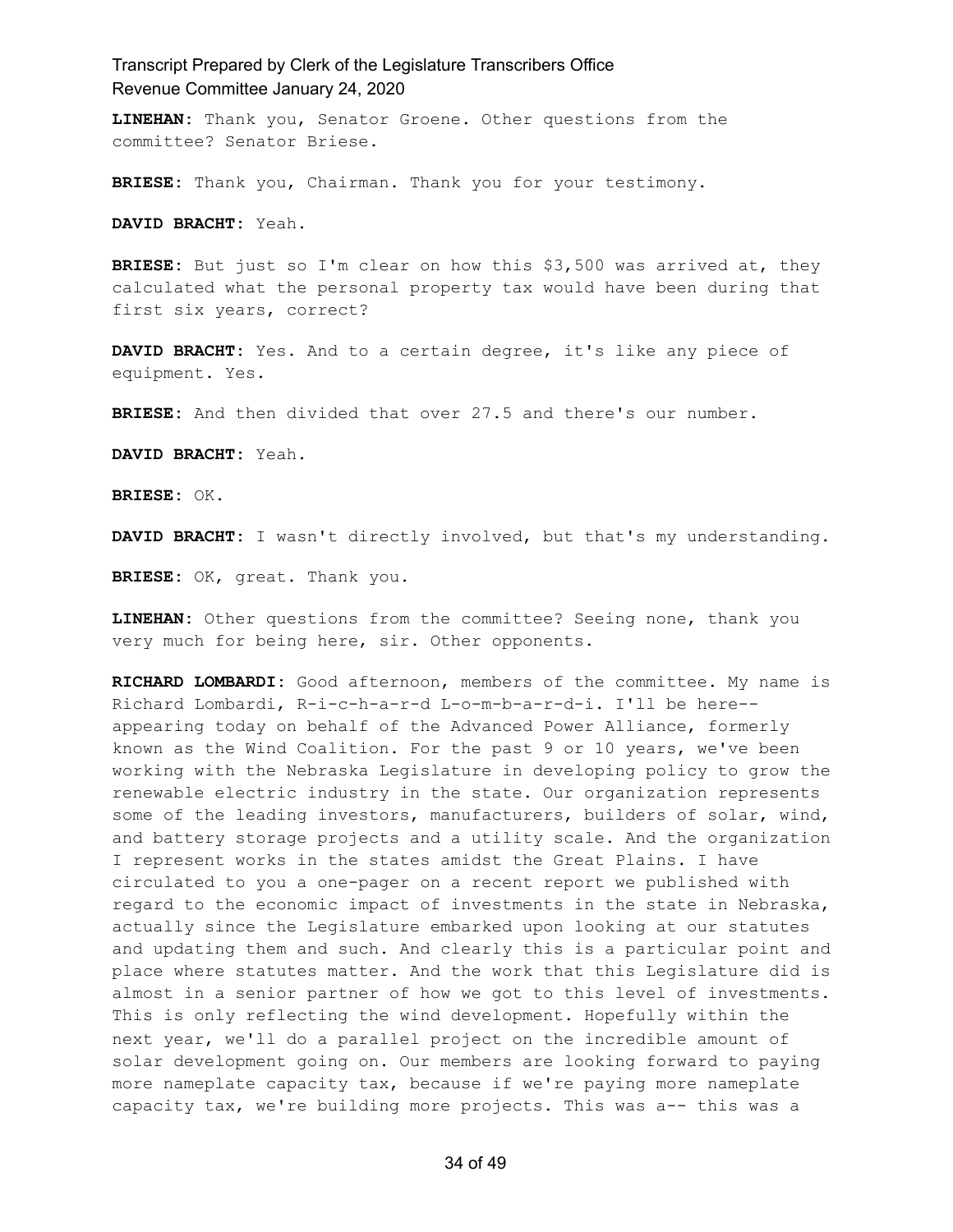win-win when this bill was passed in that the attractiveness from- from certainly the county aspect is that there would be a steady flow of income while the life of the project would be distributed on the same basis the personal property tax was done. It was attractive to our firms, frankly, because we would have a consistent operational cost for the same period of time. And frankly, the entire business model of wind and solar is all based upon partnerships within local communities that want us. So in this it does break out clearly the cumulative effect of the nameplate capacity tax, the real property tax, landowner payments, and the-- the various activities. Opposition would be like any other company that operates in the state of Nebraska on two points. One, this bill deals with existing contracts that are already in operation, that are understandings, and it would change those. And the fact that you would have an inflationary factor on your personal property tax, which ordinarily was something that one would depreciate. So probably like any other business in the state, our clients would probably not be too excited about doing that. At the same time, we really value our relationships with the counties with whom we work. And so I don't want to make it sound like we're against nameplate capacity tax, we're very much for it. And that concludes my remarks. Thank you.

**LINEHAN:** Thank you, Mr. Lombardi. Do we have questions from the committee? Senator Groene.

**GROENE:** What do you mean by existing contract? I mean if--

**RICHARD LOMBARDI:** Well, the power purchase agreements that are in effect for many of the-- the wind projects in the state have-- have understandings as to what the costs are to perform those, so. And most of them are 20-year types of contracts, so. The-- the way that-- the way the legislation is written, those-- the contracts that were based upon those would not be-- would be changed.

**GROENE:** So you sell your energy at a certain price for a 20-year period? That isn't what I heard earlier, I heard it changes every five minutes.

**RICHARD LOMBARDI:** Depends upon what the contract is. I think one of the great advantages of renewable energy is that they're a fixed-cost resource. We know what it's going to cost now, what it's going to cost in the future. And the contracts have different clauses in them and increases in them. So it does vary between the power purchase agreements that are entered into between the companies and the-- in our state, the public power districts.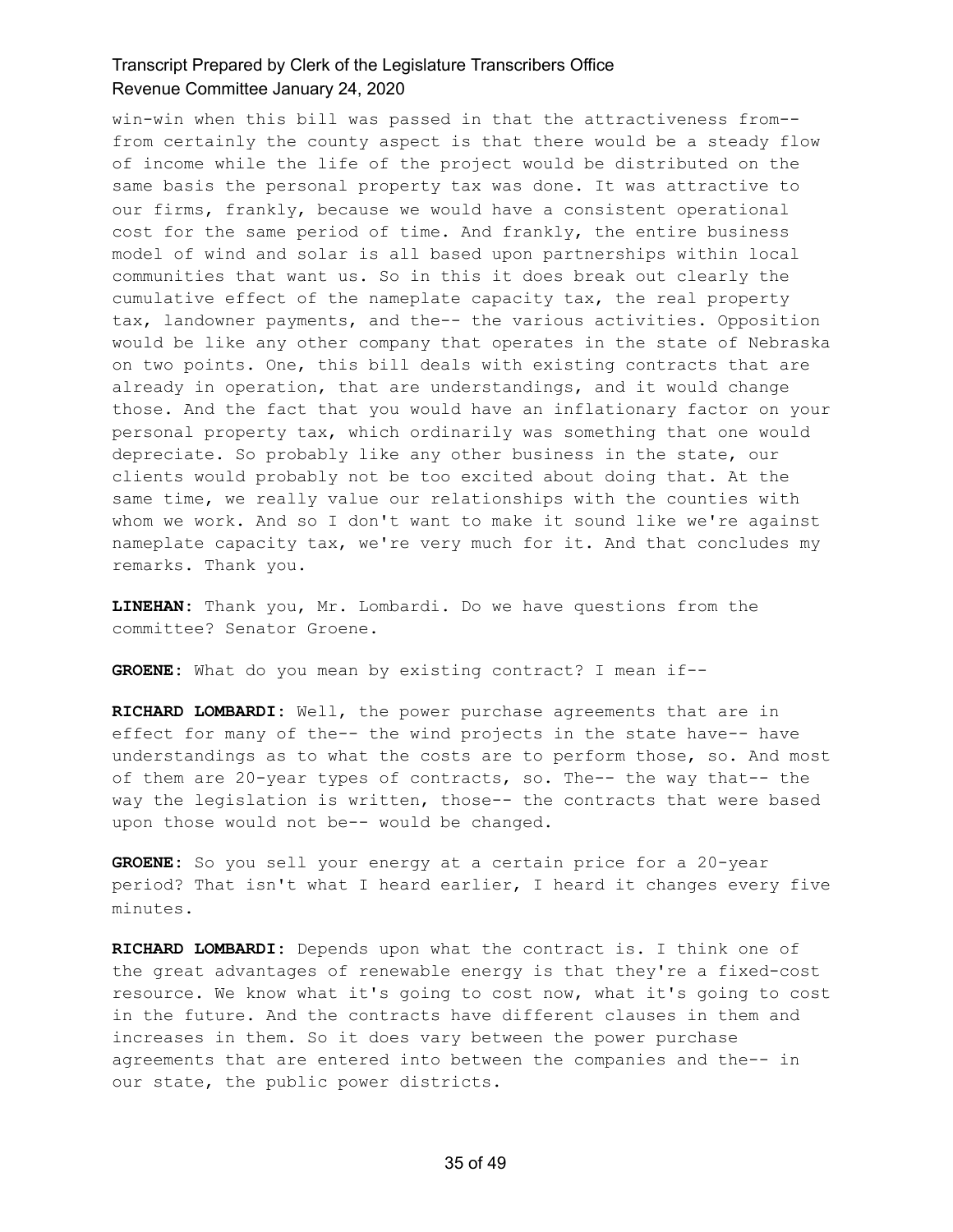**GROENE:** So do you think farm ground should be personal property because it's the source of the-- of the manufacturing, like the windmill is.

**RICHARD LOMBARDI:** For the purposes of our site, they were treated as real property, because I think there has been a little bit of a mix up here that where the whole personal property tax is-- is really what nameplate capacity tax is, so.

**GROENE:** Thank you.

**LINEHAN:** Thank you, Senator Groene. Are there other questions from the committee? Senator Briese.

**BRIESE:** Thank you.

**RICHARD LOMBARDI:** Senator.

**BRIESE:** Quickly. Thank you for being here.

**RICHARD LOMBARDI:** Sure.

**BRIESE:** What's a megawatt worth? What's an average megawatt sell for--

**RICHARD LOMBARDI:** The--

**BRIESE:** --in your market, in your wholesale market?

**RICHARD LOMBARDI:** Probably-- on the construction cost of it, Senator?

**BRIESE:** No, the sale of it.

**RICHARD LOMBARDI:** Again, that's kind of dependent upon the market that it's being sold for. Because a lot-- as-- as was explained before, is that you have-- you have a changing marketplace with regard to time. So certain times you get a higher amount.

**BRIESE:** Well, what's a typical value?

**RICHARD LOMBARDI:** I don't know, Senator. I can get back to you on that.

**BRIESE:** I'm just trying to determine what percentage of your revenue or your costs or whatever does nameplate capacity tax represent.

**RICHARD LOMBARDI:** Oh, OK. That's the question. I-- let me-- let me fact you-- figure that out, and I'll get back to you.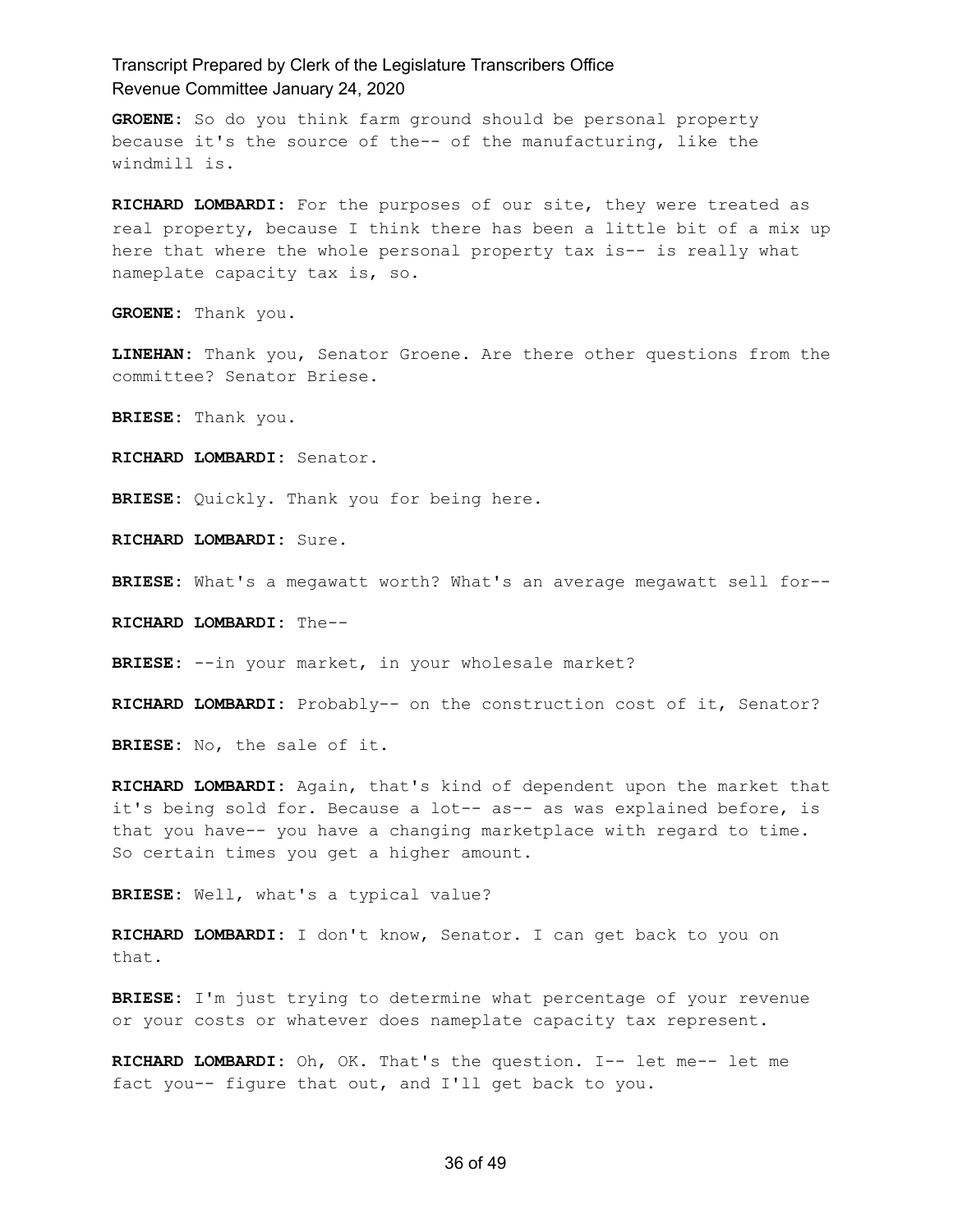**BRIESE:** OK. Thank you.

**RICHARD LOMBARDI:** Sure. Thank you.

**LINEHAN:** Thank you, Senator Briese. Are there other questions from the committee?

**RICHARD LOMBARDI:** Thank you.

**LINEHAN:** So you will get back to the committee with that?

**RICHARD LOMBARDI:** Oh sure. Absolutely.

**LINEHAN:** Thank you very much.

**RICHARD LOMBARDI:** Be happy to.

**LINEHAN:** Thank you for being here.

**RICHARD LOMBARDI:** Thank you.

**LINEHAN:** Other opponents?

**JOHN HANSEN:** Madam Chairman, members of the committee, for the record, my name is John Hansen, J-o-h-n, Hansen, H-a-n-s-e-n. I'm the president of the Nebraska Farmers Union. And the two handouts that I am giving you today are the-- the handouts that we used at the Nebraska Wind and Solar Conference last October 29 and 30. So the solar that is developed in the state is at 20-- about 26 megawatts right now of solar. And the wind on this map shows 1,974. But we've actually added 160 megawatts of additional power to the grid, November 1. So my estimated number in the new map that will be coming out, and when it comes out I'll be glad to share that with you, will be  $2,134$ megawatts. And so from an ag perspective of this new investment in rural Nebraska, it is one of the fastest-growing rural economic development things that are going on in rural Nebraska. And so as we work on property tax issues, new-- new capital investments, new tax base, new tax partners are certainly welcome. And so if you look at the big picture and you stand back and you look at rural economic development, and I've been working on rural economic development long before Shep's mother was a pup, that two of the things that we've done that have made the most sense is ethanol and wind. And they're both based-- when you think about it, based on natural resources, based on what we already have and control, and they're both forms of value-added agriculture. So we're taking the raw material product in the case of the ethanol and we're building additional value with it. And we're keeping a lot of that-- those economic benefits in rural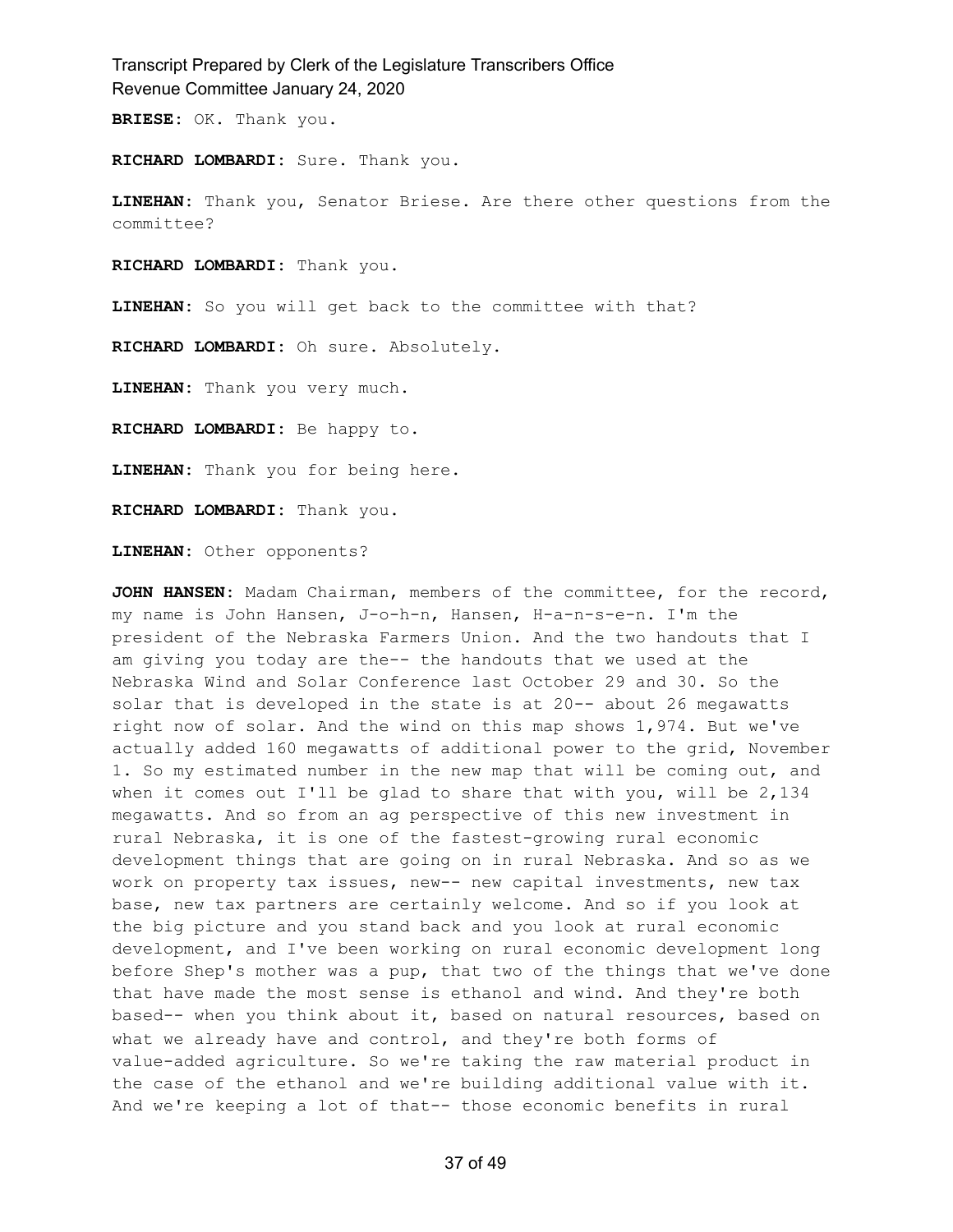communities where it needs to go the most. And it's also creating new tax base, new good jobs, all of those things. Similarly with wind, we're doing the same things. We're taking the wind that we own as it goes across the top of our property. Instead of putting up a windmill and pumping water, we're putting up a wind turbine and we're producing electricity, and we're being compensated through easements. And so what we're doing now is working. And I also was involved in the development of LB1048 in 2010. And my recollection of the process is- is similar to David Levy's. The rate, I'm not certain, but I suspect that the rate that was used in the original calculation was probably an average number across the state rather than just Knox County. But the-- the-- it was, I thought, a very appropriate way to solve a problem that came to our door as a result of the Edison Mission Project that was in Knox County, where the county gets this big windfall of money and then it's gone. And so that's kind of hard to do capital investment, you know, and-- and build that into your budget. And so having that good, dependable stream where you know what it's going to be was a benefit to both the developer and was also a benefit to the county and all of the other folks who use that revenue, because they knew what it was and they could budget for it. And so I think it was a good creative solution. What we're doing now, I think, is working. If we're going to readjust that number, then I think the more appropriate way to do it is to do it in a-- in a fashion with certainty so that everybody knows what it's going to be and you do it proactively. I have a real issue with changing the rules of the game after the contracts already in place. And so for all those folks who've signed power purchase agreements, we're now changing the rules of the game after the fact and I don't think that's fair. And so I would suggest that if we're going to revisit this issue, we ought to do it in a-- in a different, more appropriate way so that all the folks who are paying the freight know in advance so that you can build that into your bid price. But I want to also remind you that if you do that and you increase that cost, that ultimately that that's a cost that's going to be paid by ratepayers in the state of Nebraska. So what we have now not only works, but we also get the benefit of that rate as-- as buyers of that electricity. And with that, I would end my comments and be glad to answer any questions if I could.

**LINEHAN:** Thank you, Mr. Hansen. Are there-- Senator Groene.

**GROENE:** So, Mr. Hansen, with your theory there about ratepayers, so is it a good thing that corn's only \$2 an acre because I can buy my groceries cheaper, that it passes on \$2 a bushel?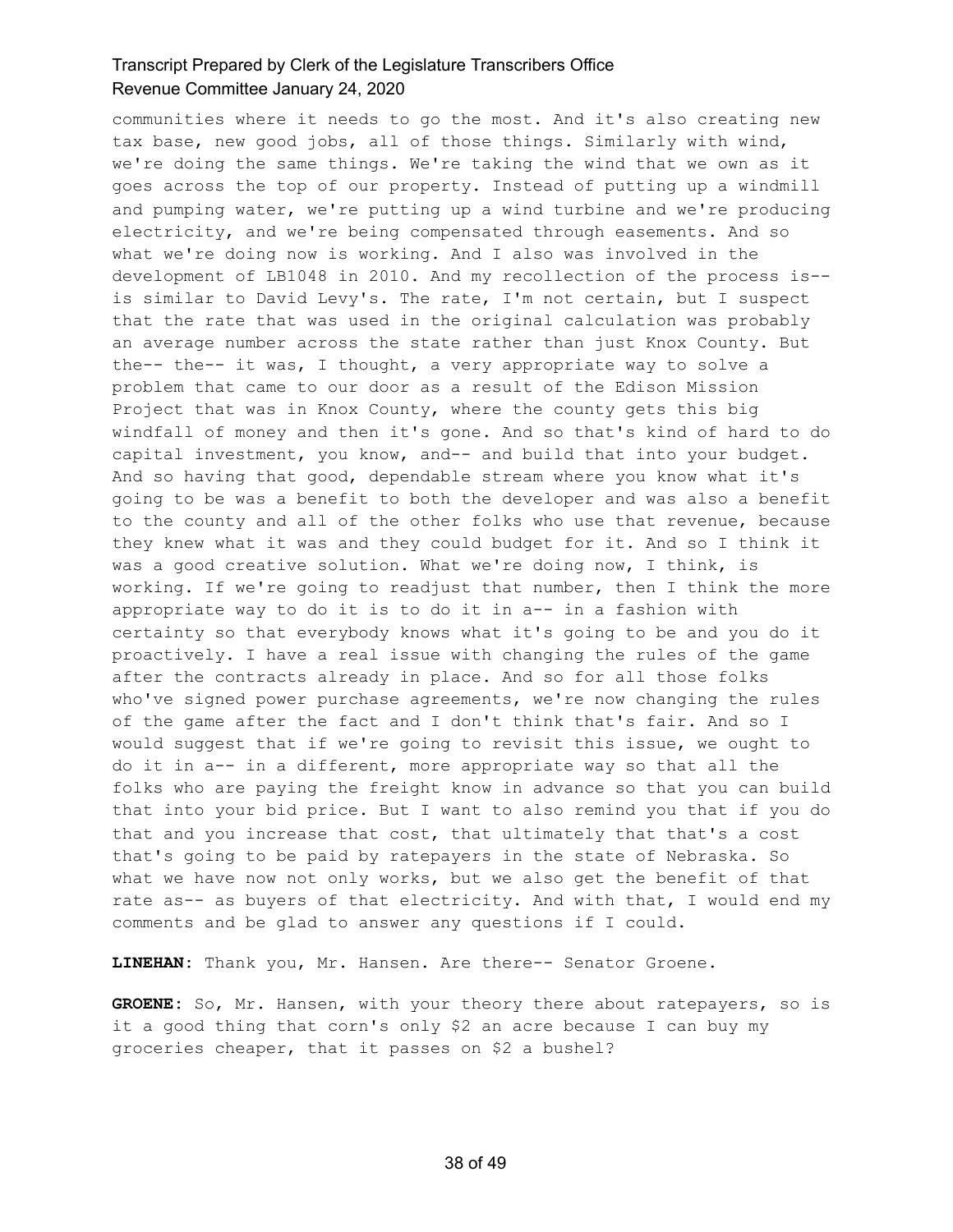**JOHN HANSEN:** I would-- I would opine that the connection between the raw material cost of electricity and the amount paid by consumers, there is more of a direct relationship between that than there is the price of raw material--

**GROENE:** All right.

**JOHN HANSEN:** --ag products and what consumers pay. And as you know, the--

**GROENE:** As a proponent for farmers, you said it's an economic benefit for windmills.

**JOHN HANSEN:** Absolutely.

**GROENE:** Who sells the seed for the wind? Who fertilizes-- sells the fertilizer? How much money do you get for the wind? Who sells the byproducts of the wind for the economic benefit for their local county?

**JOHN HANSEN:** So there is a source of new additional income that goes to town when I, as a landowner, am signing a contract to be compensated for the wind. And so for a lot of farmers, that is not going to save the farm, but it's going to be very helpful if you're on the margin because it is like a part-time job in terms of additional revenue. And so if you're right on the margin, it definitely is-- is helpful. And so that's new revenue that goes to town.

**GROENE:** To town?

**JOHN HANSEN:** Well, the more money the farmers make, the more money they have to spend when they go to town.

**GROENE:** Thank you.

**JOHN HANSEN:** They're still the economic driver of the rural economy.

**LINEHAN:** Thank you, Senator Groene. Senator Friesen.

**FRIESEN:** Thank you, Chairman Linehan. You mentioned that going retroactive, I mean, since these contracts were put in place, that was not fair. You know, and as a-- as an ag producer when I started in 1976 or 1977, my property taxes tripling were not in my foreseeable future either. And yet that's considered fair. So you say that, I mean, there's always unknowns going forward, whether it's taxes or whatever else, that can't always be accounted for and say that it's fair. I mean, do you still say that this is unfair to go back or its--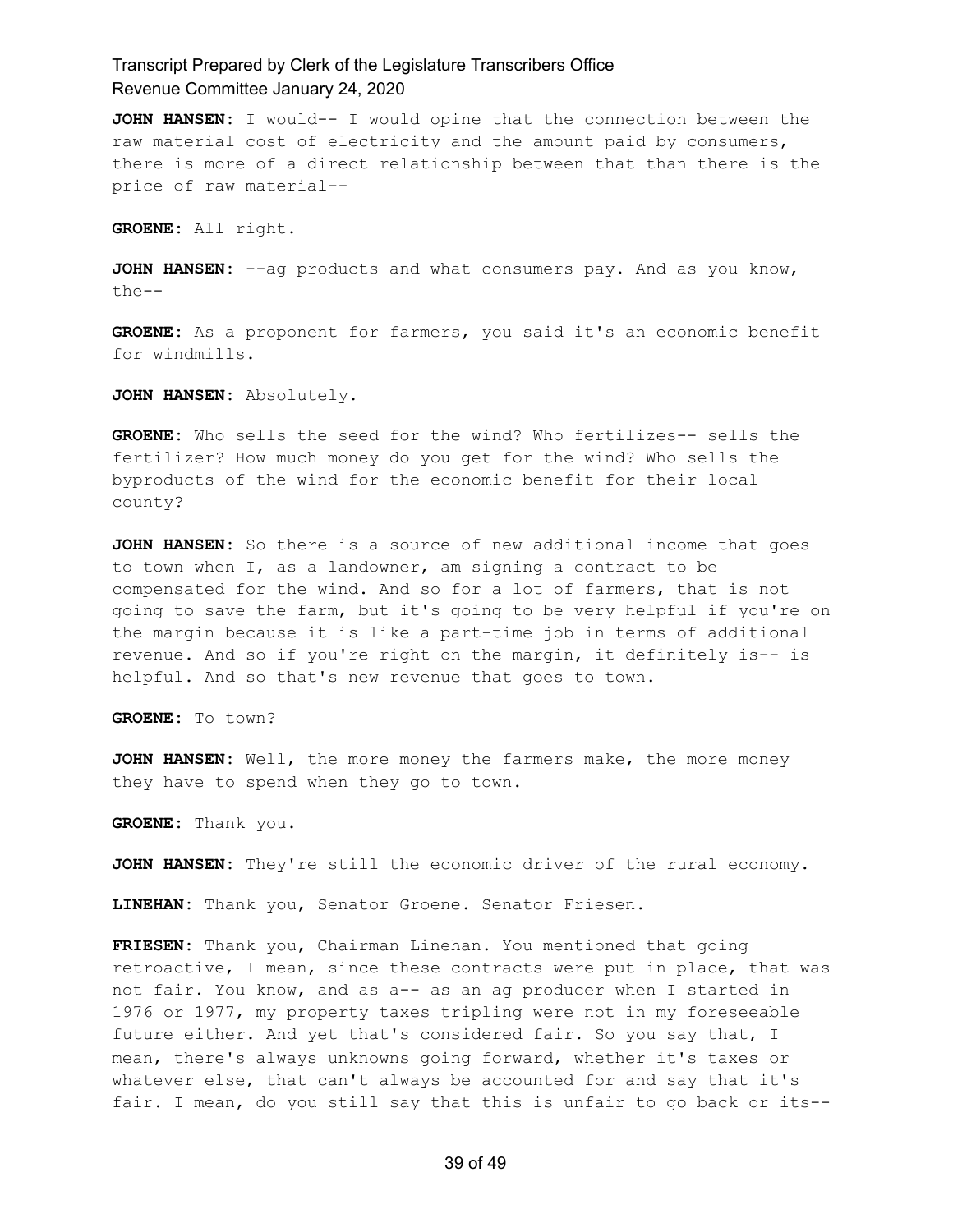**JOHN HANSEN:** Yep, I'll stand with that one. And the difference is that in the case of ag, you're still producing a whole bunch of stuff and you're selling it, and all different kinds of crops and all different kinds of markets. And there's a lot of risk and there's a lot of unfairness in that whole system on which we would agree. But in the case of this, this is a business, a particular kind of business that is built on-- on power purchase agreements, which are signed contracts. And so when you sign that contract, you're going to deliver X amount of electricity and you're going to be compensated at this rate. And so if you have variable rates that float within that contract, the only way that you can go into a contract is to either account for it so that you've got an automatic adjustment that then make sure that your-- your costs are compensated or you bet on the come and you put in a higher bid number in order to be able to cover what you know or estimate the cost to be. And so that will, in my opinion, drive up the costs of-- of the power purchase agreements for new folks and for existing folks. They don't, in most cases, have a rep-- any kind of a way to accommodate for those additional costs.

**FRIESEN:** But again, is that the fault of us? Or as an astute businessman, wouldn't you want to put in your contract that in case of tax increases are passed along? I mean, I didn't write the contracts. I didn't sign contracts. But as an astute businessman, if you have an uncontrollable cost that could be put on you, wouldn't you put that in your contract to cover that?

**JOHN HANSEN:** If-- I think if-- kind of the difference is between going back to the-- to the negotiated agreement that we came to between the state of Nebraska and the wind industry, which is reflected in what we have now. And it was a good faith agreement that this is the way it's going to be.

**FRIESEN:** But a couple-- a couple days ago--

**JOHN HANSEN:** And so there was now an assumption at that time for those contracts.

**FRIESEN:** A couple days ago, we heard that the state of Nebraska can't be trusted.

**JOHN HANSEN:** Yeah. Yeah, well, I don't think that it works to our advantage to just try to spread more of that around.

**FRIESEN:** OK. Thank you.

**LINEHAN:** Thank you, Senator Friesen.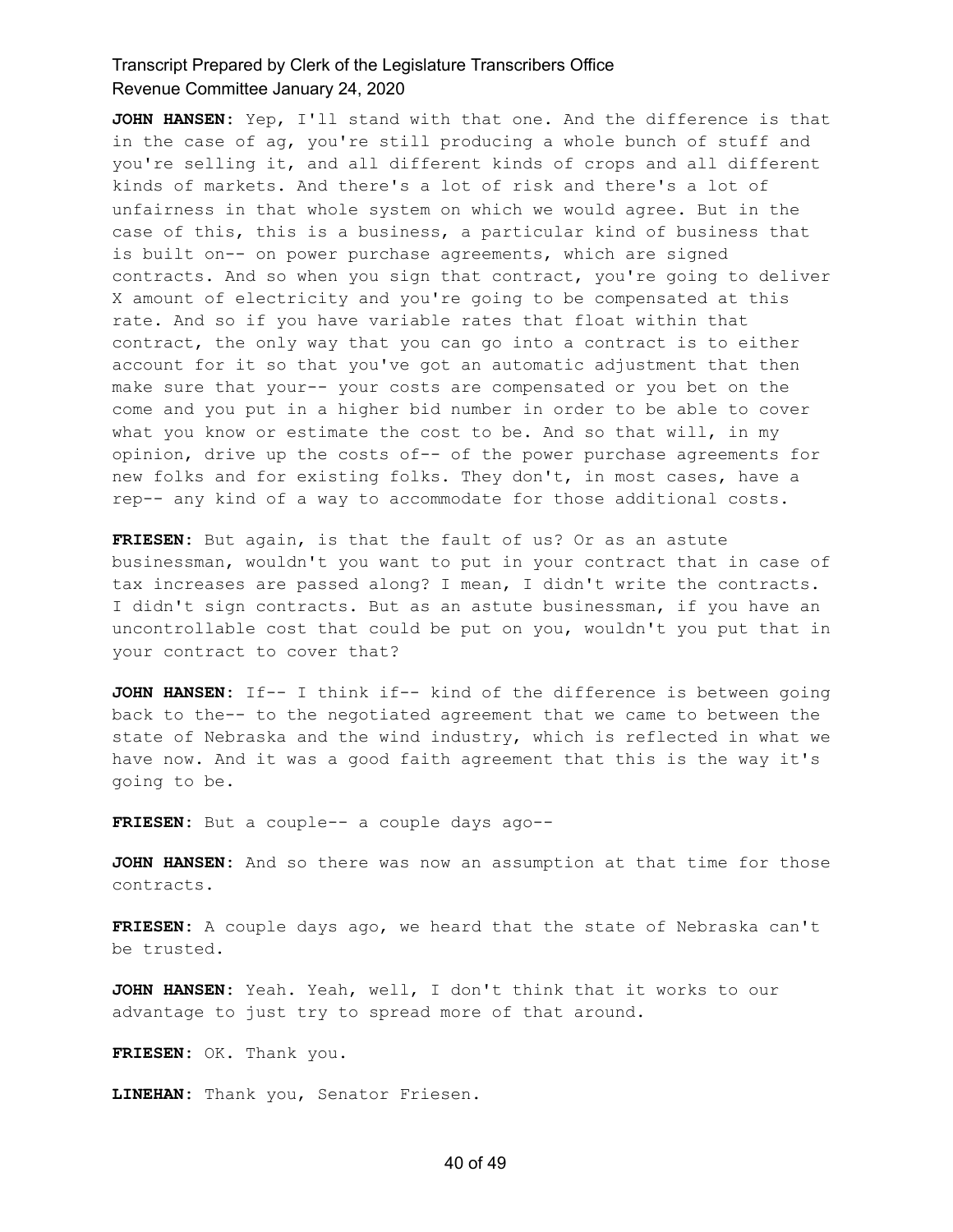**GROENE:** I got one more.

**LINEHAN:** OK, Senator Groene.

GROENE: So you-- Knox County has a lot of windmills?

**JOHN HANSEN:** Yeah, I would-- I would guess that Knox County has got about 120 megawatts of wind up and it's online.

**GROENE:** And when were they put in? Just since 2010?

**JOHN HANSEN:** Well, the-- the first one, the 80 megawatts were probably just-- I'd have to go back and look at that. You've probably got the numbers on the bottom of the map that I gave you that I think it says what-- what year it was, but it had to be about then.

**GROENE:** It was you, or a couple folks said this is a huge economic development for rural Nebraska. Did you know--

**JOHN HANSEN:** I certainly have.

**GROENE:** Do you know, since 2010, Knox County's population went from 8,701 to 8,419? That they're depopulating so--

**JOHN HANSEN:** Yeah.

**GROENE:** --apparently there wasn't a lot of jobs.

**JOHN HANSEN:** Well, there's-- there's the temporary jobs which come and go from construction. There's the maintenance jobs. But there's also the additional tax base, which lowers the rest of the tax obligation for the other existing landowners. And then there's the additional revenue that-- that farmers get. So what I would say is what's going on in Knox County is going on in Nebraska and it's going on in rural America. So we're-- we are in desperate need of any and all new ways to make additional revenue and get additional tax base and get additional economic opportunities. And so this is a tool that is available, that we have not put up any wind turbines on anybody's ground in the state of Nebraska that didn't voluntarily agree to an easement. We're not-- we're not forcing turbines on folks. Well, we're working with folks who volunteered to do that. And I think it's a good tool.

**GROENE:** So do you think maybe the people that moved away from Knox County are the ones who didn't want to live by windmills?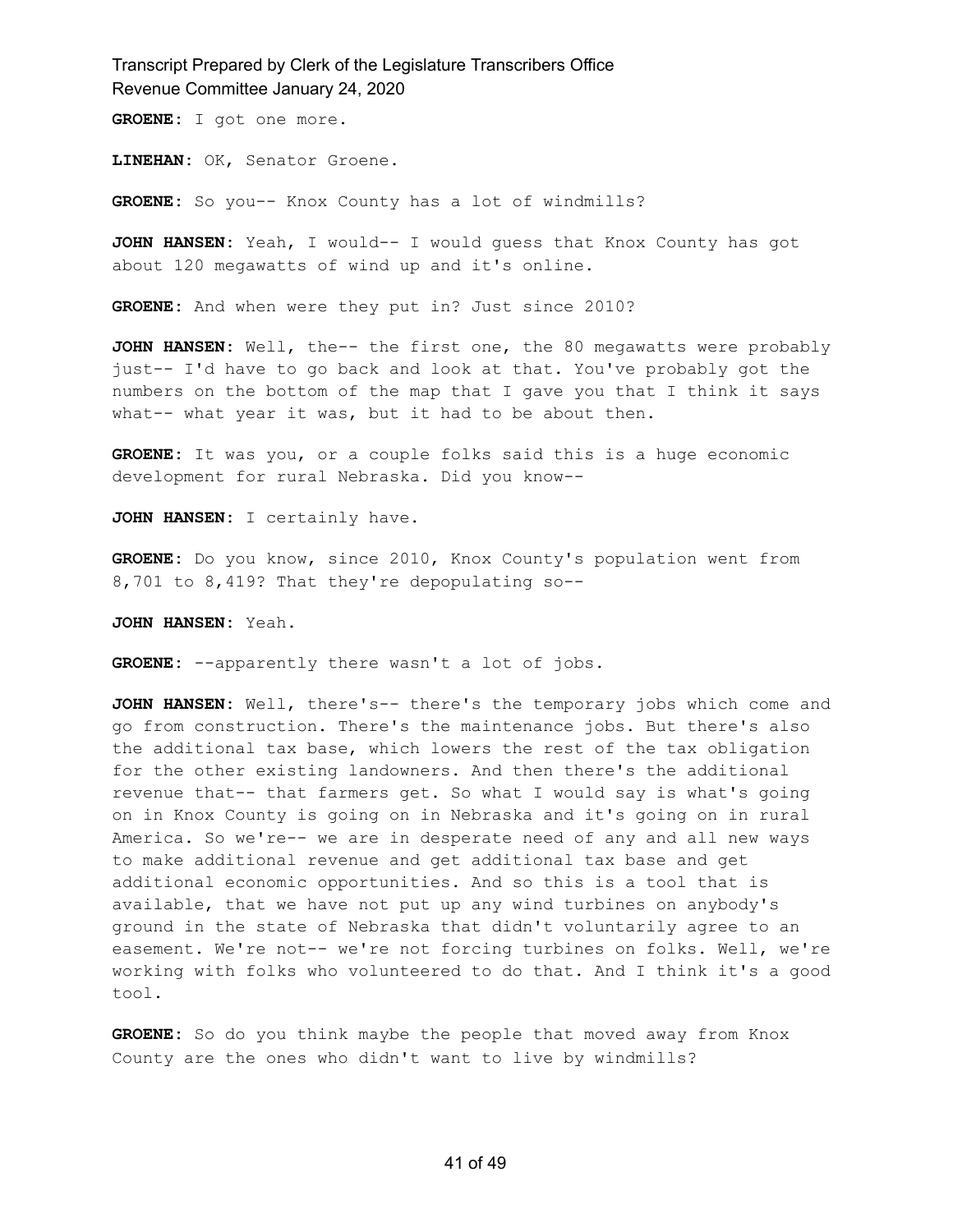**JOHN HANSEN:** No, I think they're the folks who probably didn't get paid enough for their corn or their cows.

**LINEHAN:** Thank you, Senator Groene. Are there other questions from the committee? Seeing none, thank you very much for being here, Mr. Hansen.

**JOHN HANSEN:** Thank you.

**LINEHAN:** If you-- if you're going to testify, it's really helpful if you move up closer.

**JOSH MOENNING:** Good afternoon, Madam Chairwoman Linehan, and members of the committee. My name is Josh Moenning, J-o-s-h M-o-e-n-n-i-n-g. I'm director of New Power Nebraska, a renewable energy development organization. I also serve as the mayor of Norfolk. I oppose LB18-- LB818 as an unnecessary punitive tax increase on an industry that to date has invested more than \$3.5 billion in Nebraska. Our state's nearly 30 wind farms already generate close to \$10 million a year in tax revenues for local governments and schools, help-- helping their home counties ease significant property tax burdens on landowners. Wind energy is boosting local economies. Each year, farmers and landowners are paid up to \$10 million in land lease payments. Since 1998, nearly \$875 million in wind farm construction-phase spending has been injected into our local economies and almost 8,000 jobs have been created during construction, with more than 400 operational permanent jobs created in our small towns. In Norfolk and northeast Nebraska, we're experiencing the benefits-- economic benefits of renewable energy development. Sitting between two wind farm construction projects, Norfolk recorded all-time highs in sales tax receipts in 2019. I don't think it was coincidence. Our hotels, restaurants, bars, hardware-- hardware stores, and department stores are bustling with people here working in renewable energy, and prospects for further growth in the industry are strong in both wind and solar. Nationally, renewable energy is in high demand. The corporate marketplace more and more is committing to solely renewable sources for power. In 2019, renewables accounted for 52 percent of new electricity generate- generating capacity. In a state with tremendous renewable energy potential, we're top five in wind and top 10 in solar, today would be a terrible time to create a disincentive to more development. LB818 is a tax increase that penalizes new investment in a burgeoning new industry in our state. Rural parts of Nebraska that want to grow are embracing the unique historic, economic, and environmental opportunities of renewable energy production. Help us help grow Nebraska by leaving well enough alone. I urge your strong opposition to this bill. Thank you.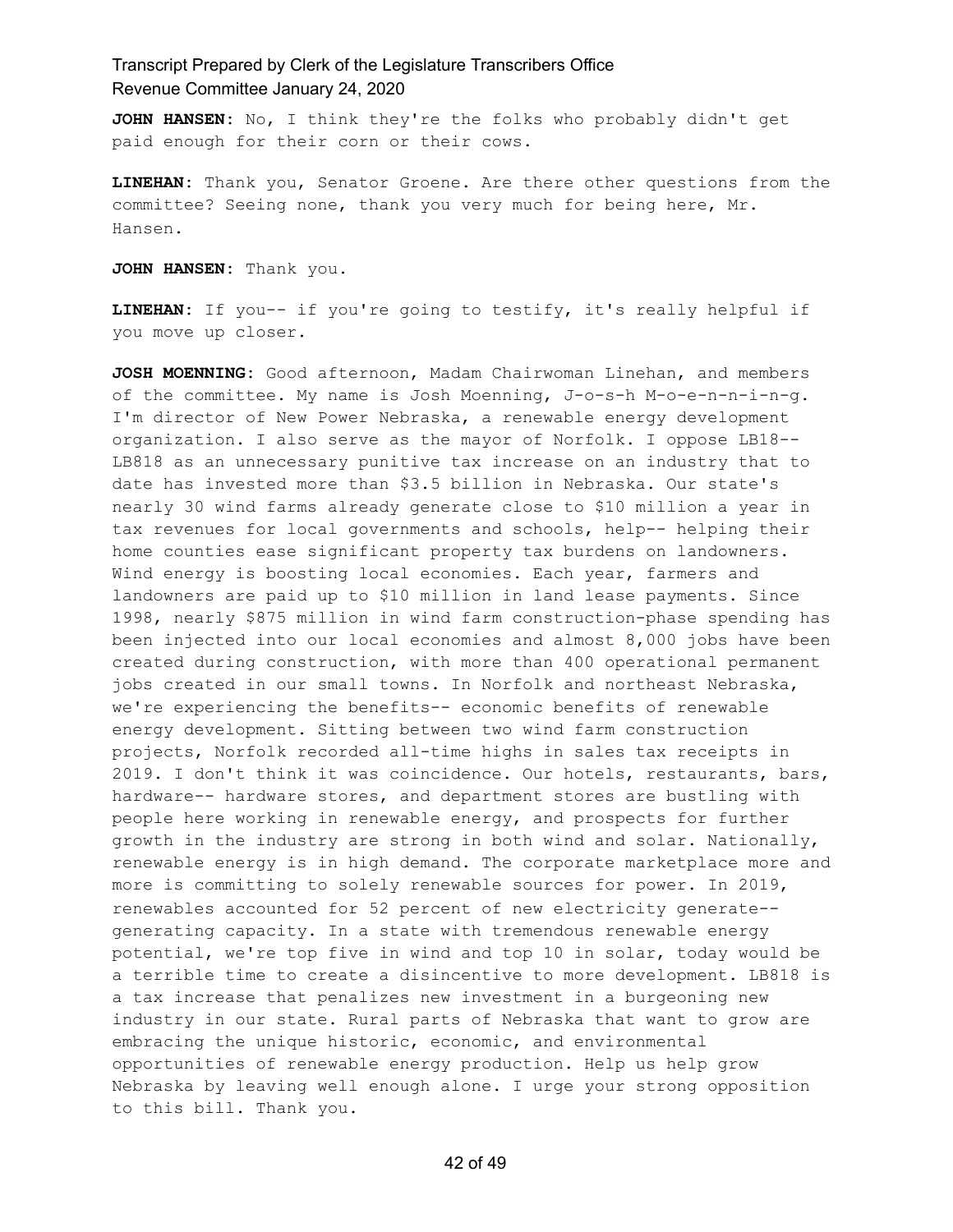**LINEHAN:** Thank you, Mr. Moenning. Are there questions from the committee? Senator Groene.

GROENE: So you work for an energy company, a wind energy company?

**JOSH MOENNING:** I work for a group called New Power Nebraska, and we promote renewable development throughout the state.

**GROENE:** I read a big expose in the World-Herald about you being mayor of a big proponent of wind. Didn't mentioned that you were an employee of wind. Was that left out by coincidence?

**LINEHAN:** Mike Groene.

**GROENE:** Thank you.

**LINEHAN:** Thank you. Are there any other questions? Thank you for being here, Mr. Moenning.

**JOSH MOENNING:** Thanks.

**LINEHAN:** How many more testifiers do we have? Really? OK.

**LUCAS NELSEN:** Hello, Senators. My name is Lucas Nelsen, L-u-c-a-s N-e-l-s-e-n. I'm a policy associate at the Center for Rural Affairs. I rise in opposition to this bill because the center is deeply concerned about the effect that LB818 might have on our renewable energy industry in the state. The renewable energy industry has been a substantial new source of not only tax revenue, but new jobs and new sources of income for landowners. The handouts you're receiving right now are my written testimony, as well as a fact sheet that we produce on wind energy tax revenue in Nebraska. I'll admit it's a bit dated. If you actually look at the December, 2019, receipts, the nameplate capacity tax alone provided about \$5 million, just over \$5 million for 27 counties across the state. And I listed the top three there, but I want to zero in on Holt County. And I'm cheating a bit because I'm stealing from Mr. Hansen, who puts on the great wind and solar conference every year here in the state. And he had some folks from Holt County, which is the top county for the nameplate-- nameplate capacity tax revenue. Holt County receives about \$1.4 million in the nameplate capacity tax. They also are host to a 400 megawatt wind project. And this speaks a bit to the broader economic benefits beyond just tax revenue. That project provides about \$2 million every year to participating landowners. It also supports about 25 full-time jobs. And during construction, the developer invested about \$6 million in public road improvements which were essential to move materials and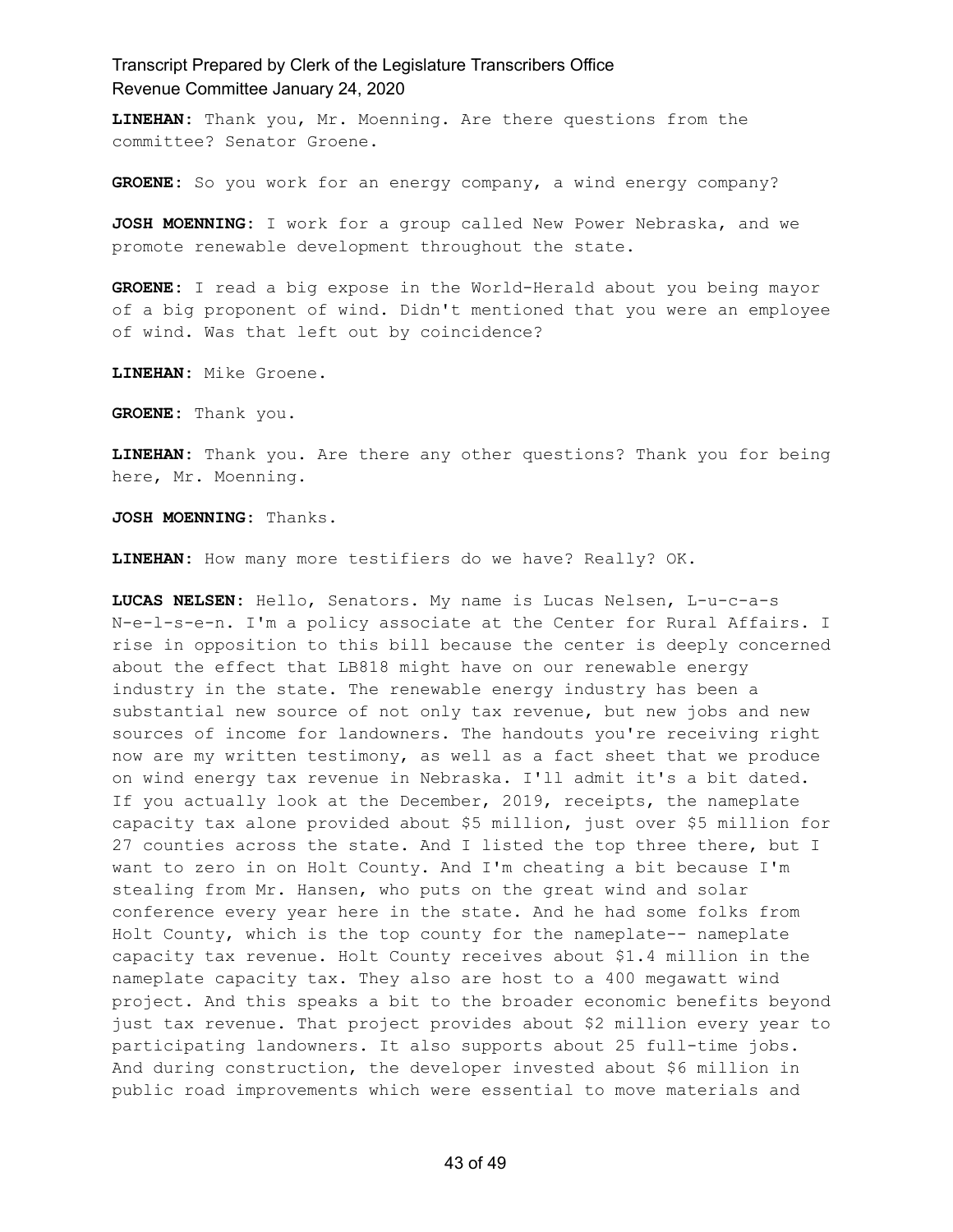equipment to the project site. And those were left for the county. And it also generates \$595,000 in real property tax revenue. And I think all those numbers are notable because it is an expansive number of benefits that this single project has created for Holt County. All those benefits combined mean a lot for a small rural county in the state of Nebraska. And any sort of barrier or hurdle can harm potential new development and chip away at that revenue over time, chip away at those additional economic benefits. And I agree with previous testifiers that really the benefit that Nebraska has provided to many developers and to a lot of rural communities is that what we've done is remove barriers and provide certainty. And that's been essential to growing our industry year on year, and seeing these benefits not just be located in a few counties, but spread across the state, and really diversify what those industries are for the state of Nebraska. And I thank you for your time and stand open for questions.

**LINEHAN:** Thank you very much for being here. Do we have any questions from the committee? Senator McCollister.

**McCOLLISTER:** Yeah. Thank you, Madam Chair. And thank you, Mr. Nelsen, for being here. I missed some of the testifiers, so perhaps I'm going to ask you a question you can answer. The nameplate capacity tax in Nebraska, do you find that in other states in the Midwest? Is it fairly uniform?

**LUCAS NELSEN:** It's not entirely uniform. There are production taxes. There are different schemes. I know Iowa, for example, allows counties to-- it allows counties to set up a separate sort of agreement, as does Minnesota. But there's a pretty big variance depending on the county and even the state.

**McCOLLISTER:** Thank you. Thank you.

**LINEHAN:** Thank you, Senator McCollister. Senator Friesen.

**FRIESEN:** Thank you, Chairwoman Linehan. So what I-- what I'd like to see, I guess, when you show the numbers of dollars that go into these counties, it would be nice to know the impact that it's had on their levy over the past so and so many years that this has come into play. Because we just keep hearing about how high property taxes are there. And if this is truly provided relief, we'll see it there in their levies. And so it would be nice when you use numbers like this, you actually show maybe what it's accomplished.

**LUCAS NELSEN:** Certainly, Senator. And I'll take that into consideration. I wanted to contextualize just that, you know, O'Neill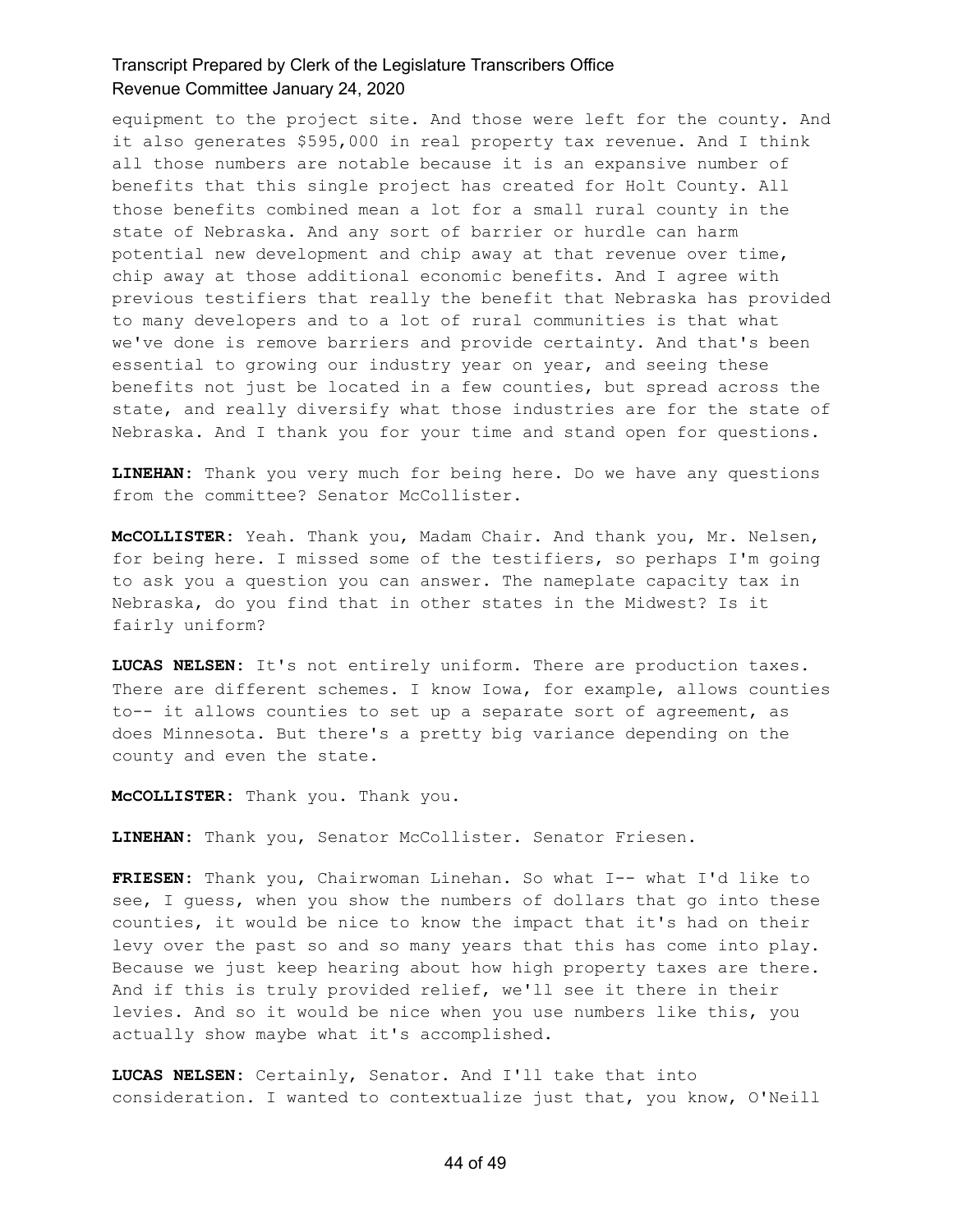Public Schools, their junior-senior high school, was able to take on a \$13 million expansion and renovation. And while I don't know the exact impact the wind project has had on levies in the county, I do know that the superintendent of O'Neill Public Schools did know that that was significant in reducing the burden on taxpayers in the county. So while I don't have a clear answer, I-- you know, there is some context there.

**FRIESEN:** It would be nice to see those numbers.

**LINEHAN:** OK.

**GROENE:** Thank you. Was it you or the last--

**LINEHAN:** Senator Groene.

**GROENE:** --fellow that said we're top wind? Top wind.

**LINEHAN:** OK. It's on wind, OK.

**GROENE:** Were the five-- number in the top five wind production capacity for windmills, was it you or the last fellow that--

**LUCAS NELSEN:** I'm sorry, could you restate the question, Senator?

**GROENE:** We have in the top five, the wind available, the wind speeds favorable to windmills, is that right?

**LUCAS NELSEN:** We're third or fourth in potential depending on which map you look at.

**GROENE:** So now the windmills have to come to us, right? So why wouldn't we-- why wouldn't we just capitalize on that and reap more of the-- more of the benefit for the state of Nebraska by raising the taxes? They have to come to us, is that's not true?

**LUCAS NELSEN:** Senator, I think perhaps my only consideration is that really what-- what I think has benefited the state has been that certainty provided by the nameplate capacity tax. And so I think the real key is to avoid any volatility. And that's my concern, the Center's concern with LB818 is that the mechanism that's employed might provide too much uncertainty, not only to developers, but also to county officials that are able to set budgets very clearly when they have a project located within the county. And also developers are much better prepared to determine the long-term economics of a project. I think there are considerations for how it could be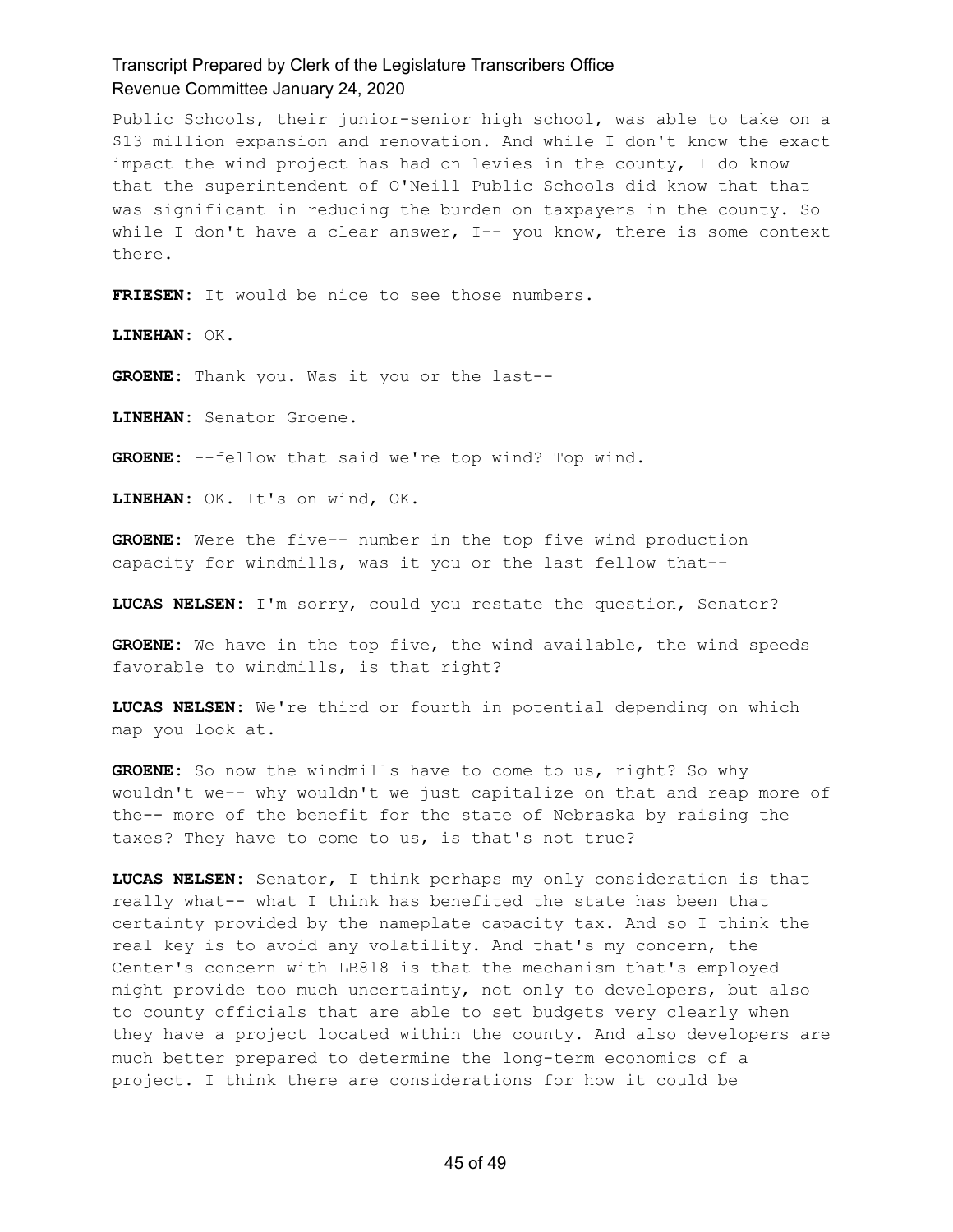recalculated. I think many testifiers have given the context for how it was set originally. And maybe that's a better pathway.

**GROENE:** Thank you.

**LINEHAN:** Thank you, Senator Groene. Are there other questions from the committee? Seeing none, thanks very much.

**LUCAS NELSEN:** Thank you.

**LINEHAN:** Is there anyone in the neutral position? No more testifiers? I do-- Mr. Lombardi, who is very efficient evidently, here are his answers.

**GROENE:** Thank you.

**LINEHAN:** We did get letters for the record. Proponents: Dan Schmidt-- Schmid, excuse me, from Dwight; Robert Post from Banning-- Banner County Board of Commissioners. Opponents: Tim Burke, Omaha Public Power District; and Raoul Slavin, Treehouse Management, LLC. No one was neutral, just like here. So Senator Brewer, would you like to close?

**BREWER:** Yes, I would. I had hoped that this would be a fairly cut and dried event, because I have come forward with a number of different pieces of legislation over the last four years. Some of it was purely targeted at wind energy. The first one was to stop all wind energy in the Sandhills. If you look at this note, that is \$73,695 that we're talking about. We probably burned that in lawyer fees today. So why- why they wouldn't just simply say, you know, this is not a terrible burden that we're trying to put on our companies to help with property tax in Nebraska. This really-- I mean, I struggle because every time there's anything that has to do with wind energy, there's a platoon of overpaid lawyers that prance in here like a conga line and start telling us about how they do all these great things. If they did what they said, the hallways and the schools in O'Neill would be paved in gold because they give you these huge numbers. And if those numbers are accurate, which you can come up and say whatever you want, because there's no-- there's no truth that has to be on this microphone. So they come in and tell you whatever they're gonna tell you and-- and how great it is, but keep in mind, there are few in this room that was there when LB824 was passed. What did LB824 do? It took them out of the Power Review Board. It gave them a free rein. You talk about the SPP. Well, guess what? We decided to be part of the SPP by what? What decided? It wasn't a vote of the people, it wasn't a vote of this body, it wasn't a vote of the Governor. They just arbitrarily said,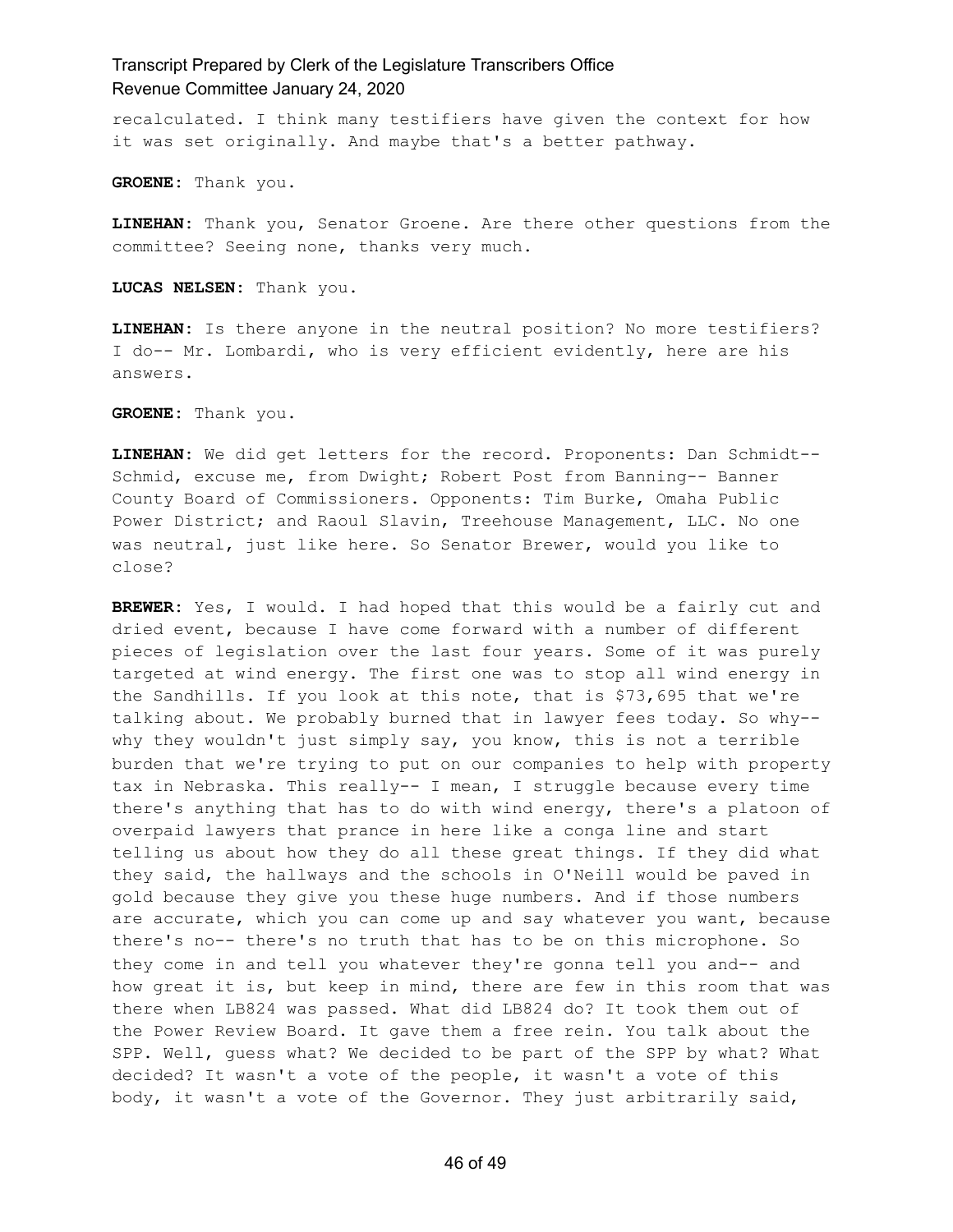we're doing it, committing hundreds of millions of dollars. And now we're gonna argue about \$76,000. So I struggle because they don't mention, and I could-- if I picked up the phone and called, I could bring in a lot of ranchers that are dealing with this issue right now. Unfortunately, they're so busy feeding cows, they don't have the time to come in here and argue with lawyers. So it's my job to try and carry their voice. We're splitting counties apart in my district because-- we're splitting families apart because of wind energy. Wind energy is great on the surface. We're gonna build this big tower and you're gonna make a lot of money. We're gonna pay you. Now, it doesn't say anything about the neighbor who has to look at it. And now all of a sudden, the home he wants to sell, he can't sell because nobody wants it because they don't want to look at this rusting behemoth. So we're in a situation now where we're just gonna give them a green light. We're gonna do is let them do whatever they want and say, you know what, this contract that we had from years ago has to be in place forever. We can never increase the amount that you pay for that footprint on that land. That land that used to produce ag products now is gonna be gravel and steel and concrete forever. Now, maybe that's not true, but show me a decommissioning plan. I tried to get one last year. I did get one from Senator McCollister. But when I try and get one in my own district, I can't do it. Much of what's in wind energy is kept secret. It's not transparent. Why is that? Probably because there's a lot of money involved. And if there's not a lot of money involved, I can't believe they would have so many lawyers that would just show up for a hearing. So I just ask today that you consider this as not unreasonable. It's just fair. It's what we need to do. It helps with property tax for everyone in Nebraska. It's pay-- paying their fair share. So with that, I will take any questions on LB818.

**LINEHAN:** Thank you, Senator Brewer. I saw Senator Groene and then Senator Friesen. And then we'll see if somebody else.

**GROENE:** Senator Brewer, you heard that Holt County was the shining success. Since 2010, Holt County was at 10,435 people, and in '18 they were 10,178. And jobs in Nebraska did-- what's your opinion on Lincoln County, who hauls coal and burns coal, has lost over 2,000 people and probably about 800 jobs? So what's your opinion that wind is such a great job builder in the state of Nebraska?

**BREWER:** I won't deny that it doesn't bring in some jobs. The problem is, you know, how many jobs per however many wind towers that you put up, and the effect that those wind towers have on the community. I mean, there has to be a value added to the corrosion of the communities that the dislike between neighbors that never used to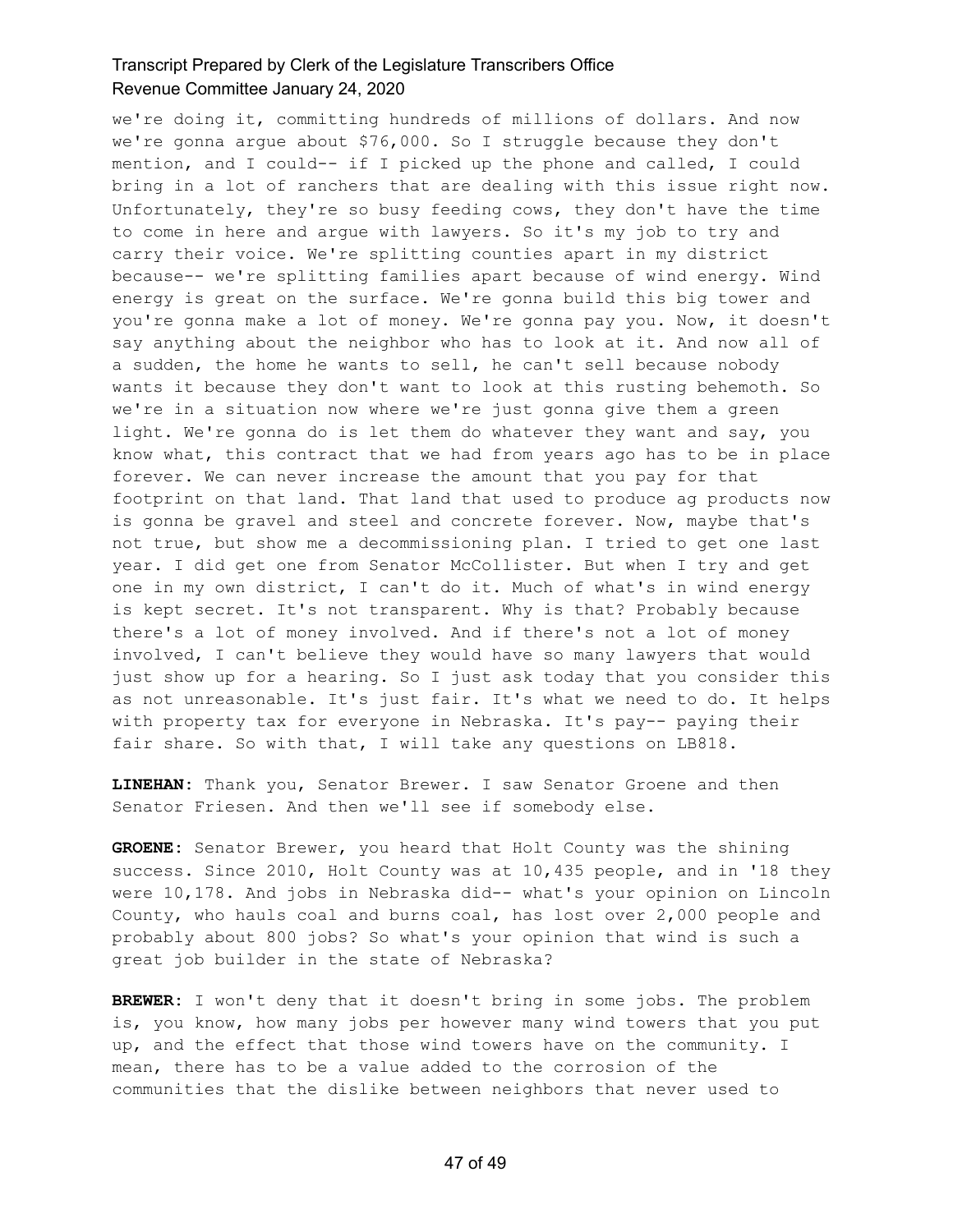exist. You know, we want to compare ethanol, but I can have an ethanol plant across the road and my life goes on. If I wake up every morning and I'm looking at a 600 foot behemoth, my quality of life does change. And he may have made some money to put it up on his land, but I'm not going to make a cent and no one asked me about it. And that's the issue that I'm dealing with in the district. And it's-- it's become a land war out there. I mean, I've got-- I've got the people of the county suing the county commissioners because they made a decision that went in direct opposition to the recommendations of the planning board. And it's a lose-lose for me on either side of it. But it doesn't keep me from trying to right a few wrongs. And I have-- I've scaled down what I wanted to do. I mean, if I had my way, I wouldn't let another wind tower in the state of Nebraska come hell or high water, but I'm saying let's just have them pay a fair amount of tax increase. I'm not trying to run them out, I'm just trying to do what's fair. But I mean, to answer your question, there is some direct benefit in the community. But what we have to weigh here is-- is, well, for one, should they pay a-- a increase each year as everyone else that raises any type of a crop has to do. And then I just ask folks to understand that there has to be a way that's put on what is happening to these communities and the discontent that we're dealing with.

**LINEHAN:** Thank you, Senator Groene. Senator Friesen.

**FRIESEN:** Thank you, Chairman Linehan. So I probably should have asked this question from one of the attorneys, but have you seen a contract on the sale of electricity? Does it include any pass-ons or pass-throughs that if, for instance, the cable television companies, when you put an occupation tax on, it's just a line item. They pass it on to the customer. You know, do wind contracts have any of those variables that you've seen in them?

**BREWER:** Well, I haven't spent a lot of time studying the wind contracts. I have no doubt that they're probably being truthful with you when they say that if you increase our-- our property taxes, we're just going to pass it on in rates. I don't think that's a good reason to not make them pay a fair amount for their taxation, and that's on them if they decide to do it. The people need to understand that. But, you know, the whole issue that you hear when you talk about wind energy, and to a degree, solar. But if the sun don't shine, the wind don't blow, then you've got issues and that puts a burden on the power grid. So now they have to have these plants up and ready to go because the minute the wind quits, then they have to build it-- not allow a brownout or blackout. So, you know, they-- a lot of talk about all the